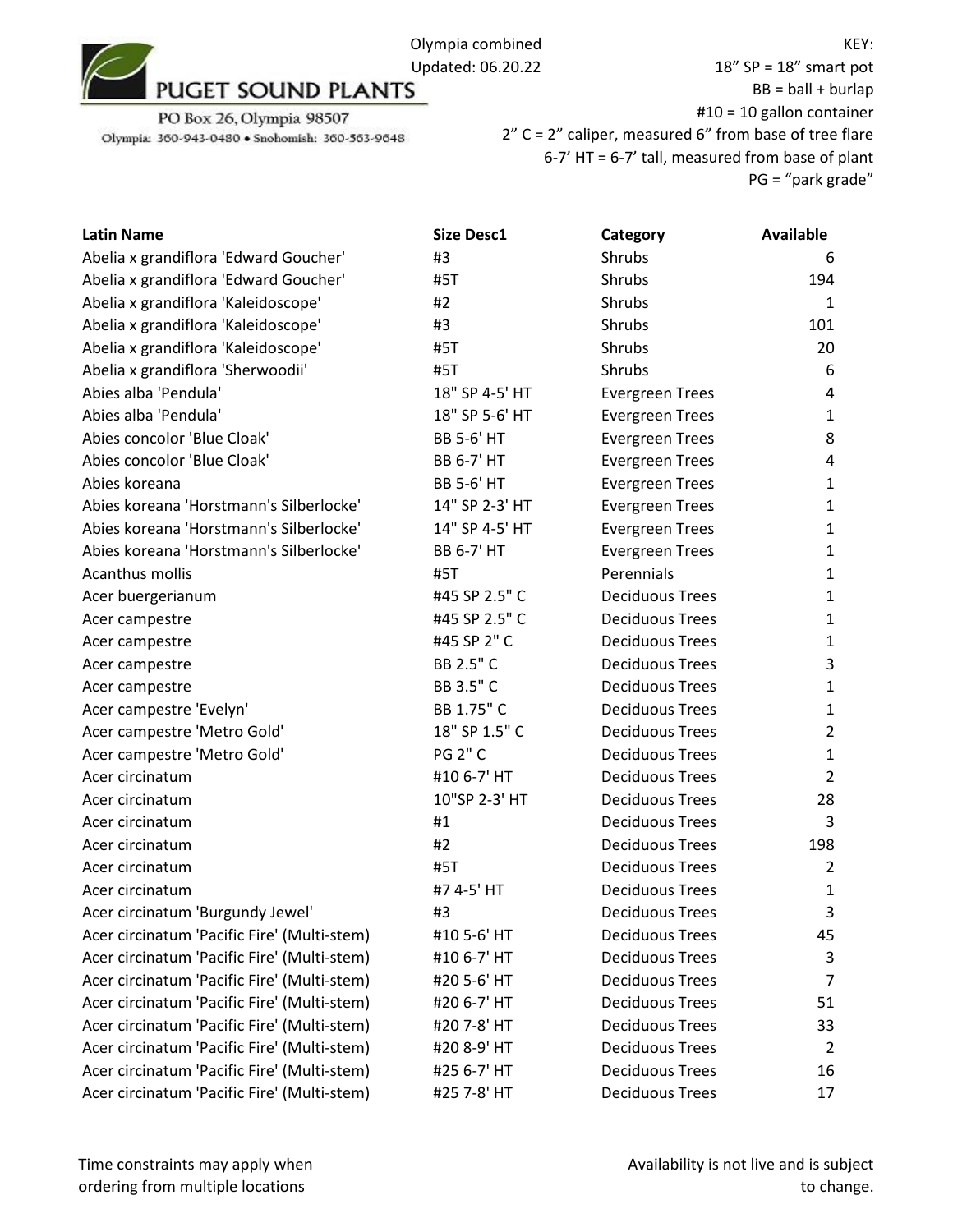Olympia combined Updated: 06.20.22<br>PUGET SOUND PLANTS

PO Box 26, Olympia 98507 Olympia: 360-943-0480 · Snohomish: 360-563-9648

| Acer circinatum (Multi-stem)    | #10 10-11' HT     | <b>Deciduous Trees</b> | 5                       |
|---------------------------------|-------------------|------------------------|-------------------------|
| Acer circinatum (Multi-stem)    | #10 2-3' HT       | <b>Deciduous Trees</b> | 28                      |
| Acer circinatum (Multi-stem)    | #10 4-5' HT       | <b>Deciduous Trees</b> | $\mathbf{1}$            |
| Acer circinatum (Multi-stem)    | #10 6-7' HT       | <b>Deciduous Trees</b> | 4                       |
| Acer circinatum (Multi-stem)    | #10 9-10' HT      | <b>Deciduous Trees</b> | 1                       |
| Acer circinatum (Multi-stem)    | #15 10-11' HT     | <b>Deciduous Trees</b> | $\overline{c}$          |
| Acer circinatum (Multi-stem)    | #15 3-4' HT       | <b>Deciduous Trees</b> | 1                       |
| Acer circinatum (Multi-stem)    | #15 4-5' HT       | <b>Deciduous Trees</b> | 1                       |
| Acer circinatum (Multi-stem)    | #15 5-6' HT       | <b>Deciduous Trees</b> | 3                       |
| Acer circinatum (Multi-stem)    | #15 6-7' HT       | <b>Deciduous Trees</b> | 7                       |
| Acer circinatum (Multi-stem)    | #15 8-9' HT       | <b>Deciduous Trees</b> | 5                       |
| Acer circinatum (Multi-stem)    | #15 9-10' HT      | <b>Deciduous Trees</b> | 7                       |
| Acer circinatum (Multi-stem)    | #20 10-11' HT     | <b>Deciduous Trees</b> | 5                       |
| Acer circinatum (Multi-stem)    | #20 11-12' HT     | <b>Deciduous Trees</b> | 1                       |
| Acer circinatum (Multi-stem)    | #20 13-14' HT     | <b>Deciduous Trees</b> | 1                       |
| Acer circinatum (Multi-stem)    | #20 6-7' HT       | <b>Deciduous Trees</b> | 6                       |
| Acer circinatum (Multi-stem)    | #20 7-8' HT       | <b>Deciduous Trees</b> | $\mathbf{1}$            |
| Acer circinatum (Multi-stem)    | #20 8-9' HT       | <b>Deciduous Trees</b> | $\overline{4}$          |
| Acer circinatum (Multi-stem)    | #20 9-10' HT      | <b>Deciduous Trees</b> | 13                      |
| Acer circinatum (Multi-stem)    | #25 10-11' HT     | <b>Deciduous Trees</b> | 1                       |
| Acer circinatum (Multi-stem)    | #25 12-13' HT     | <b>Deciduous Trees</b> | 3                       |
| Acer circinatum (Multi-stem)    | #25 16-17' HT     | <b>Deciduous Trees</b> | 1                       |
| Acer circinatum (Multi-stem)    | #45 10-11' HT     | <b>Deciduous Trees</b> | $\mathbf{1}$            |
| Acer circinatum (Multi-stem)    | <b>BB 4-5' HT</b> | <b>Deciduous Trees</b> | $\overline{c}$          |
| Acer circinatum (Multi-stem)    | <b>BB 7-8' HT</b> | <b>Deciduous Trees</b> | 3                       |
| Acer circinatum (Multi-stem)    | BB 9-10' HT       | <b>Deciduous Trees</b> | $\overline{c}$          |
| Acer circinatum (Multi-stem)    | PG 5-6' HT        | <b>Deciduous Trees</b> | $\mathbf{1}$            |
| Acer glabrum                    | #5T               | <b>Deciduous Trees</b> | $\mathbf{1}$            |
| Acer grandidentatum 'Mesa Glow' | <b>BB 2" C</b>    | <b>Deciduous Trees</b> | $\overline{\mathbf{c}}$ |
| Acer griseum                    | <b>BB 3" C</b>    | <b>Deciduous Trees</b> | $\overline{2}$          |
| Acer griseum                    | PG 1.5" C         | <b>Deciduous Trees</b> | 1                       |
| Acer griseum 'Copper Rocket'    | #20 1.5" C        | <b>Deciduous Trees</b> | 4                       |
| Acer griseum 'Fireburst'        | #20 1.5" C        | <b>Deciduous Trees</b> | $\overline{c}$          |
| Acer japonicum 'Aconitifolium'  | 12" SP 4-5' HT    | <b>Deciduous Trees</b> | 1                       |
| Acer japonicum 'Aconitifolium'  | 12" SP 5-6' HT    | <b>Deciduous Trees</b> | $\overline{c}$          |
| Acer japonicum 'Aconitifolium'  | #20 2.5" C        | <b>Deciduous Trees</b> | 6                       |
| Acer japonicum 'Aconitifolium'  | #20 2" C          | <b>Deciduous Trees</b> | 4                       |
| Acer japonicum 'Aconitifolium'  | #203"C            | <b>Deciduous Trees</b> | 1                       |
| Acer japonicum 'Aconitifolium'  | PG 2.5" C         | <b>Deciduous Trees</b> | 3                       |
|                                 |                   |                        |                         |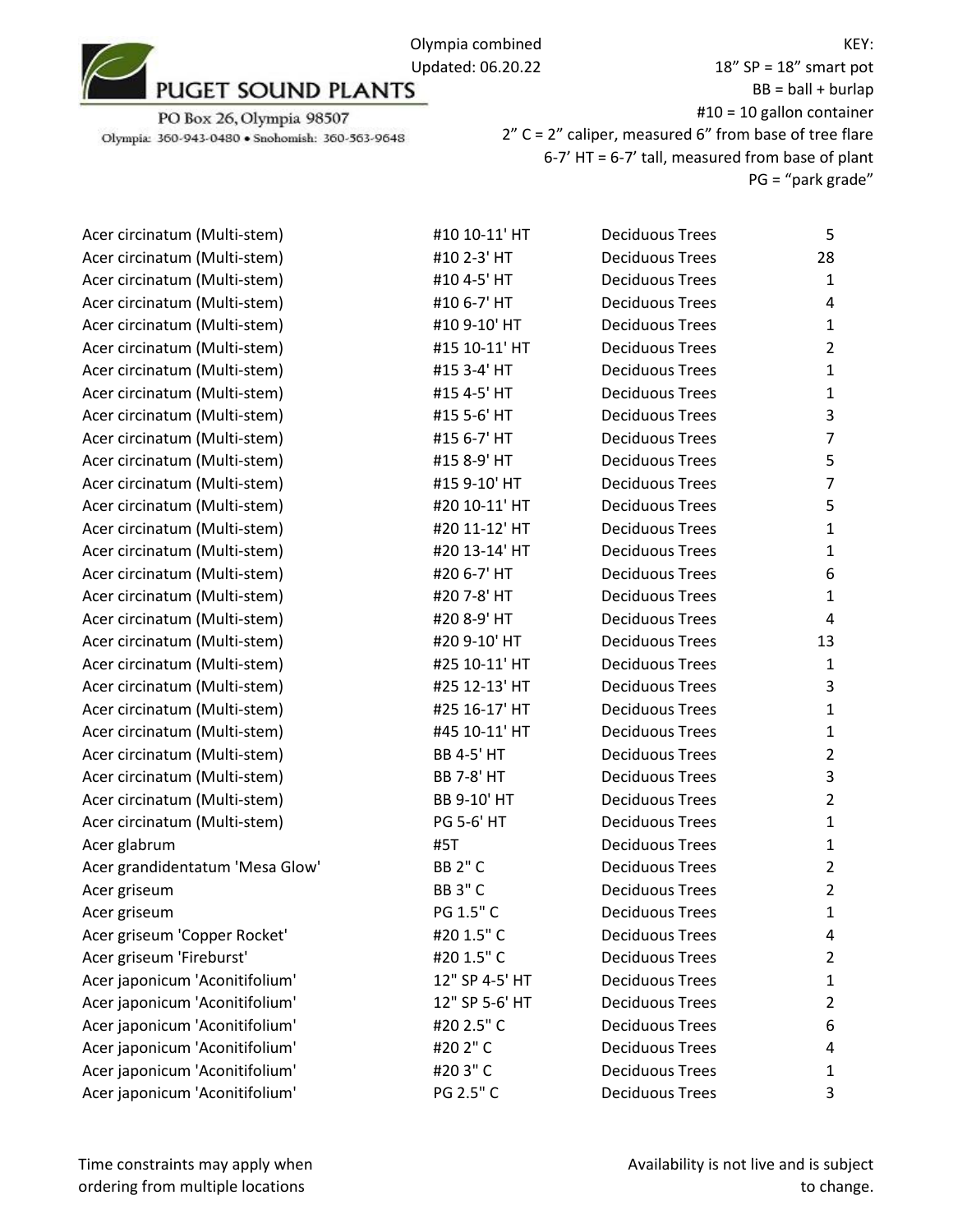

PO Box 26, Olympia 98507 Olympia: 360-943-0480 · Snohomish: 360-563-9648

| Acer japonicum 'Meigetsu'    | 12" SP 5-6' HT    | <b>Deciduous Trees</b> | 3              |
|------------------------------|-------------------|------------------------|----------------|
| Acer japonicum 'Meigetsu'    | 12" SP 6-7' HT    | <b>Deciduous Trees</b> | 4              |
| Acer japonicum 'Meigetsu'    | 12" SP 7-8' HT    | <b>Deciduous Trees</b> | 4              |
| Acer japonicum 'Vitifolium'  | #20 2.5" C        | <b>Deciduous Trees</b> | 6              |
| Acer japonicum 'Vitifolium'  | #203"C            | <b>Deciduous Trees</b> | $\overline{2}$ |
| Acer japonicum 'Vitifolium'  | 24" Box 3" C      | <b>Deciduous Trees</b> | $\overline{2}$ |
| Acer macrophyllum            | #15 1.25" C       | <b>Deciduous Trees</b> | $\overline{2}$ |
| Acer macrophyllum            | #15 1.5" C        | <b>Deciduous Trees</b> | 5              |
| Acer macrophyllum            | 18" SP 1.5" C     | <b>Deciduous Trees</b> | 6              |
| Acer macrophyllum            | 21" SP 1.5" C     | <b>Deciduous Trees</b> | $\mathbf{1}$   |
| Acer macrophyllum            | 21" SP 2.5" C     | <b>Deciduous Trees</b> | $\overline{2}$ |
| Acer macrophyllum            | 21" SP 3" C       | <b>Deciduous Trees</b> | 8              |
| Acer macrophyllum            | #25 1.5" C        | <b>Deciduous Trees</b> | 3              |
| Acer macrophyllum            | #5T               | <b>Deciduous Trees</b> | 4              |
| Acer macrophyllum            | BB 4.5" C         | <b>Deciduous Trees</b> | $\mathbf{1}$   |
| Acer miyabei 'State Street'  | 21" SP 3" C       | <b>Deciduous Trees</b> | $\mathbf{1}$   |
| Acer nigrum 'Greencolumn'    | <b>BB 2" C</b>    | <b>Deciduous Trees</b> | 6              |
| Acer p.d. 'Crimson Queen'    | #10 24-30"        | <b>Deciduous Trees</b> | 27             |
| Acer p.d. 'Crimson Queen'    | <b>BB 6-7' HT</b> | <b>Deciduous Trees</b> | $\mathbf{1}$   |
| Acer p.d. 'Ever Red'         | #20 1.25" C       | <b>Deciduous Trees</b> | $\mathbf{1}$   |
| Acer p.d. 'Ever Red'         | <b>BB 6-7' HT</b> | <b>Deciduous Trees</b> | $\overline{2}$ |
| Acer p.d. 'Green Filigree'   | #15 21-24"        | <b>Deciduous Trees</b> | $\mathbf{1}$   |
| Acer p.d. 'Green Filigree'   | #15 4-5' HT       | <b>Deciduous Trees</b> | $\mathbf{1}$   |
| Acer p.d. 'Orangeola'        | #15 30-36"        | <b>Deciduous Trees</b> | $\mathbf{1}$   |
| Acer p.d. 'Orangeola'        | #15 4-5' HT       | <b>Deciduous Trees</b> | $\mathbf{1}$   |
| Acer p.d. 'Orangeola'        | #15 5-6' HT       | <b>Deciduous Trees</b> | $\mathbf{1}$   |
| Acer p.d. 'Orangeola'        | #20 4-5' HT       | <b>Deciduous Trees</b> | 4              |
| Acer p.d. 'Orangeola'        | #20 5-6' HT       | <b>Deciduous Trees</b> | 6              |
| Acer p.d. 'Otto's Dissectum' | #5T               | <b>Deciduous Trees</b> | $\mathbf{1}$   |
| Acer p.d. 'Red Dragon'       | #15 5-6' HT       | <b>Deciduous Trees</b> | $\mathbf{1}$   |
| Acer p.d. 'Red Dragon'       | #20 24-30"        | <b>Deciduous Trees</b> | $\mathbf{1}$   |
| Acer p.d. 'Seiryu'           | #15 4-5' HT       | <b>Deciduous Trees</b> | 2              |
| Acer p.d. 'Seiryu'           | #202"C            | <b>Deciduous Trees</b> | $\overline{2}$ |
| Acer p.d. 'Seiryu'           | #203"C            | <b>Deciduous Trees</b> | 1              |
| Acer p.d. 'Seiryu'           | PG 2.5" C         | <b>Deciduous Trees</b> | 3              |
| Acer p.d. 'Tamukeyama'       | #10 24-30"        | <b>Deciduous Trees</b> | 28             |
| Acer p.d. 'Tamukeyama'       | 14" SP 3-4' HT    | <b>Deciduous Trees</b> | $\mathbf{1}$   |
| Acer p.d. 'Tamukeyama'       | #15 30-36" spr.   | <b>Deciduous Trees</b> | 2              |
| Acer p.d. 'Tamukeyama'       | #15 36-42"        | <b>Deciduous Trees</b> | $\mathbf{1}$   |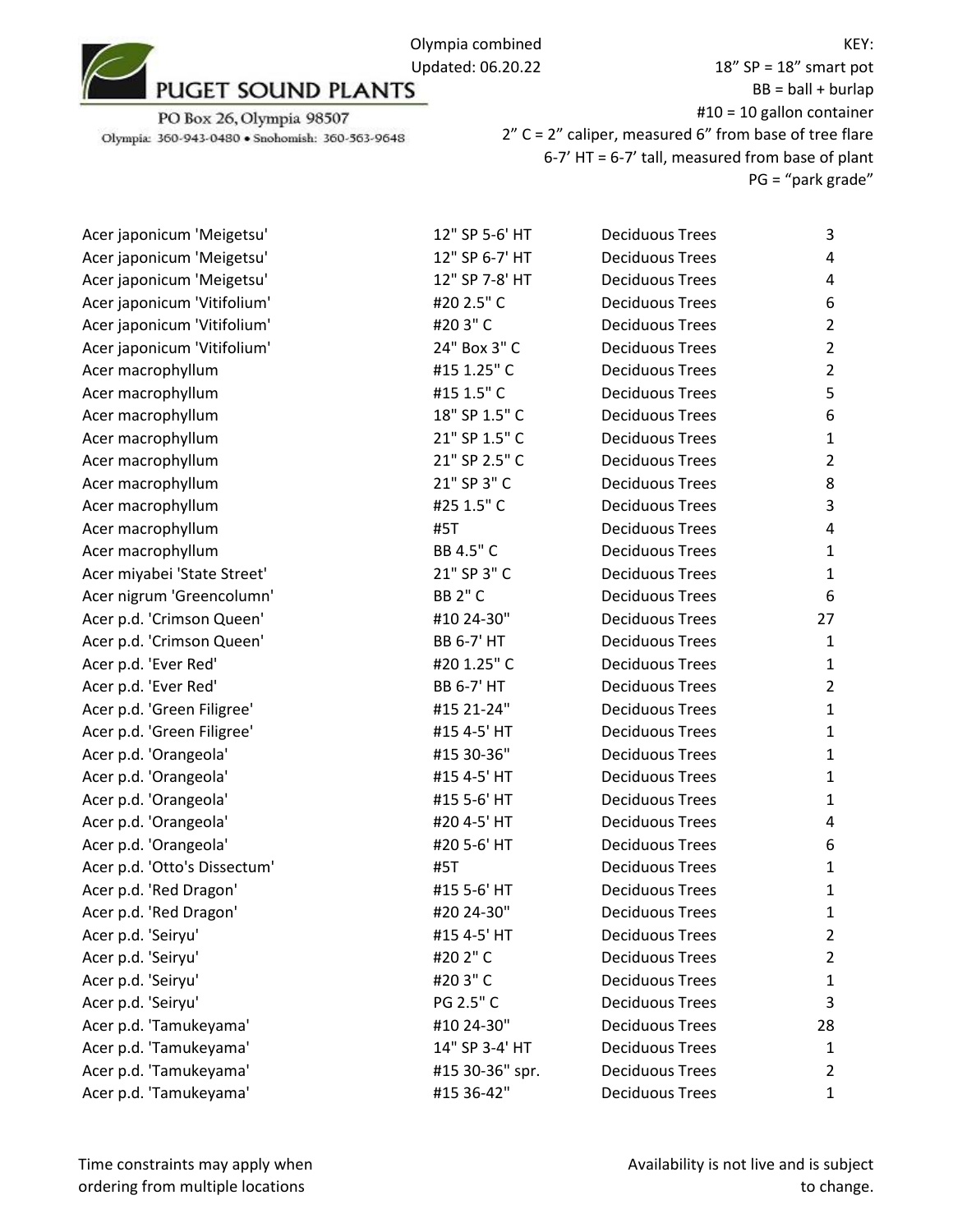

PO Box 26, Olympia 98507 Olympia: 360-943-0480 · Snohomish: 360-563-9648

18" SP = 18" smart pot  $BB = ball + burlap$ #10 = 10 gallon container 2" C = 2" caliper, measured 6" from base of tree flare 6-7' HT = 6-7' tall, measured from base of plant PG = "park grade"

| Acer p.d. 'Tamukeyama'        | #15 4-5' HT       | <b>Deciduous Trees</b> | 36             |
|-------------------------------|-------------------|------------------------|----------------|
| Acer p.d. 'Tamukeyama'        | #15 5-6' HT       | <b>Deciduous Trees</b> | 30             |
| Acer p.d. 'Tamukeyama'        | #20 1.5" C        | <b>Deciduous Trees</b> | 8              |
| Acer p.d. 'Tamukeyama'        | #20 1.75" C       | <b>Deciduous Trees</b> | 3              |
| Acer p.d. 'Tamukeyama'        | #20 24-30"        | <b>Deciduous Trees</b> | 4              |
| Acer p.d. 'Tamukeyama'        | #20 30-36"        | <b>Deciduous Trees</b> | 4              |
| Acer p.d. 'Tamukeyama'        | #20 4-5' HT       | <b>Deciduous Trees</b> | 47             |
| Acer p.d. 'Tamukeyama'        | #30 2" C          | <b>Deciduous Trees</b> | $\mathbf{1}$   |
| Acer p.d. 'Tamukeyama'        | #35 4-5' HT       | <b>Deciduous Trees</b> | 8              |
| Acer p.d. 'Tamukeyama'        | #35 5-6' HT       | <b>Deciduous Trees</b> | 8              |
| Acer p.d. 'Tamukeyama'        | #35 6-7' HT       | <b>Deciduous Trees</b> | 4              |
| Acer p.d. 'Tamukeyama'        | #35 7-8' HT       | <b>Deciduous Trees</b> | $\mathbf{1}$   |
| Acer p.d. 'Tamukeyama'        | <b>PG 2" C</b>    | <b>Deciduous Trees</b> | $\mathbf{1}$   |
| Acer p.d. 'Viridis'           | #10 24-30"        | <b>Deciduous Trees</b> | 6              |
| Acer p.d. 'Viridis'           | #10 30-36"        | <b>Deciduous Trees</b> | 4              |
| Acer p.d. 'Viridis'           | 12" SP 15-18"     | <b>Deciduous Trees</b> | $\mathbf{1}$   |
| Acer p.d. 'Viridis'           | #15 24-30"        | <b>Deciduous Trees</b> | 4              |
| Acer p.d. 'Viridis'           | #15 4-5' HT       | <b>Deciduous Trees</b> | $\mathbf{1}$   |
| Acer p.d. 'Viridis'           | #20 36-42"        | <b>Deciduous Trees</b> | 5              |
| Acer p.d. 'Viridis'           | #35 4-5' HT       | <b>Deciduous Trees</b> | $\mathbf{1}$   |
| Acer p.d. 'Viridis'           | #65 SP 4-5' HT    | <b>Deciduous Trees</b> | $\mathbf{1}$   |
| Acer p.d. 'Viridis'           | <b>BB 4-5' HT</b> | <b>Deciduous Trees</b> | 8              |
| Acer p.d. 'Viridis'           | <b>BB 5-6' HT</b> | <b>Deciduous Trees</b> | 3              |
| Acer palmatum                 | 10"SP 6-7' HT     | <b>Deciduous Trees</b> | $\mathbf{1}$   |
| Acer palmatum                 | 10"SP 7-8' HT     | <b>Deciduous Trees</b> | 3              |
| Acer palmatum                 | #20 1.5" C        | <b>Deciduous Trees</b> | 8              |
| Acer palmatum                 | #25 2" C          | <b>Deciduous Trees</b> | $\mathbf{1}$   |
| Acer palmatum                 | BB 1.5" C         | <b>Deciduous Trees</b> | $\mathbf{1}$   |
| Acer palmatum                 | <b>BB 2" C</b>    | <b>Deciduous Trees</b> | $\mathbf{1}$   |
| Acer palmatum                 | BB 4.5" C         | <b>Deciduous Trees</b> | 3              |
| Acer palmatum                 | PG 2.5" C         | <b>Deciduous Trees</b> | $\overline{2}$ |
| Acer palmatum 'Atropurpureum' | #20 1.5" C        | <b>Deciduous Trees</b> | 1              |
| Acer palmatum 'Beni Otake'    | BB 2.5" C         | <b>Deciduous Trees</b> | 1              |
| Acer palmatum 'Beni Otake'    | BB 3.5" C         | <b>Deciduous Trees</b> | $\overline{2}$ |
| Acer palmatum 'Beni Otake'    | <b>PG 2" C</b>    | <b>Deciduous Trees</b> | $\overline{2}$ |
| Acer palmatum 'Bloodgood'     | #10               | <b>Deciduous Trees</b> | 6              |
| Acer palmatum 'Bloodgood'     | #10 4-5' HT       | <b>Deciduous Trees</b> | 14             |
| Acer palmatum 'Bloodgood'     | BB 2.5" C         | <b>Deciduous Trees</b> | 2              |
| Acer palmatum 'Bloodgood'     | PG 2.5" C         | <b>Deciduous Trees</b> | 3              |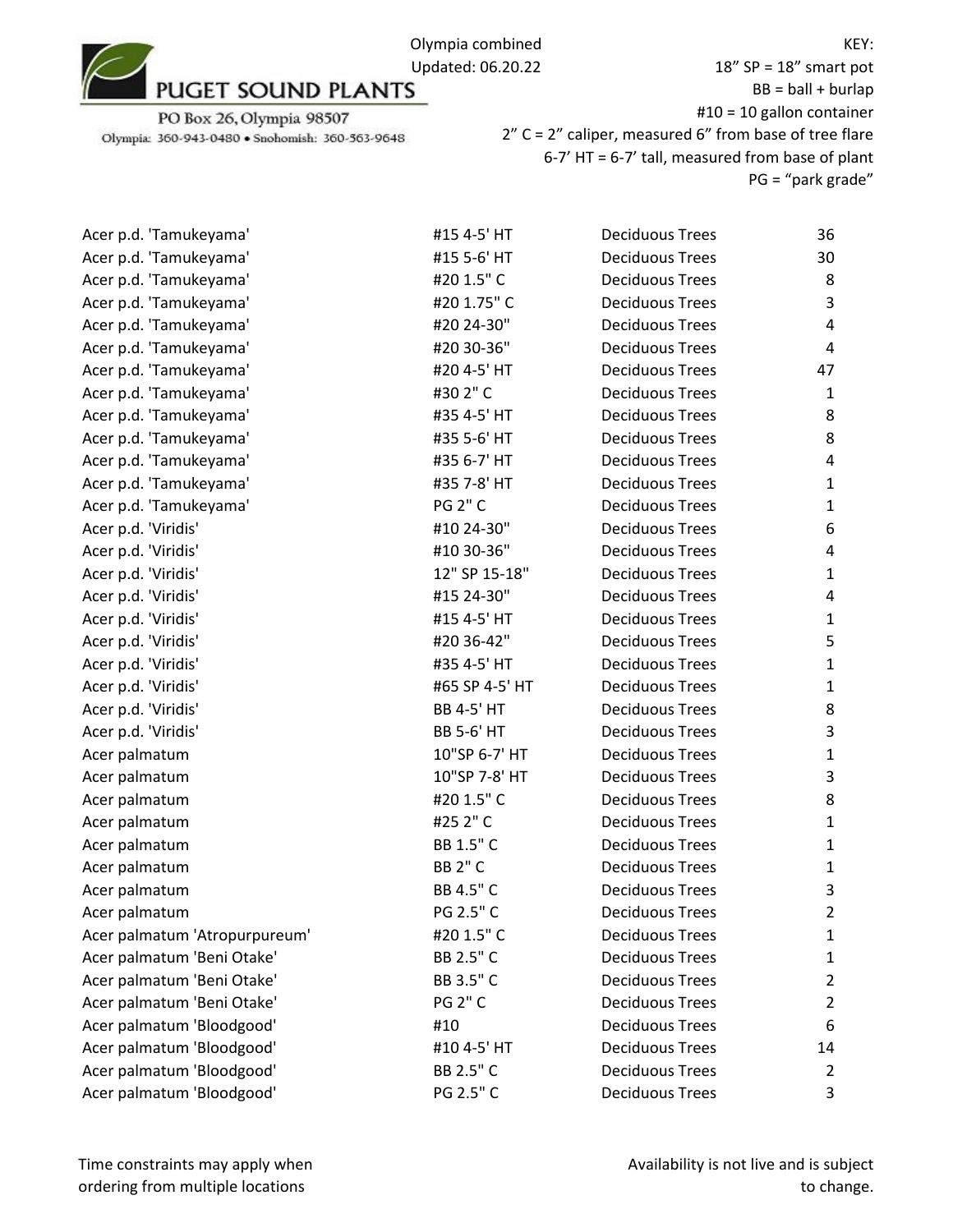

PO Box 26, Olympia 98507 Olympia: 360-943-0480 · Snohomish: 360-563-9648

18" SP = 18" smart pot  $BB = ball + burlap$ #10 = 10 gallon container 2" C = 2" caliper, measured 6" from base of tree flare 6-7' HT = 6-7' tall, measured from base of plant PG = "park grade"

| Acer palmatum 'Bloodgood'       | <b>PG 2" C</b> | <b>Deciduous Trees</b> | $\overline{2}$ |
|---------------------------------|----------------|------------------------|----------------|
| Acer palmatum 'Burgundy Lace'   | 14" SP 5-6' HT | <b>Deciduous Trees</b> | $\overline{2}$ |
| Acer palmatum 'Butterfly'       | PG 1.5" C      | <b>Deciduous Trees</b> | $\mathbf{1}$   |
| Acer palmatum 'Butterfly'       | PG 2.5" C      | <b>Deciduous Trees</b> | $\overline{4}$ |
| Acer palmatum 'Emperor One'     | 14" SP 5-6' HT | <b>Deciduous Trees</b> | $\mathbf{1}$   |
| Acer palmatum 'Emperor One'     | BB 3.5" C      | <b>Deciduous Trees</b> | 4              |
| Acer palmatum 'Emperor One'     | <b>BB 3" C</b> | <b>Deciduous Trees</b> | $\mathbf{1}$   |
| Acer palmatum 'Emperor One'     | <b>BB 4" C</b> | <b>Deciduous Trees</b> | 11             |
| Acer palmatum 'Katsura'         | <b>PG 2" C</b> | <b>Deciduous Trees</b> | $\mathbf{1}$   |
| Acer palmatum 'Linearilobum'    | #20 2" C       | <b>Deciduous Trees</b> | $\mathbf{1}$   |
| Acer palmatum 'Moonfire'        | <b>PG 2" C</b> | <b>Deciduous Trees</b> | 3              |
| Acer palmatum 'Nishiki Gawa'    | #20 2.5" C     | <b>Deciduous Trees</b> | 4              |
| Acer palmatum 'Nishiki Gawa'    | PG 2.5" C      | <b>Deciduous Trees</b> | 4              |
| Acer palmatum 'Okushimo'        | <b>PG 2" C</b> | <b>Deciduous Trees</b> | 6              |
| Acer palmatum 'Osakazuki'       | #20 1.75" C    | <b>Deciduous Trees</b> | $\overline{2}$ |
| Acer palmatum 'Osakazuki'       | PG 2.5" C      | <b>Deciduous Trees</b> | $\overline{4}$ |
| Acer palmatum 'Osakazuki'       | <b>PG 2" C</b> | <b>Deciduous Trees</b> | 4              |
| Acer palmatum 'Oshio Beni'      | 14" SP 5-6' HT | <b>Deciduous Trees</b> | $\overline{2}$ |
| Acer palmatum 'Sango Kaku'      | #10            | <b>Deciduous Trees</b> | 5              |
| Acer palmatum 'Sango Kaku'      | #10 5-6' HT    | <b>Deciduous Trees</b> | 6              |
| Acer palmatum 'Sango Kaku'      | #10 6-7' HT    | <b>Deciduous Trees</b> | $\mathbf{1}$   |
| Acer palmatum 'Sango Kaku'      | #15 5-6' HT    | <b>Deciduous Trees</b> | $\mathbf{1}$   |
| Acer palmatum 'Sango Kaku'      | #15 6-7' HT    | <b>Deciduous Trees</b> | 16             |
| Acer palmatum 'Sango Kaku'      | #15 7-8' HT    | <b>Deciduous Trees</b> | $\mathbf{1}$   |
| Acer palmatum 'Sango Kaku'      | #3             | <b>Deciduous Trees</b> | 5              |
| Acer palmatum 'Sango Kaku'      | #5T            | <b>Deciduous Trees</b> | 15             |
| Acer palmatum 'Sango Kaku'      | #7 6-7' HT     | <b>Deciduous Trees</b> | $\mathbf{1}$   |
| Acer palmatum 'Sango Kaku'      | BB 2.5" C      | <b>Deciduous Trees</b> | $\overline{2}$ |
| Acer palmatum 'Sango Kaku'      | BB 3.5" C      | <b>Deciduous Trees</b> | $\overline{2}$ |
| Acer palmatum 'Sango Kaku'      | <b>BB 3" C</b> | <b>Deciduous Trees</b> | $\mathbf{1}$   |
| Acer palmatum 'Sango Kaku'      | <b>BB 4" C</b> | <b>Deciduous Trees</b> | $\overline{2}$ |
| Acer palmatum 'Sekka yatsubusa' | #15 6-7' HT    | <b>Deciduous Trees</b> | 6              |
| Acer palmatum 'Shishigashira'   | #15 4-5' HT    | <b>Deciduous Trees</b> | 2              |
| Acer palmatum 'Shishigashira'   | #15 5-6' HT    | <b>Deciduous Trees</b> | 6              |
| Acer palmatum 'Shishigashira'   | #15 6-7' HT    | <b>Deciduous Trees</b> | $\overline{2}$ |
| Acer palmatum 'Shishigashira'   | #45 SP 3" C    | <b>Deciduous Trees</b> | $\overline{2}$ |
| Acer palmatum 'Shishigashira'   | #65 SP 4" C    | <b>Deciduous Trees</b> | $\mathbf{1}$   |
| Acer palmatum 'Shishigashira'   | PG 2.5" C      | <b>Deciduous Trees</b> | 5              |
| Acer palmatum 'Shishigashira'   | <b>PG 2" C</b> | <b>Deciduous Trees</b> | 6              |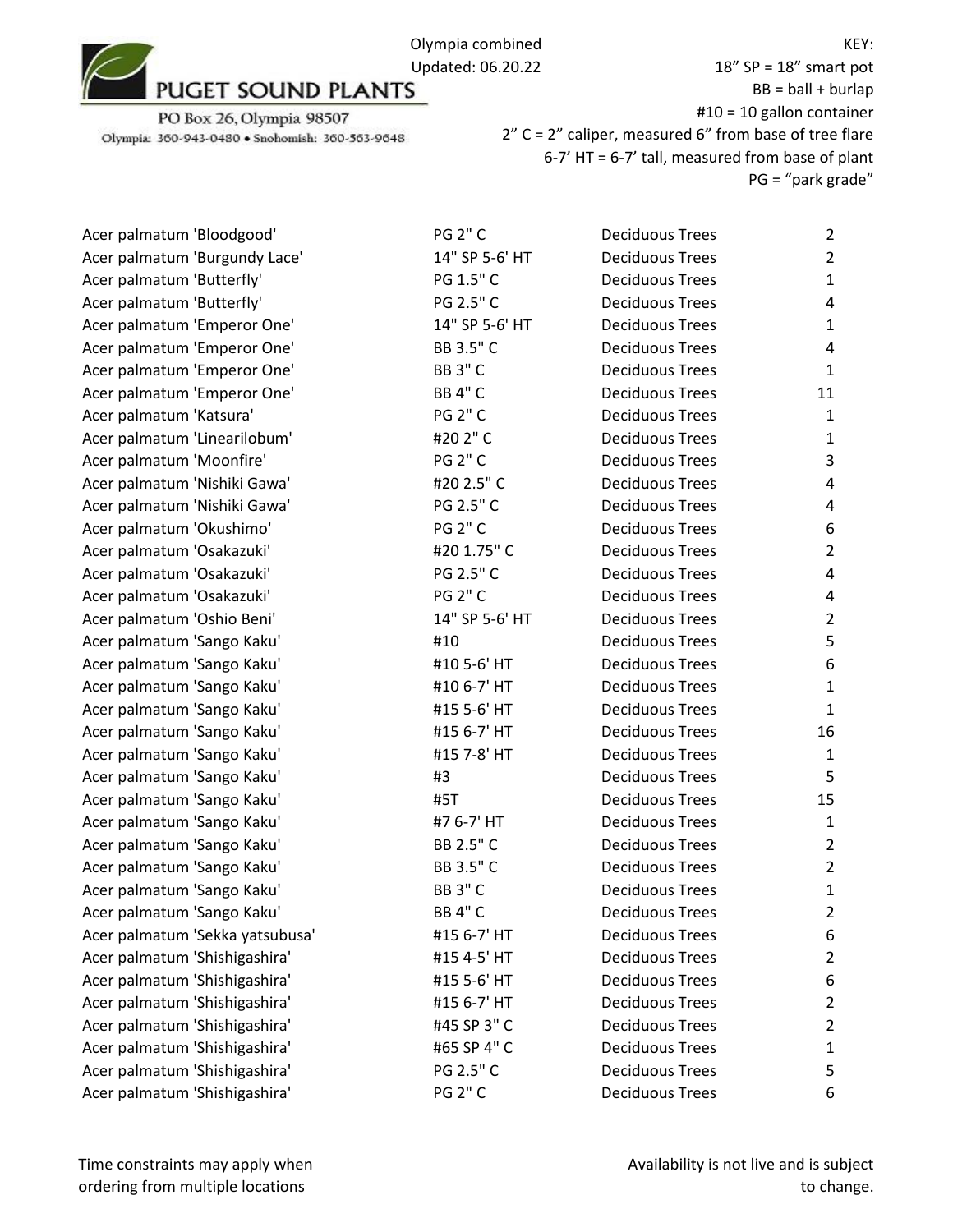Olympia combined Updated: 06.20.22<br>PUGET SOUND PLANTS

PO Box 26, Olympia 98507 Olympia: 360-943-0480 · Snohomish: 360-563-9648

18" SP = 18" smart pot  $BB = ball + burlap$ #10 = 10 gallon container 2" C = 2" caliper, measured 6" from base of tree flare 6-7' HT = 6-7' tall, measured from base of plant PG = "park grade"

| Acer palmatum 'Shishigashira' (Multi-stem) | #35 4-5' HT       | <b>Deciduous Trees</b> | 6                       |
|--------------------------------------------|-------------------|------------------------|-------------------------|
| Acer palmatum 'Shishigashira' (Multi-stem) | #35 5-6' HT       | <b>Deciduous Trees</b> | 1                       |
| Acer palmatum 'Trompenburg'                | PG 1.75" C        | <b>Deciduous Trees</b> | $\mathbf{1}$            |
| Acer palmatum 'Trompenburg'                | <b>PG 2" C</b>    | <b>Deciduous Trees</b> | $\overline{\mathbf{c}}$ |
| Acer palmatum 'Ukigumo'                    | 14" SP 4-5' HT    | <b>Deciduous Trees</b> | $\mathbf{1}$            |
| Acer palmatum (Multi-stem)                 | #20 6-7' HT       | <b>Deciduous Trees</b> | 3                       |
| Acer palmatum (Multi-stem)                 | #25 9-10' HT      | <b>Deciduous Trees</b> | 1                       |
| Acer palmatum (Multi-stem)                 | 65G 7-8' HT       | <b>Deciduous Trees</b> | 6                       |
| Acer palmatum (Multi-stem)                 | <b>BB 7-8' HT</b> | <b>Deciduous Trees</b> | 8                       |
| Acer platanoides 'Columnare'               | PG 2.5" C         | <b>Deciduous Trees</b> | $\mathbf{1}$            |
| Acer platanoides 'Emerald Lustre'          | 21" SP 2.5" C     | <b>Deciduous Trees</b> | 5                       |
| Acer platanoides 'Emerald Lustre'          | 21" SP 2" C       | <b>Deciduous Trees</b> | 18                      |
| Acer platanoides 'Emerald Lustre'          | 21" SP 3" C       | <b>Deciduous Trees</b> | $\overline{c}$          |
| Acer platanoides 'Emerald Queen'           | #10 1.5" C        | <b>Deciduous Trees</b> | $\mathbf{1}$            |
| Acer platanoides 'Emerald Queen'           | 21" SP 1.75" C    | <b>Deciduous Trees</b> | 9                       |
| Acer platanoides 'Royal Red'               | 21" SP 2" C       | <b>Deciduous Trees</b> | 15                      |
| Acer rubrum 'Armstrong Gold'               | 18" SP 1.75" C    | <b>Deciduous Trees</b> | 6                       |
| Acer rubrum 'Armstrong Gold'               | #20 1.5" C        | <b>Deciduous Trees</b> | 1                       |
| Acer rubrum 'Armstrong Gold'               | #20 1.75" C       | <b>Deciduous Trees</b> | $\mathbf{1}$            |
| Acer rubrum 'Armstrong Gold'               | PG 1.5" C         | <b>Deciduous Trees</b> | 6                       |
| Acer rubrum 'Armstrong'                    | #10 1.5" C        | <b>Deciduous Trees</b> | $\mathbf{1}$            |
| Acer rubrum 'Armstrong'                    | #203"C            | <b>Deciduous Trees</b> | $\mathbf{1}$            |
| Acer rubrum 'Armstrong'                    | 21" SP 1.75" C    | <b>Deciduous Trees</b> | $\mathbf{1}$            |
| Acer rubrum 'Armstrong'                    | 21" SP 3" C       | <b>Deciduous Trees</b> | 33                      |
| Acer rubrum 'Armstrong'                    | #45 SP 3" C       | <b>Deciduous Trees</b> | 4                       |
| Acer rubrum 'Bowhall'                      | 18" SP 1.5" C     | <b>Deciduous Trees</b> | 7                       |
| Acer rubrum 'Bowhall'                      | 21" SP 2" C       | <b>Deciduous Trees</b> | $\mathbf{1}$            |
| Acer rubrum 'Bowhall'                      | PG 1.75" C        | <b>Deciduous Trees</b> | $\mathbf{1}$            |
| Acer rubrum 'Brandywine'                   | #10 1.25" C       | <b>Deciduous Trees</b> | 11                      |
| Acer rubrum 'Brandywine'                   | #10 8-9' HT       | <b>Deciduous Trees</b> | 1                       |
| Acer rubrum 'Brandywine'                   | 21" SP 2.5" C     | <b>Deciduous Trees</b> | 1                       |
| Acer rubrum 'Karpick'                      | 21" SP 2.5" C     | <b>Deciduous Trees</b> | $\overline{\mathbf{c}}$ |
| Acer rubrum 'Karpick'                      | BB 3.5" C         | <b>Deciduous Trees</b> | 1                       |
| Acer rubrum 'October Glory'                | #10 6-7' HT       | <b>Deciduous Trees</b> | 3                       |
| Acer rubrum 'October Glory'                | 18" SP 1.5" C     | <b>Deciduous Trees</b> | 1                       |
| Acer rubrum 'Red Sunset'                   | #15 2" C          | <b>Deciduous Trees</b> | 1                       |
| Acer rubrum 'Red Sunset'                   | 21" SP 1.5" C     | <b>Deciduous Trees</b> | $\overline{\mathbf{c}}$ |
| Acer rubrum 'Red Sunset'                   | 21" SP 1.75" C    | <b>Deciduous Trees</b> | $\overline{c}$          |
| Acer rubrum 'Red Sunset'                   | 21" SP 2" C       | <b>Deciduous Trees</b> | 25                      |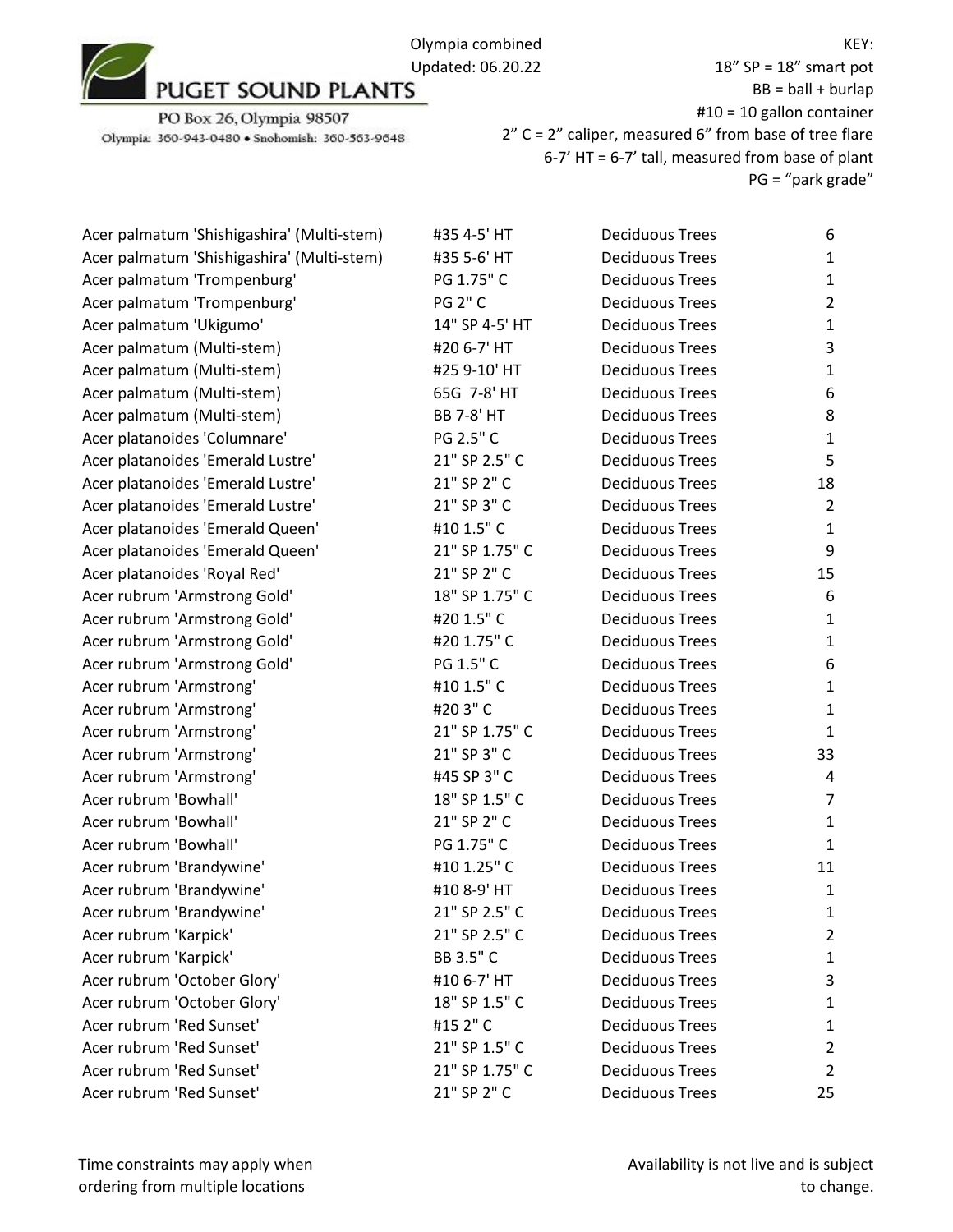Olympia combined Updated: 06.20.22<br>PUGET SOUND PLANTS

PO Box 26, Olympia 98507 Olympia: 360-943-0480 · Snohomish: 360-563-9648

18" SP = 18" smart pot  $BB = ball + burlap$ #10 = 10 gallon container 2" C = 2" caliper, measured 6" from base of tree flare 6-7' HT = 6-7' tall, measured from base of plant PG = "park grade"

| Acer rubrum 'Red Sunset'        | PG 2.5" C      | <b>Deciduous Trees</b> | $\mathbf{1}$   |
|---------------------------------|----------------|------------------------|----------------|
| Acer rubrum 'Redpointe'         | 18" SP 1.75" C | <b>Deciduous Trees</b> | 109            |
| Acer rubrum 'Redpointe'         | 18" SP 2" C    | <b>Deciduous Trees</b> | 22             |
| Acer rubrum 'Redpointe'         | #20 2" C       | <b>Deciduous Trees</b> | 21             |
| Acer rubrum 'Redpointe'         | #203"C         | <b>Deciduous Trees</b> | $\overline{2}$ |
| Acer rubrum 'Redpointe'         | 21" SP 2.5" C  | <b>Deciduous Trees</b> | $\overline{2}$ |
| Acer rubrum 'Redpointe'         | 21" SP 3" C    | <b>Deciduous Trees</b> | $\overline{2}$ |
| Acer rubrum 'Redpointe'         | #25 2.5" C     | <b>Deciduous Trees</b> | 12             |
| Acer rubrum 'Redpointe'         | #253"C         | <b>Deciduous Trees</b> | 20             |
| Acer rubrum 'Redpointe'         | #35 2.5" C     | <b>Deciduous Trees</b> | 15             |
| Acer rubrum 'Redpointe'         | PG 2.5" C      | <b>Deciduous Trees</b> | $\mathbf{1}$   |
| Acer saccharum 'Fall Fiesta'    | 21" SP 2.5" C  | <b>Deciduous Trees</b> | $\overline{2}$ |
| Acer saccharum 'Green Mountain' | #453"C         | <b>Deciduous Trees</b> | $\mathbf{1}$   |
| Acer saccharum 'Green Mountain' | #65 SP 3.5" C  | <b>Deciduous Trees</b> | $\mathbf{1}$   |
| Acer saccharum 'Green Mountain' | #65 SP 3" C    | <b>Deciduous Trees</b> | $\mathbf{1}$   |
| Acer tataricum ginnala 'Betzam' | #25 2" C       | <b>Deciduous Trees</b> | $\mathbf{1}$   |
| Acer tataricum ginnala 'Flame'  | #10 8-9' HT    | <b>Deciduous Trees</b> | 12             |
| Acer tataricum ginnala 'Flame'  | BB 2.5" C      | <b>Deciduous Trees</b> | $\mathbf{1}$   |
| Acer tataricum ginnala 'Flame'  | PG 2.5" C      | <b>Deciduous Trees</b> | 3              |
| Acer truncatum 'Ruby Sunset'    | #20 2" C       | <b>Deciduous Trees</b> | 14             |
| Acer truncatum 'Ruby Sunset'    | <b>PG 2" C</b> | <b>Deciduous Trees</b> | $\overline{2}$ |
| Acer truncatum 'Urban Sunset'   | 18" SP 1.75" C | <b>Deciduous Trees</b> | $\mathsf{3}$   |
| Acer truncatum 'Urban Sunset'   | 18" SP 2.5" C  | <b>Deciduous Trees</b> | $\mathbf{1}$   |
| Acer truncatum 'Urban Sunset'   | 18" SP 2" C    | <b>Deciduous Trees</b> | 5              |
| Acer truncatum 'Urban Sunset'   | #20 1.75" C    | <b>Deciduous Trees</b> | 26             |
| Acer truncatum 'Urban Sunset'   | #20 2.5" C     | <b>Deciduous Trees</b> | 3              |
| Acer truncatum 'Urban Sunset'   | #20 2" C       | <b>Deciduous Trees</b> | 43             |
| Acer truncatum 'Urban Sunset'   | PG 2.5" C      | <b>Deciduous Trees</b> | 8              |
| Acer truncatum 'Urban Sunset'   | <b>PG 2" C</b> | <b>Deciduous Trees</b> | $\mathbf{1}$   |
| Acer x 'Norwegian Sunset'       | 21" SP 1.75" C | <b>Deciduous Trees</b> | $\mathbf{1}$   |
| Acer x 'Pacific Sunset'         | #20 1.5" C     | <b>Deciduous Trees</b> | $\overline{2}$ |
| Acer x 'Pacific Sunset'         | #25 2.5" C     | <b>Deciduous Trees</b> | 1              |
| Acer x 'Pacific Sunset'         | <b>PG 3" C</b> | <b>Deciduous Trees</b> | 4              |
| Acer x freemanii 'Autumn Blaze' | 21" SP 2" C    | <b>Deciduous Trees</b> | 6              |
| Achillea Assorted               | #1             | Perennials             | 185            |
| Achillea m. 'Terra Cotta'       | #1             | Perennials             | 93             |
| Achillea millefolium            | #1             | Perennials             | 60             |
| Acorus g. 'Ogon'                | #1             | Grasses                | 107            |
| Actinidia arguta 'Issai'        | #3             | Vines                  | 18             |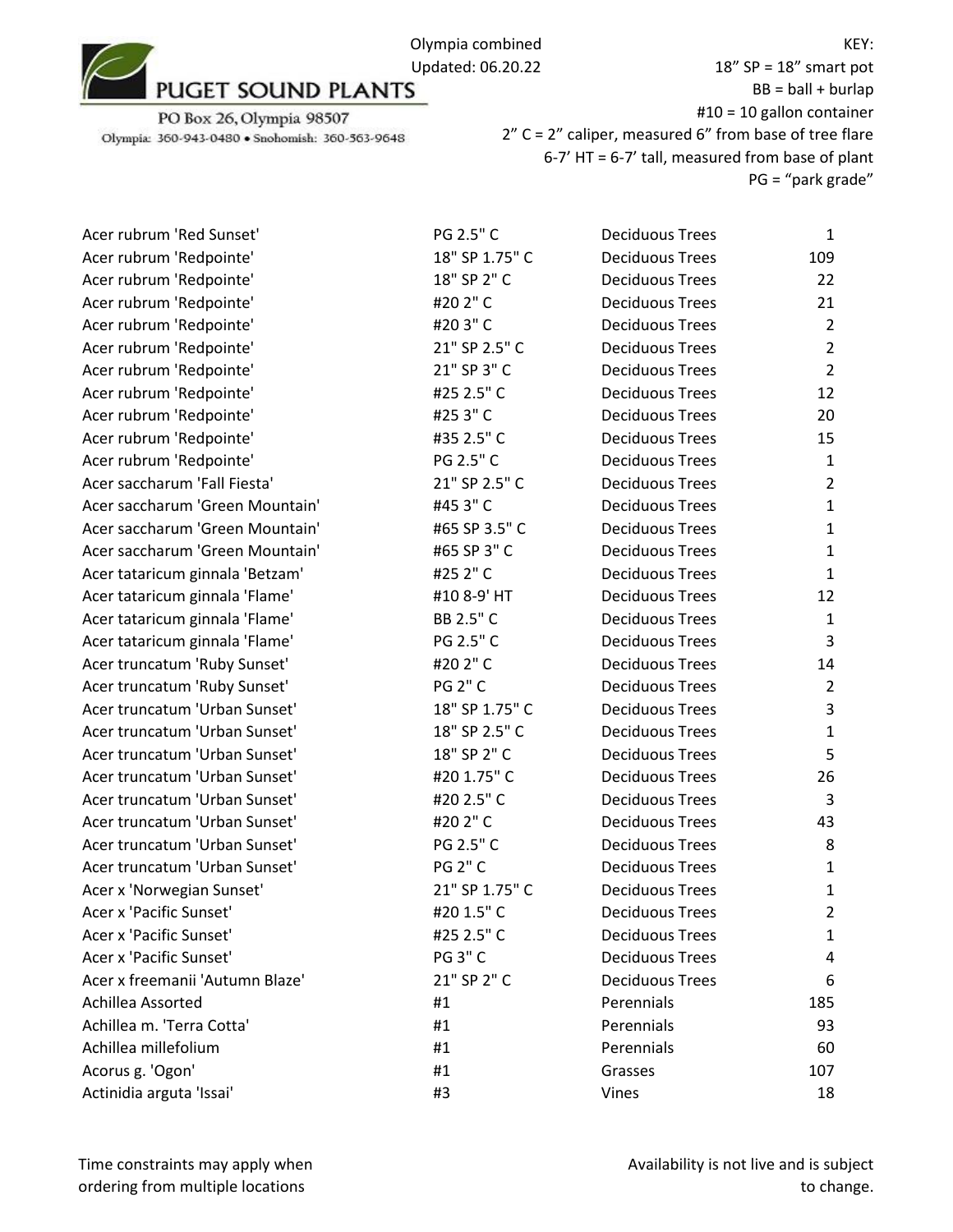

18" SP = 18" smart pot  $BB = ball + burlap$ #10 = 10 gallon container 2" C = 2" caliper, measured 6" from base of tree flare 6-7' HT = 6-7' tall, measured from base of plant PG = "park grade"

| Adiantum alueticum                              | #1             | Ferns                  | 49             |
|-------------------------------------------------|----------------|------------------------|----------------|
| Adiantum venustum                               | #1             | Ferns                  | 46             |
| Agastache 'Kudos Ambrosia'                      | #1             | Perennials             | 5              |
| Ajuga reptans 'Black Scallop'                   | 4" pot         | Groundcovers           | 582            |
| Ajuga reptans 'Bronze Beauty'                   | 4" pot         | Groundcovers           | 928            |
| Ajuga reptans 'Burgundy Glow'                   | 4" pot         | Groundcovers           | 382            |
| Albizia julibrissin 'E.H. Wilson'               | 18" SP 2.5" C  | <b>Deciduous Trees</b> | 1              |
| Alchemilla mollis                               | #1             | Perennials             | 132            |
| Alchemilla mollis 'Auslese'                     | #1             | Perennials             | 54             |
| Allium 'Millenium'                              | #1             | Perennials             | 869            |
| Allium schoenoprasum                            | 4" pot         | Perennials             | 91             |
| Alnus rubra                                     | #5T            | <b>Deciduous Trees</b> | 6              |
| Amelanchier alnifolia                           | #1             | <b>Deciduous Trees</b> | 20             |
| Amelanchier alnifolia                           | #3             | <b>Deciduous Trees</b> | 4              |
| Amelanchier alnifolia                           | #5T            | <b>Deciduous Trees</b> | 11             |
| Amelanchier canadensis                          | #10 8-9' HT    | <b>Deciduous Trees</b> | 29             |
| Amelanchier g. 'Autumn Brilliance'              | #10 7-8' HT    | <b>Deciduous Trees</b> | $\overline{2}$ |
| Amelanchier g. 'Autumn Brilliance'              | #10 8-9' HT    | <b>Deciduous Trees</b> | 37             |
| Amelanchier g. 'Autumn Brilliance'              | <b>BB 2" C</b> | <b>Deciduous Trees</b> | 2              |
| Amelanchier g. 'Autumn Brilliance' (Multi-stem) | #10 7-8' HT    | <b>Deciduous Trees</b> | 15             |
| Amelanchier g. 'Autumn Brilliance' (Multi-stem) | 18" SP 7-8' HT | <b>Deciduous Trees</b> | $\mathbf{1}$   |
| Amelanchier laevis                              | #10 1.5" C     | <b>Deciduous Trees</b> | $\overline{2}$ |
| Amelanchier laevis 'Snowcloud'                  | #25 1.75" C    | <b>Deciduous Trees</b> | 1              |
| Amelanchier laevis 'Snowcloud'                  | #25 2.5" C     | <b>Deciduous Trees</b> | 5              |
| Amelanchier laevis 'Snowcloud'                  | #25 2" C       | <b>Deciduous Trees</b> | 1              |
| Amelanchier laevis (Multi-stem)                 | #15 10-11' HT  | <b>Deciduous Trees</b> | 5              |
| Amelanchier laevis (Multi-stem)                 | #20 11-12' HT  | <b>Deciduous Trees</b> | 28             |
| Andromeda polifolia 'Blue Ice'                  | #1             | Shrubs                 | $\overline{2}$ |
| Andromeda polifolia 'Blue Ice'                  | #2             | Shrubs                 | 5              |
| Anemone 'Honorine Jobert'                       | #1             | Perennials             | 48             |
| Aquilegia 'Dove'                                | #1             | Perennials             | 6              |
| Arbutus unedo 'Compacta'                        | #2             | Shrubs                 | 99             |
| Arbutus unedo 'Compacta'                        | #5T            | Shrubs                 | 111            |
| Arbutus unedo 'Oktoberfest'                     | #5T            | Shrubs                 | 3              |
| Arctostaphylos densiflora 'Sentinel'            | 10"SP          | Shrubs                 | 4              |
| Arctostaphylos uva-ursi 'Massachusetts'         | #1             | Groundcovers           | 10             |
| Arctostaphylos uva-ursi 'Massachusetts'         | 4" pot         | Groundcovers           | 1176           |
| Arctostaphylos uva-ursi 'Point Reyes'           | #1             | Groundcovers           | 50             |
| Arctostaphylos x 'Pacific Mist'                 | #1             | Groundcovers           | 489            |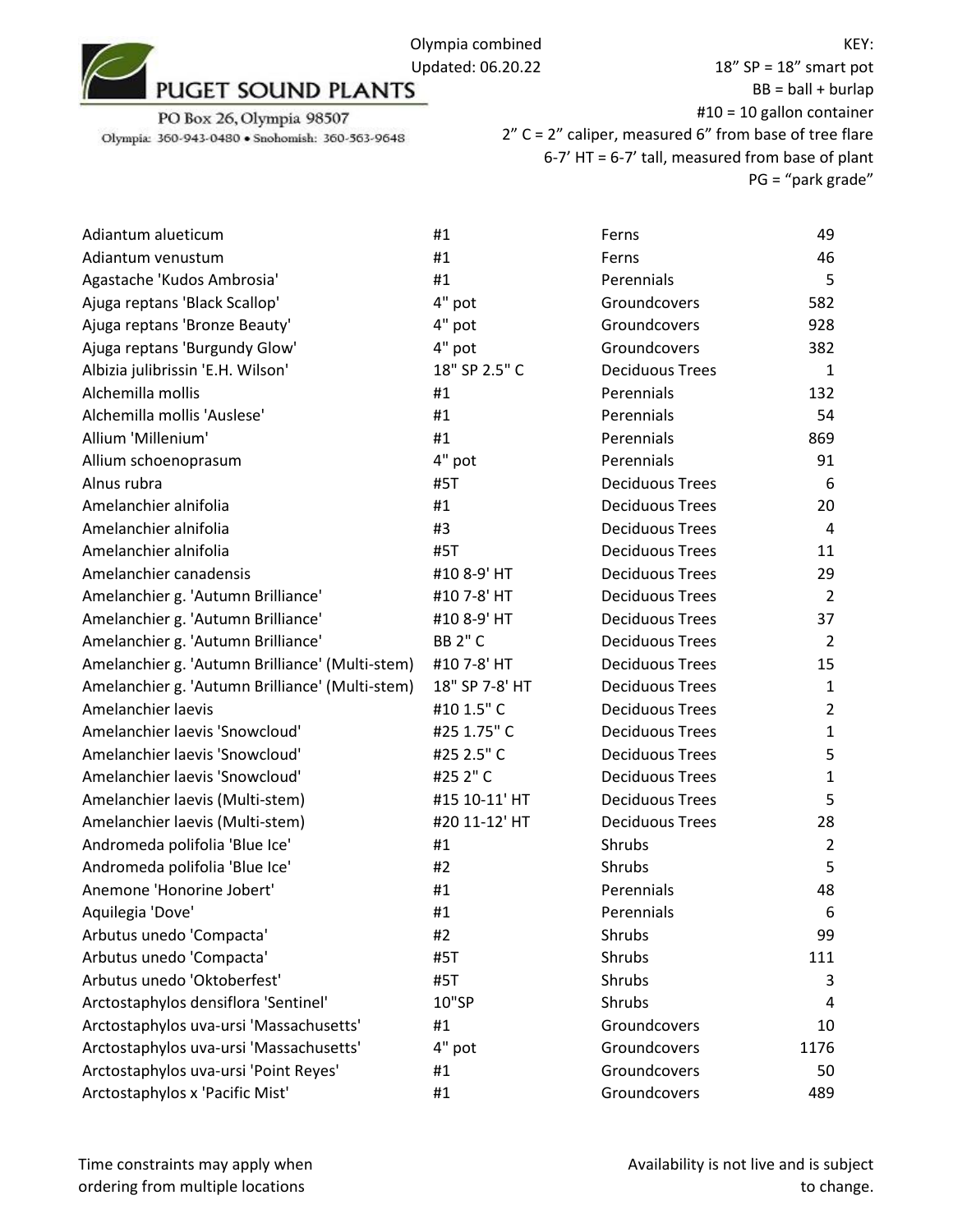

18" SP = 18" smart pot  $BB = ball + burlap$ #10 = 10 gallon container 2" C = 2" caliper, measured 6" from base of tree flare 6-7' HT = 6-7' tall, measured from base of plant PG = "park grade"

| Armeria maritima                     | #1     | Perennials   | 13             |
|--------------------------------------|--------|--------------|----------------|
| Armeria maritima                     | 4" pot | Perennials   | 54             |
| Aronia arbutifolia 'Brilliantissima' | #5T    | Shrubs       | 3              |
| Artemisia x 'Powis Castle'           | #1     | Perennials   | 17             |
| Asplenium scolopendrium              | #1     | Ferns        | 17             |
| <b>Assorted Bamboo</b>               | #15    | Grasses      | $\mathbf{1}$   |
| Aster 'Kickin Carmine Red'           | #1     | Perennials   | 338            |
| Aster 'Kickin Purple'                | #1     | Perennials   | 65             |
| Aster x 'Wood's Purple'              | #1     | Perennials   | 3              |
| Astilbe 'Deutschland'                | #1     | Perennials   | 10             |
| Astilbe x arendsii 'Amethyst'        | #1     | Perennials   | 100            |
| Astilbe x arendsii 'Bridal Veil'     | #1     | Perennials   | 141            |
| Astilbe x arendsii 'Fanal'           | #1     | Perennials   | 208            |
| Astilbe x arendsii 'Rheinland'       | #1     | Perennials   | 11             |
| Athyrium filix-femina                | #1     | Ferns        | $\overline{2}$ |
| Athyrium n.p. 'Pewter Lace'          | #1     | Ferns        | 281            |
| Aucuba japonica                      | #3     | Shrubs       | 10             |
| Aucuba japonica 'Mr. Goldstrike'     | #3     | Shrubs       | 70             |
| Aucuba japonica 'Rozannie'           | #5T    | Shrubs       | 27             |
| Aucuba japonica 'Variegata'          | #2     | Shrubs       | 26             |
| Aucuba japonica 'Variegata'          | #5T    | Shrubs       | $\mathbf{1}$   |
| Azalea 'Blue Danube'                 | #2     | Shrubs       | $\mathbf{1}$   |
| Azalea 'Buccaneer'                   | #3     | Shrubs       | $\overline{7}$ |
| Azalea 'Everest'                     | #3     | Shrubs       | $\mathbf{1}$   |
| Azalea 'Getsutoku'                   | #3     | Shrubs       | 8              |
| Azalea 'Girard's Fuchsia'            | #2     | Shrubs       | 303            |
| Azalea 'Girard's Pleasant White'     | #2     | Shrubs       | 218            |
| Azalea 'Girard's Rose'               | #3     | Shrubs       | $\overline{2}$ |
| Azalea 'Helen Close'                 | #2     | Shrubs       | 39             |
| Azalea 'Hino Crimson'                | #1     | Shrubs       | 14             |
| Azalea 'Hino Crimson'                | #2     | Shrubs       | $\overline{7}$ |
| Azalea 'Mother's Day'                | #3     | Shrubs       | $\mathbf{1}$   |
| Azalea 'Nico'                        | #2     | Shrubs       | 234            |
| Azalea 'Pink and Sweet'              | #5T    | Shrubs       | 84             |
| Azalea 'Pink Rosebud'                | #2     | Shrubs       | 8              |
| Azalea 'Robin Hill Congo'            | #3     | Shrubs       | 8              |
| Azalea 'Silver Sword'                | #2     | Shrubs       | 219            |
| Azalea 'Tenino'                      | #2     | Shrubs       | 7              |
| Bellium minutum                      | 4" pot | Groundcovers | 538            |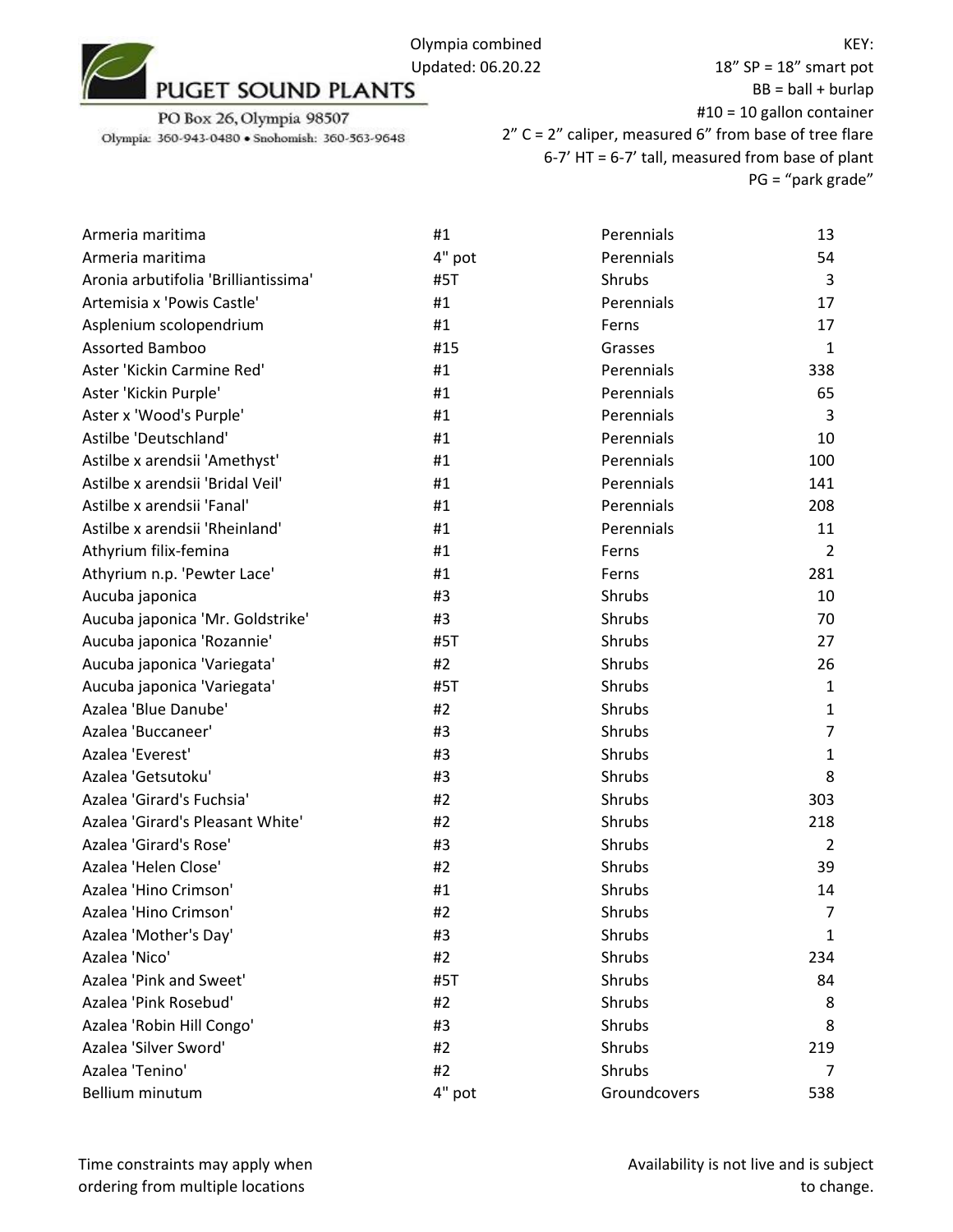

| Berberis g. 'William Penn'                 | #3             | Shrubs                 | 1              |
|--------------------------------------------|----------------|------------------------|----------------|
| Berberis g. 'William Penn'                 | #5T            | Shrubs                 | 143            |
| Berberis t. 'Aurea'                        | #5T            | Shrubs                 | 1              |
| Berberis t. 'Bonanza Gold'                 | #5T            | Shrubs                 | $\overline{2}$ |
| Berberis t. 'Concorde'                     | #5T            | Shrubs                 | 6              |
| Berberis t. 'Crimson Pygmy'                | #2             | Shrubs                 | $\overline{7}$ |
| Berberis t. 'Crimson Pygmy'                | #3             | Shrubs                 | 54             |
| Berberis t. 'Crimson Pygmy'                | #5T            | Shrubs                 | 45             |
| Berberis t. 'Helmond Pillar'               | #3             | Shrubs                 | 78             |
| Berberis t. 'Kobold'                       | #2             | Shrubs                 | 3              |
| Berberis t. 'Orange Rocket'                | #5T            | Shrubs                 | 77             |
| Berberis t. 'Rose Glow'                    | #3             | Shrubs                 | 324            |
| Berberis t. 'Royal Burgundy'               | #2             | Shrubs                 | 107            |
| Berberis t. 'Royal Burgundy'               | #3             | Shrubs                 | 132            |
| Berberis t. 'Royal Burgundy'               | #5T            | Shrubs                 | 68             |
| Berberis verruculosa                       | #5T            | Shrubs                 | 85             |
| Bergenia cordifolia 'Red Beauty'           | #1             | Perennials             | $\overline{2}$ |
| Bergenia cordifolia 'Winterglut'           | #1             | Perennials             | 93             |
| Betula jacquemontii                        | 21" SP 2" C    | <b>Deciduous Trees</b> | 6              |
| Betula jacquemontii (Clump)                | #20 11-12' HT  | <b>Deciduous Trees</b> | 1              |
| Betula nigra                               | #45 SP 4" C    | <b>Deciduous Trees</b> | $\overline{2}$ |
| Betula nigra                               | #65 SP 5" C    | <b>Deciduous Trees</b> | 1              |
| Betula nigra 'Heritage'                    | 21" SP 2.5" C  | <b>Deciduous Trees</b> | $\overline{2}$ |
| Betula nigra 'Heritage'                    | <b>BB 2" C</b> | <b>Deciduous Trees</b> | 5              |
| Betula nigra 'Heritage'                    | <b>BB 3" C</b> | <b>Deciduous Trees</b> | 3              |
| Betula nigra 'Heritage'                    | PG 1.75" C     | <b>Deciduous Trees</b> | 1              |
| Betula p. 'Renaissance Oasis' (Clump)      | #35 9-10' HT   | <b>Deciduous Trees</b> | 1              |
| Betula p. 'Renaissance Reflection' (Clump) | #20 11-12' HT  | <b>Deciduous Trees</b> | 5              |
| Betula papyrifera                          | 18" SP 1.75" C | <b>Deciduous Trees</b> | 1              |
| Betula papyrifera                          | 21" SP 2.5" C  | <b>Deciduous Trees</b> | $\mathbf{1}$   |
| Betula papyrifera 'Prairie Dream'          | BB 2.5" C      | <b>Deciduous Trees</b> | $\overline{2}$ |
| Betula pendula 'Youngii'                   | PG 6-7' HT     | <b>Deciduous Trees</b> | 1              |
| Betula platyphylla 'Dakota Pinnacle'       | #10 1.5" C     | <b>Deciduous Trees</b> | 1              |
| Betula platyphylla 'Dakota Pinnacle'       | #10 1.75" C    | <b>Deciduous Trees</b> | 7              |
| Blechnum penna-marina                      | #1             | Ferns                  | 16             |
| Blechnum spicant                           | #1             | Ferns                  | 3600           |
| Blechnum spicant                           | #2             | Ferns                  | 168            |
| Bouteloua 'Blonde Ambition'                | #1             | Grasses                | 642            |
| Brunnera m. 'Jack of Diamonds'             | #1             | Perennials             | 215            |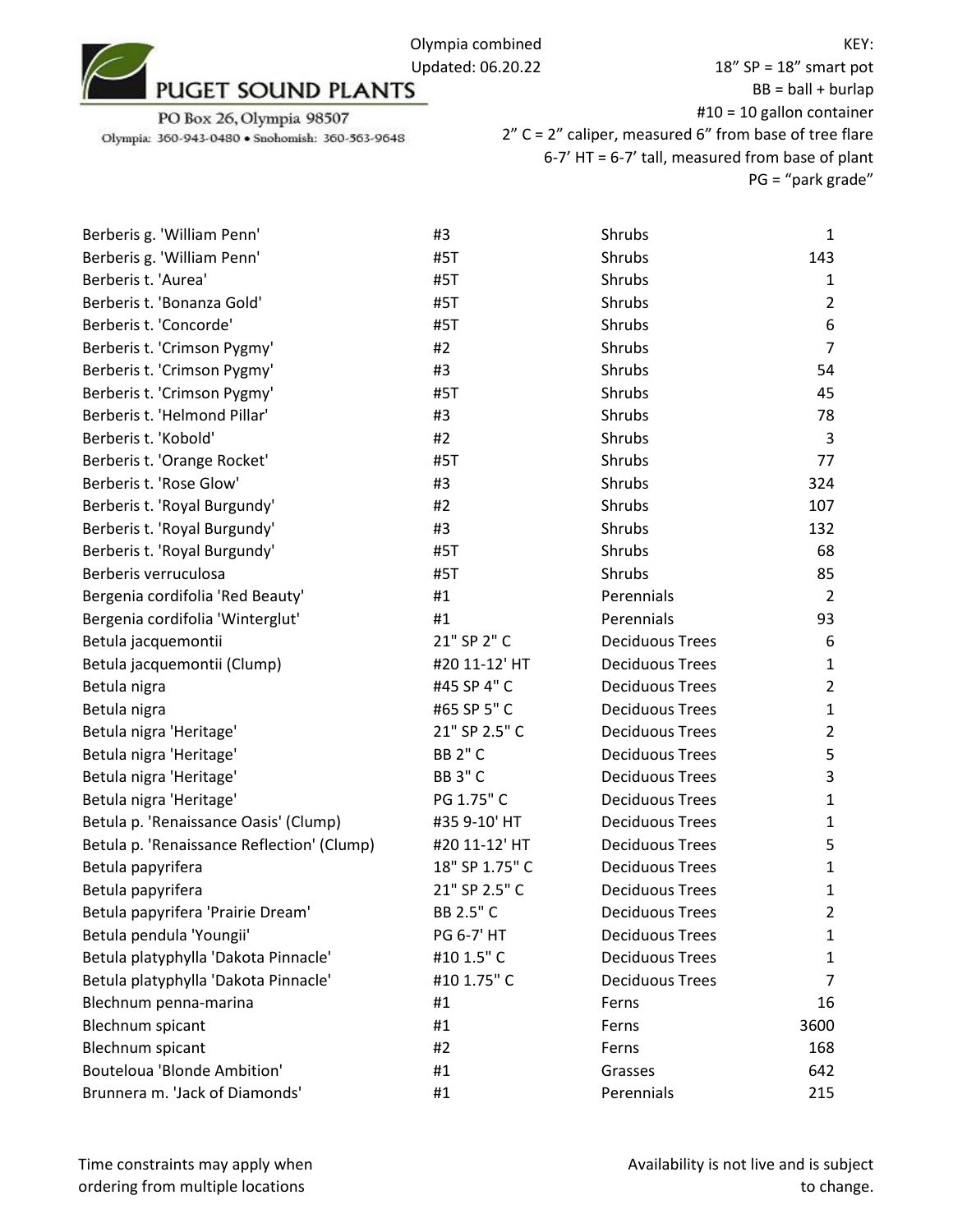

18" SP = 18" smart pot  $BB = ball + burlap$ #10 = 10 gallon container 2" C = 2" caliper, measured 6" from base of tree flare 6-7' HT = 6-7' tall, measured from base of plant PG = "park grade"

| Brunnera m. 'Sea Heart'                    | #1                | Perennials             | 19             |
|--------------------------------------------|-------------------|------------------------|----------------|
| Buxus m.j. 'Winter Gem'                    | #1                | Shrubs                 | 1              |
| Buxus s. 'Suffruticosa'                    | 10"SP 15-18"      | Shrubs                 | $\overline{2}$ |
| <b>Buxus sempervirens</b>                  | #5T               | Shrubs                 | $\overline{2}$ |
| Buxus sempervirens (2-Ball Poodle)         | #6                | Shrubs                 | $\mathbf{1}$   |
| Buxus x 'Green Gem'                        | #2                | Shrubs                 | 4              |
| <b>Buxus x 'Green Mountain'</b>            | 12" SP 18-21"     | Shrubs                 | 1              |
| <b>Buxus x 'Green Mountain'</b>            | #2                | Shrubs                 | $\overline{2}$ |
| <b>Buxus x 'Green Mountain'</b>            | #5T               | Shrubs                 | 3              |
| Calamagrostis brachytricha                 | #1                | Grasses                | 203            |
| Calamagrostis x acutiflora 'Avalanche'     | #5T               | Grasses                | 10             |
| Calamagrostis x acutiflora 'Eldorado'      | #2                | Grasses                | 18             |
| Calamagrostis x acutiflora 'Eldorado'      | #5T               | Grasses                | $\overline{2}$ |
| Calamagrostis x acutiflora 'Karl Foerster' | #1                | Grasses                | 1400           |
| Calamagrostis x acutiflora 'Karl Foerster' | #2                | Grasses                | 16             |
| Calamagrostis x acutiflora 'Karl Foerster' | #3                | Grasses                | 13             |
| Calamagrostis x acutiflora 'Karl Foerster' | #5T               | Grasses                | 52             |
| Callicarpa b. 'Profusion'                  | #5T               | Shrubs                 | 72             |
| Callicarpa d. 'Dark Star'                  | #5T               | Shrubs                 | 109            |
| Calluna vulgaris 'Blazeaway'               | #1                | Heather                | 7              |
| Calluna vulgaris 'Con Brio'                | #1                | Heather                | $\overline{2}$ |
| Calluna vulgaris 'H.E. Beale'              | #1                | Heather                | 26             |
| Calluna vulgaris 'J.H. Hamilton'           | #1                | Heather                | 49             |
| Calluna vulgaris 'Mrs. Ronald Gray'        | #1                | Heather                | 87             |
| Calluna vulgaris 'Multicolor'              | #1                | Heather                | 14             |
| Calluna vulgaris 'Silver Knight'           | #1                | Heather                | 161            |
| Calluna vulgaris 'Tib'                     | #1                | Heather                | 58             |
| Calluna vulgaris 'Winter Chocolate'        | #1                | Heather                | 12             |
| Calocedrus decurrens                       | #1                | <b>Evergreen Trees</b> | 7              |
| Calocedrus decurrens                       | #20 6-7' HT       | <b>Evergreen Trees</b> | 5              |
| Calocedrus decurrens                       | #20 7-8' HT       | <b>Evergreen Trees</b> | 22             |
| Calocedrus decurrens                       | 21" SP 7-8' HT    | <b>Evergreen Trees</b> | 1              |
| Calocedrus decurrens                       | #25 7-8' HT       | <b>Evergreen Trees</b> | 1              |
| Calocedrus decurrens                       | #30 8-9' HT       | <b>Evergreen Trees</b> | 2              |
| Calocedrus decurrens                       | #35 6-7' HT       | <b>Evergreen Trees</b> | 2              |
| Calocedrus decurrens                       | #35 7-8' HT       | <b>Evergreen Trees</b> | 32             |
| Calocedrus decurrens                       | #35 8-9' HT       | <b>Evergreen Trees</b> | 32             |
| Calocedrus decurrens                       | BB 10-11' HT      | <b>Evergreen Trees</b> | 1              |
| Calocedrus decurrens                       | <b>BB 8-9' HT</b> | <b>Evergreen Trees</b> | $\overline{2}$ |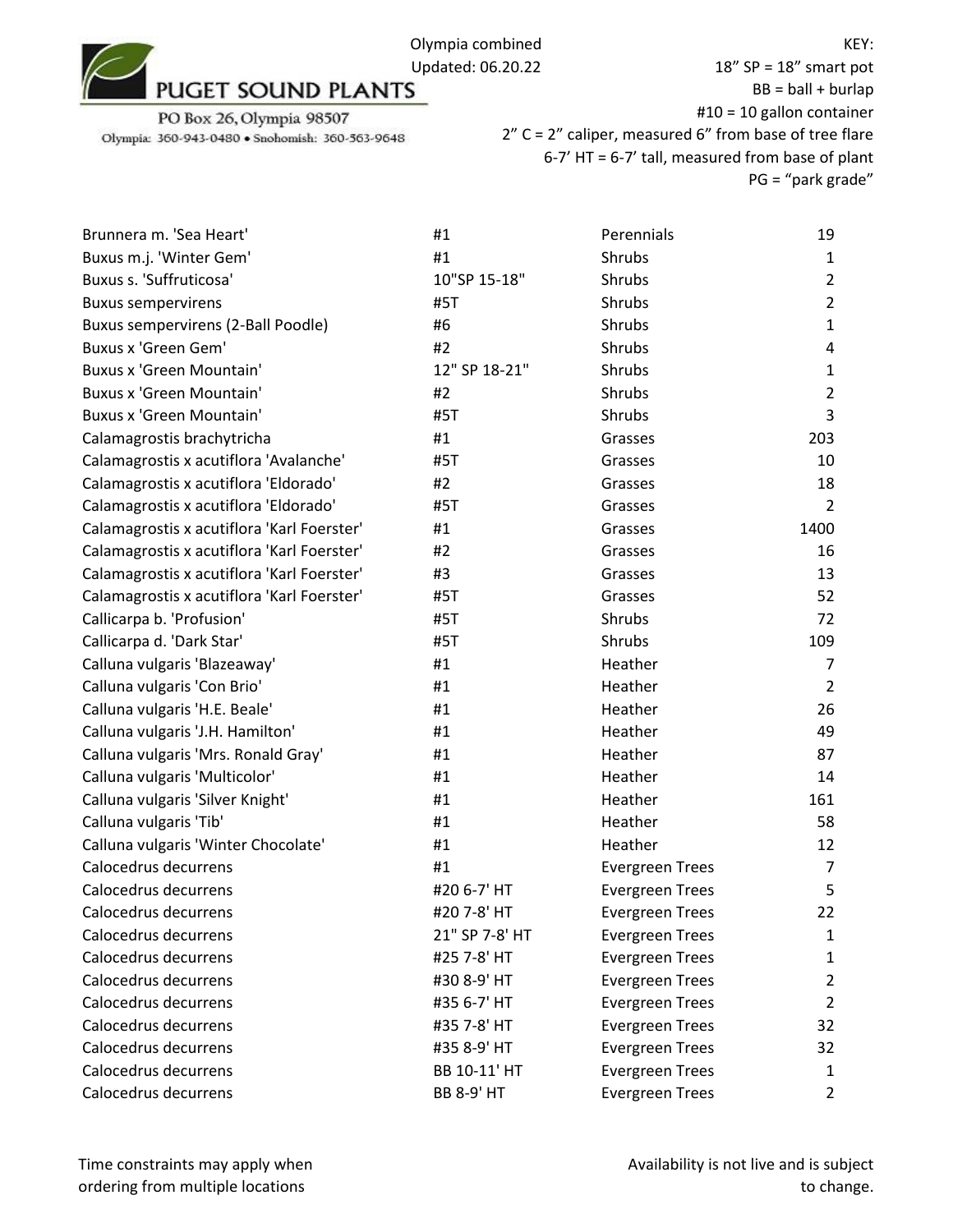KEY:

PO Box 26, Olympia 98507 Olympia: 360-943-0480 · Snohomish: 360-563-9648

| Calocedrus decurrens                     | BB 9-10' HT       | <b>Evergreen Trees</b> | $\mathbf{1}$   |
|------------------------------------------|-------------------|------------------------|----------------|
| Calocedrus decurrens                     | #6                | <b>Evergreen Trees</b> | 316            |
| Calocedrus decurrens                     | <b>PG 7-8' HT</b> | <b>Evergreen Trees</b> | 1              |
| Calycanthus occidentalis                 | #1                | Shrubs                 | 259            |
| Camellia japonica 'Unryu'                | #10               | <b>Shrubs</b>          | 5              |
| Camellia japonica 'Unryu' (ESP)          | #5                | Shrubs                 | 5              |
| Camellia x 'Pink Icicle'                 | #5T               | Shrubs                 | $\mathbf{1}$   |
| Campanula poscharskyana 'Blue Waterfall' | #1                | Perennials             | 59             |
| Carex albula 'Frosty Curls'              | #1                | Grasses                | 50             |
| Carex divulsa                            | #1                | Grasses                | $\mathbf{1}$   |
| Carex dolichostachya 'Kaga Nishiki'      | #1                | Grasses                | 200            |
| Carex elata 'Bowles Golden'              | #1                | Grasses                | 214            |
| Carex flacca                             | #1                | Grasses                | 18             |
| Carex morrowii 'Ice Dance'               | #1                | Grasses                | 557            |
| Carex obnupta                            | 38 cell           | Grasses                | 107            |
| Carex oshimensis 'Everest'               | #1                | Grasses                | 422            |
| Carex oshimensis 'Evergold'              | #1                | Grasses                | 398            |
| Carex oshimensis 'Everlite'              | Quart             | Grasses                | 26             |
| Carex pachystachya                       | #1                | Grasses                | 2655           |
| Carex pensylvanica                       | #1                | Grasses                | 70             |
| Carex praegracilis                       | #1                | Grasses                | 5              |
| Carex sitchensis                         | #1                | Grasses                | 25             |
| Carex stipata                            | #1                | Grasses                | 992            |
| Carex testacea                           | #1                | Grasses                | 234            |
| Carex tumulicola                         | #1                | Grasses                | 153            |
| Carpinus betulus 'Fastigiata'            | #65 SP 4" C       | <b>Deciduous Trees</b> | 2              |
| Carpinus betulus 'Frans Fontaine'        | 24" Box 2" C      | <b>Deciduous Trees</b> | $\mathbf{1}$   |
| Carpinus caroliniana                     | #10 1.5" C        | <b>Deciduous Trees</b> | 9              |
| Carpinus caroliniana                     | #10 8-9' HT       | <b>Deciduous Trees</b> | 5              |
| Carpinus caroliniana                     | 18" SP 1.75" C    | <b>Deciduous Trees</b> | 5              |
| Carpinus caroliniana 'Native Flame'      | 18" SP 1.75" C    | <b>Deciduous Trees</b> | 11             |
| Carpinus japonica                        | <b>BB 2" C</b>    | <b>Deciduous Trees</b> | 4              |
| Catalpa speciosa                         | #25 2.5" C        | <b>Deciduous Trees</b> | 1              |
| Ceanothus 'Concha'                       | #5T               | Shrubs                 | 5              |
| Ceanothus 'Victoria'                     | #5T               | Shrubs                 | 216            |
| Ceanothus gloriosus 'Point Reyes'        | #1                | Groundcovers           | 12             |
| Ceanothus x 'Dark Star'                  | #5T               | Shrubs                 | 34             |
| Ceanothus x 'Emily Brown'                | #1                | Shrubs                 | 35             |
| Cedrus atlantica 'Glauca Pendula'        | #20 5-6' HT       | <b>Evergreen Trees</b> | $\overline{2}$ |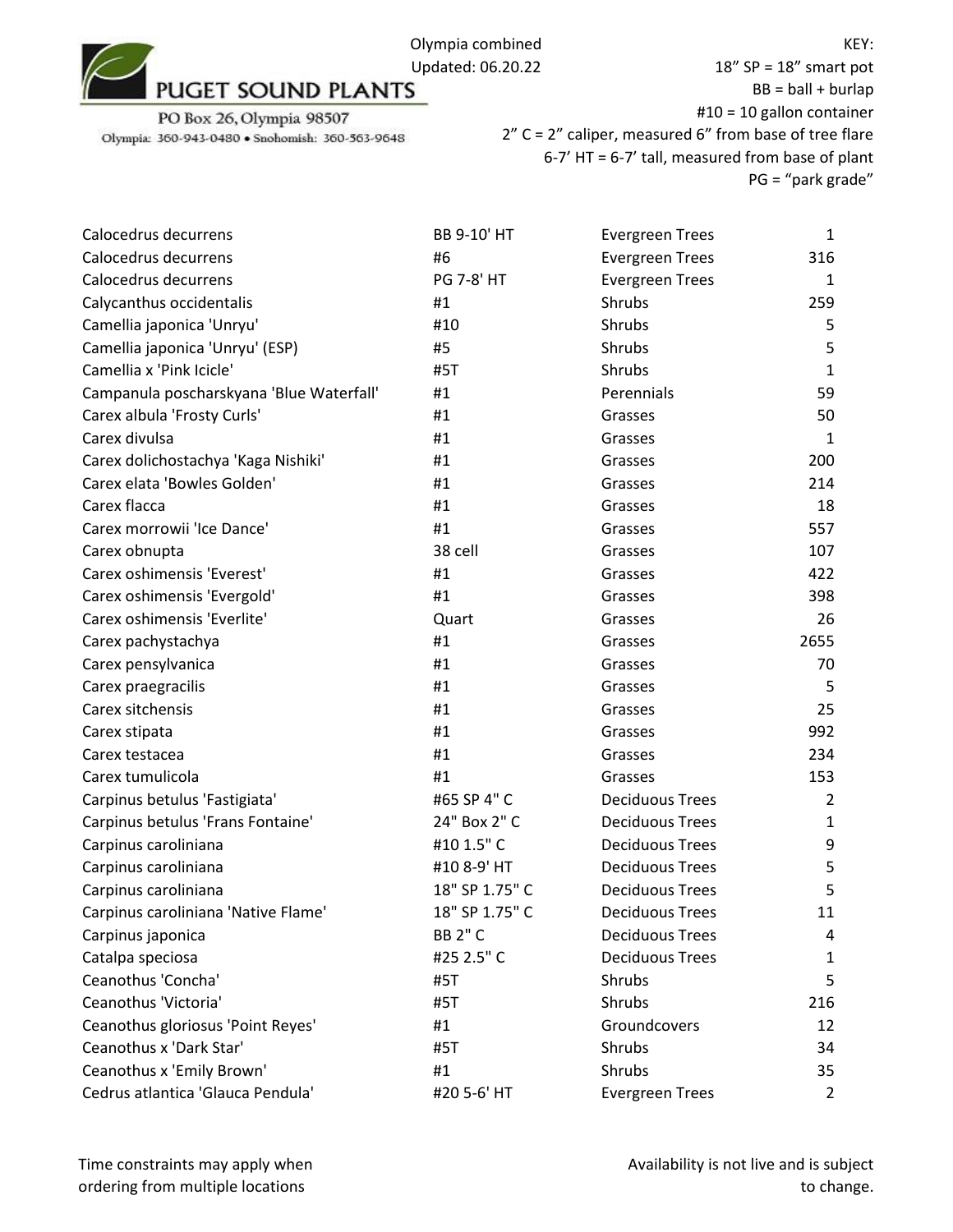

PO Box 26, Olympia 98507 Olympia: 360-943-0480 · Snohomish: 360-563-9648

| Cedrus atlantica 'Glauca Pendula'  | BB 9-10' HT       | <b>Evergreen Trees</b> | 2              |
|------------------------------------|-------------------|------------------------|----------------|
| Cedrus atlantica 'Glauca'          | #15 6-7' HT       | <b>Evergreen Trees</b> | $\mathbf{1}$   |
| Cedrus atlantica 'Glauca'          | 18" SP 5-6' HT    | <b>Evergreen Trees</b> | $\overline{2}$ |
| Cedrus atlantica 'Glauca'          | 18" SP 6-7' HT    | <b>Evergreen Trees</b> | 13             |
| Cedrus atlantica 'Glauca'          | 18" SP 7-8' HT    | <b>Evergreen Trees</b> | 20             |
| Cedrus atlantica 'Glauca'          | 18" SP 8-9' HT    | <b>Evergreen Trees</b> | 10             |
| Cedrus deodara                     | #20 6-7' HT       | <b>Evergreen Trees</b> | 30             |
| Cedrus deodara                     | #20 7-8' HT       | <b>Evergreen Trees</b> | 26             |
| Cedrus deodara                     | <b>BB 7-8' HT</b> | <b>Evergreen Trees</b> | $\mathbf{1}$   |
| Cedrus deodara 'Aurea'             | 18" SP 5-6' HT    | <b>Evergreen Trees</b> | $\overline{7}$ |
| Cedrus deodara 'Aurea'             | 18" SP 8-9' HT    | <b>Evergreen Trees</b> | 11             |
| Cedrus deodara 'Bush's Electra'    | #20 5-6' HT       | <b>Evergreen Trees</b> | 7              |
| Cedrus deodara 'Feelin Blue'       | #15 2-3' HT       | <b>Evergreen Trees</b> | $\mathbf{1}$   |
| Cedrus deodara 'Feelin Blue'       | #3                | <b>Evergreen Trees</b> | $\mathbf{1}$   |
| Cedrus deodara 'Feelin Blue'       | #6                | <b>Evergreen Trees</b> | 29             |
| Cephalotaxus h. 'Duke Gardens'     | #1                | Shrubs                 | 24             |
| Cephalotaxus h. 'Duke Gardens'     | #2                | Shrubs                 | 18             |
| Cephalotaxus h. 'Duke Gardens'     | #3                | <b>Shrubs</b>          | 4              |
| Cephalotaxus h. 'Fastigiata'       | 10"SP 30-36"      | Shrubs                 | 5              |
| Cephalotaxus h. 'Fastigiata'       | #1                | Shrubs                 | $\overline{3}$ |
| Cephalotaxus h. 'Fastigiata'       | #2                | Shrubs                 | 41             |
| Cephalotaxus h. 'Korean Gold'      | #10               | Shrubs                 | 12             |
| Cephalotaxus h. 'Korean Gold'      | #2                | Shrubs                 | 28             |
| Cercidiphyllum japonicum           | #15 1.5" C        | <b>Deciduous Trees</b> | $\mathbf{1}$   |
| Cercidiphyllum japonicum           | #253"C            | <b>Deciduous Trees</b> | $\mathbf{1}$   |
| Cercidiphyllum japonicum           | BB 1.75" C        | <b>Deciduous Trees</b> | 35             |
| Cercidiphyllum japonicum           | <b>BB 2" C</b>    | <b>Deciduous Trees</b> | 1              |
| Cercidiphyllum japonicum           | <b>BB 3" C</b>    | <b>Deciduous Trees</b> | $\mathbf{1}$   |
| Cercidiphyllum japonicum           | <b>BB 4" C</b>    | <b>Deciduous Trees</b> | $\mathbf{1}$   |
| Cercidiphyllum japonicum 'Pendula' | #10 2" C          | <b>Deciduous Trees</b> | 5              |
| Cercidiphyllum japonicum 'Pendula' | PG 5-6' HT        | <b>Deciduous Trees</b> | 1              |
| Cercis c. 'Forest Pansy'           | #15 7-8' HT       | <b>Deciduous Trees</b> | 17             |
| Cercis c. 'Forest Pansy'           | BB 1.25" C        | <b>Deciduous Trees</b> | 6              |
| Cercis c. 'Forest Pansy'           | BB 1.5" C         | <b>Deciduous Trees</b> | 11             |
| Cercis c. 'Forest Pansy'           | <b>BB 2" C</b>    | <b>Deciduous Trees</b> | $\mathbf{1}$   |
| Cercis c. 'Merlot'                 | #15               | <b>Deciduous Trees</b> | 20             |
| Cercis c. 'Merlot'                 | #15 7-8' HT       | <b>Deciduous Trees</b> | $\overline{2}$ |
| Cercis c. 'Merlot'                 | #15 8-9' HT       | <b>Deciduous Trees</b> | 7              |
| Cercis c. 'Merlot'                 | #25               | <b>Deciduous Trees</b> | 1              |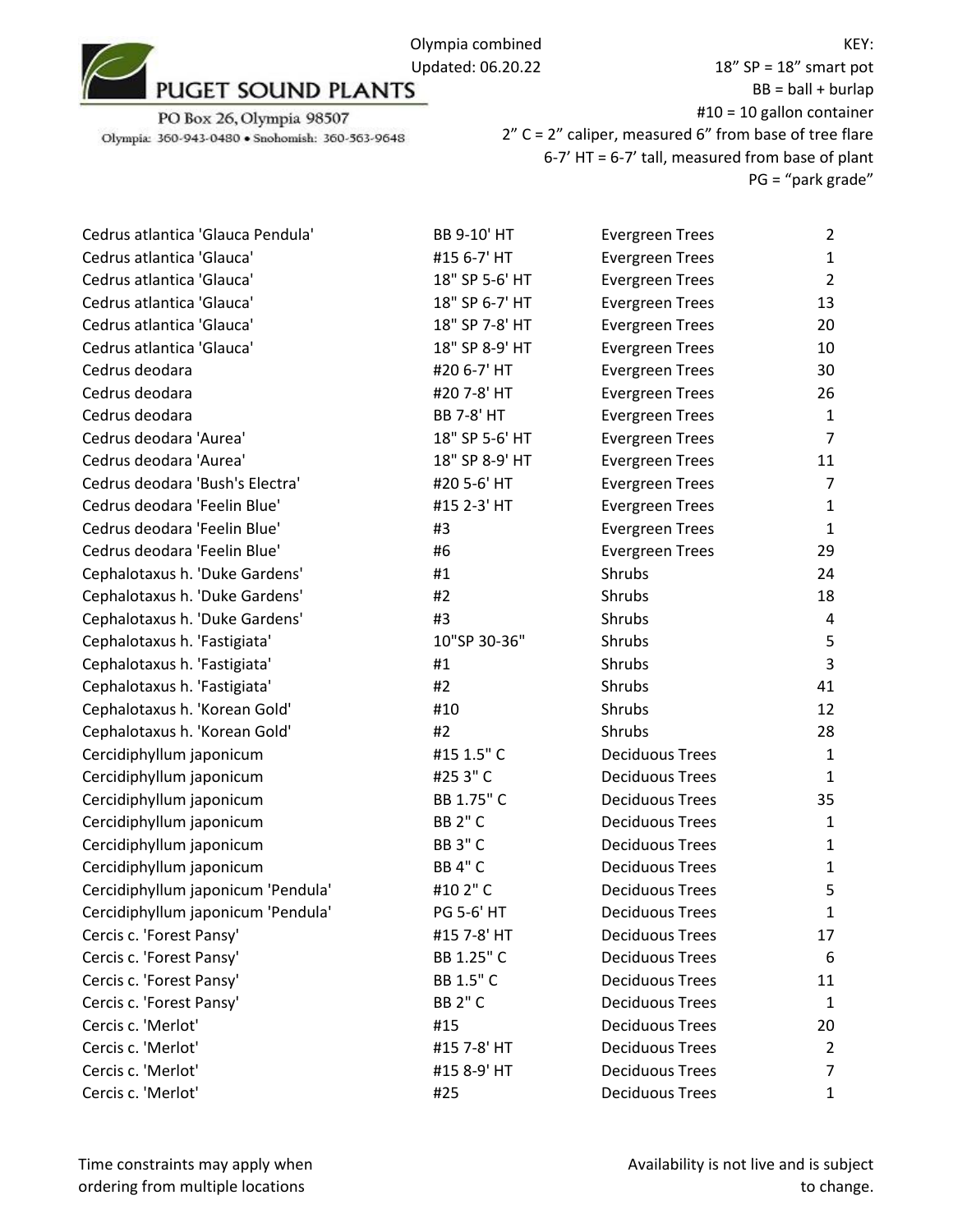| Cercis c. 'Merlot'                   | BB 1.25" C        | <b>Deciduous Trees</b> | 3              |
|--------------------------------------|-------------------|------------------------|----------------|
| Cercis canadensis                    | #15               | <b>Deciduous Trees</b> | 14             |
| Cercis canadensis                    | #20 1.5" C        | <b>Deciduous Trees</b> | 8              |
| Cercis canadensis                    | <b>BB 2" C</b>    | <b>Deciduous Trees</b> | $\mathbf{1}$   |
| Cercis canadensis                    | BB 3.5" C         | <b>Deciduous Trees</b> | 4              |
| Chaenomeles j. 'Super Red'           | #5T               | Shrubs                 | 4              |
| Chaenomeles x 'Jet Trail'            | #5T               | Shrubs                 | 12             |
| Chaenomeles x 'Jet Trail'            | #7                | Shrubs                 | 31             |
| Chaenomeles x 'Texas Scarlet'        | #5T               | Shrubs                 | 74             |
| Chamaecyparis I. 'Golden Surprise'   | #2                | <b>Evergreen Trees</b> | 7              |
| Chamaecyparis I. 'Imbricata Pendula' | #5                | <b>Evergreen Trees</b> | 15             |
| Chamaecyparis I. 'Top Point'         | #2                | Shrubs                 | 50             |
| Chamaecyparis I. 'Wissel's Saguaro'  | #2                | <b>Evergreen Trees</b> | 9              |
| Chamaecyparis n. 'Glauca Pendula'    | <b>BB 5-6' HT</b> | <b>Evergreen Trees</b> | $\mathbf{1}$   |
| Chamaecyparis n. 'Glauca Pendula'    | <b>BB 6-7' HT</b> | <b>Evergreen Trees</b> | $\mathbf{1}$   |
| Chamaecyparis n. 'Glauca Pendula'    | <b>BB 7-8' HT</b> | <b>Evergreen Trees</b> | 5              |
| Chamaecyparis n. 'Glauca Pendula'    | <b>BB 8-9' HT</b> | <b>Evergreen Trees</b> | 6              |
| Chamaecyparis n. 'Jubilee'           | #10               | <b>Evergreen Trees</b> | 25             |
| Chamaecyparis n. 'Jubilee'           | #10 5-6' HT       | <b>Evergreen Trees</b> | 5              |
| Chamaecyparis n. 'Pendula'           | #10               | <b>Evergreen Trees</b> | 25             |
| Chamaecyparis n. 'VanDenAkker'       | #10               | <b>Evergreen Trees</b> | 47             |
| Chamaecyparis n. 'VanDenAkker'       | 18" SP 6-7' HT    | <b>Evergreen Trees</b> | $\mathbf{1}$   |
| Chamaecyparis n. 'Variegated'        | 18" SP 6-7' HT    | <b>Evergreen Trees</b> | 4              |
| Chamaecyparis nootkatensis           | 14" SP 5-6' HT    | <b>Evergreen Trees</b> | 11             |
| Chamaecyparis nootkatensis           | 14" SP 6-7' HT    | <b>Evergreen Trees</b> | 4              |
| Chamaecyparis nootkatensis           | 14" SP 7-8' HT    | <b>Evergreen Trees</b> | $\overline{2}$ |
| Chamaecyparis nootkatensis           | 18" SP 5-6' HT    | <b>Evergreen Trees</b> | 9              |
| Chamaecyparis nootkatensis           | 18" SP 6-7' HT    | <b>Evergreen Trees</b> | 9              |
| Chamaecyparis o. 'Bronze Pygmy'      | #1                | <b>Evergreen Trees</b> | 1              |
| Chamaecyparis o. 'Bronze Pygmy'      | #3                | <b>Evergreen Trees</b> | 33             |
| Chamaecyparis o. 'Compacta'          | #20 4-5' HT       | <b>Evergreen Trees</b> | $\mathbf{1}$   |
| Chamaecyparis o. 'Gracilis'          | #10               | <b>Evergreen Trees</b> | 53             |
| Chamaecyparis o. 'Gracilis'          | #10 4-5' HT       | <b>Evergreen Trees</b> | $\mathbf{1}$   |
| Chamaecyparis o. 'Gracilis'          | #20 4-5' HT       | <b>Evergreen Trees</b> | 6              |
| Chamaecyparis o. 'Gracilis'          | #3                | <b>Evergreen Trees</b> | 82             |
| Chamaecyparis o. 'Gracilis'          | #5T               | <b>Evergreen Trees</b> | 40             |
| Chamaecyparis o. 'Gracilis'          | PG 8-9' HT        | <b>Evergreen Trees</b> | 1              |
| Chamaecyparis o. 'Habari'            | #5T               | <b>Evergreen Trees</b> | 3              |
| Chamaecyparis o. 'Mariesii'          | #3                | <b>Evergreen Trees</b> | 15             |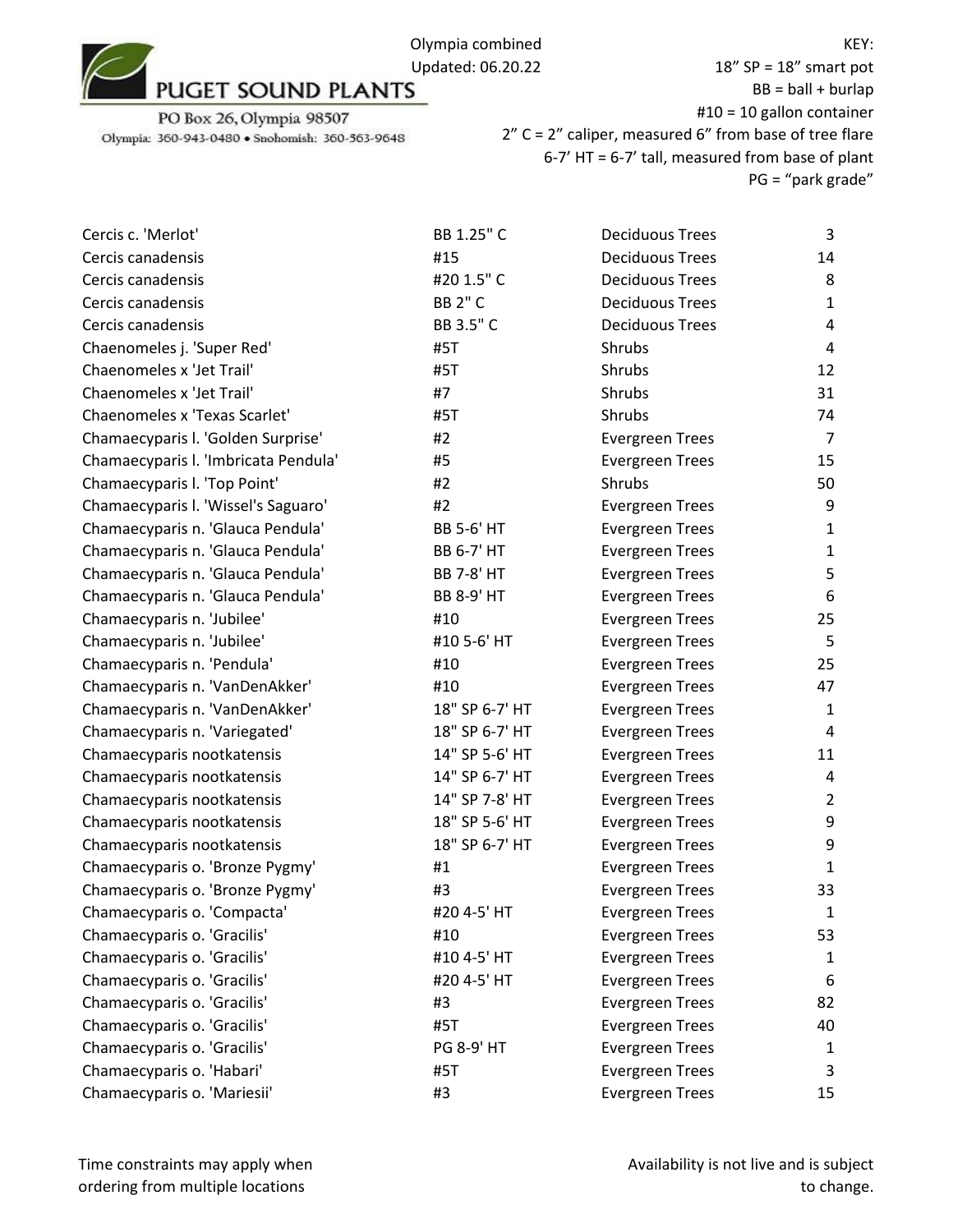Olympia combined Updated: 06.20.22<br>PUGET SOUND PLANTS

PO Box 26, Olympia 98507 Olympia: 360-943-0480 · Snohomish: 360-563-9648

| Chamaecyparis o. 'Tempelhof'             | #3             | <b>Evergreen Trees</b> | 16             |
|------------------------------------------|----------------|------------------------|----------------|
| Chamaecyparis o. 'Tetragona Aurea'       | #5T            | <b>Evergreen Trees</b> | 1              |
| Chamaecyparis o. 'Well's Special'        | #5T            | <b>Evergreen Trees</b> | 4              |
| Chamaecyparis p. f. 'Golden Mop'         | #3             | Shrubs                 | 176            |
| Chasmanthium latifolium 'Little Tickler' | #1             | Grasses                | 22             |
| Choisya ternata                          | #2             | Shrubs                 | 6              |
| Choisya ternata                          | #3             | Shrubs                 | 123            |
| Choisya x 'Aztec Pearl'                  | #3             | Shrubs                 | 5              |
| Choisya x 'Aztec Pearl'                  | #5T            | Shrubs                 | 93             |
| Cistus corbariensis                      | #5T            | <b>Shrubs</b>          | 472            |
| Cistus maculatus                         | #5T            | Shrubs                 | 84             |
| Cistus purpureus                         | #5T            | Shrubs                 | 62             |
| <b>Clematis 'Nelly Moser'</b>            | #1             | Vines                  | $\mathbf{1}$   |
| Clematis armandii 'Apple Blossom'        | #2             | Vines                  | 3              |
| Clematis armandii 'Apple Blossom'        | #5T            | Vines                  | $\mathbf{1}$   |
| Clematis montana 'Rubens'                | #2             | Vines                  | 18             |
| Clethra alnifolia 'Ruby Spice'           | #3             | Shrubs                 | 25             |
| Clethra alnifolia 'Sixteen Candles'      | #3             | Shrubs                 | 1              |
| Cordyline 'Sundance'                     | #1             | Grasses                | 3              |
| Coreopsis v. 'Moonbeam'                  | #1             | Perennials             | 47             |
| Coreopsis v. 'Zagreb'                    | #1             | Perennials             | 7              |
| Cornus alba 'Bud's Yellow'               | #5T            | Shrubs                 | 219            |
| Cornus alba 'Elegantissima'              | #1             | Shrubs                 | $\overline{2}$ |
| Cornus alba 'Golden Prairie Fire'        | #5T            | Shrubs                 | $\overline{2}$ |
| Cornus alba 'Ivory Halo'                 | #5T            | Shrubs                 | 27             |
| Cornus alba 'Little Rebel'               | #5T            | Shrubs                 | 195            |
| Cornus florida                           | #25 1.75" C    | <b>Deciduous Trees</b> | 6              |
| Cornus florida 'Cherokee Brave'          | #25 1.75" C    | <b>Deciduous Trees</b> | 1              |
| Cornus florida 'Cherokee Chief'          | #25 1.5" C     | <b>Deciduous Trees</b> | $\overline{2}$ |
| Cornus kousa 'China Girl'                | #15 1.5" C     | <b>Deciduous Trees</b> | $\overline{2}$ |
| Cornus kousa 'Galilean'                  | #15 5-6' HT    | <b>Deciduous Trees</b> | 3              |
| Cornus kousa 'Galilean'                  | #15 7-8' HT    | <b>Deciduous Trees</b> | 9              |
| Cornus kousa 'Heart Throb'               | #25 1.75" C    | <b>Deciduous Trees</b> | 1              |
| Cornus kousa 'Samaritan'                 | #15 5-6' HT    | <b>Deciduous Trees</b> | 21             |
| Cornus kousa 'Samaritan'                 | #7 1.25" C     | <b>Deciduous Trees</b> | 3              |
| Cornus kousa 'Satomi'                    | #7             | <b>Deciduous Trees</b> | 11             |
| Cornus kousa 'Satomi'                    | #7 3-4' HT     | <b>Deciduous Trees</b> | 2              |
| Cornus kousa 'Satomi'                    | #7 5-6' HT     | <b>Deciduous Trees</b> | 14             |
| Cornus kousa 'Scarlet Fire'              | 18" SP 1.75" C | <b>Deciduous Trees</b> | $\mathbf{1}$   |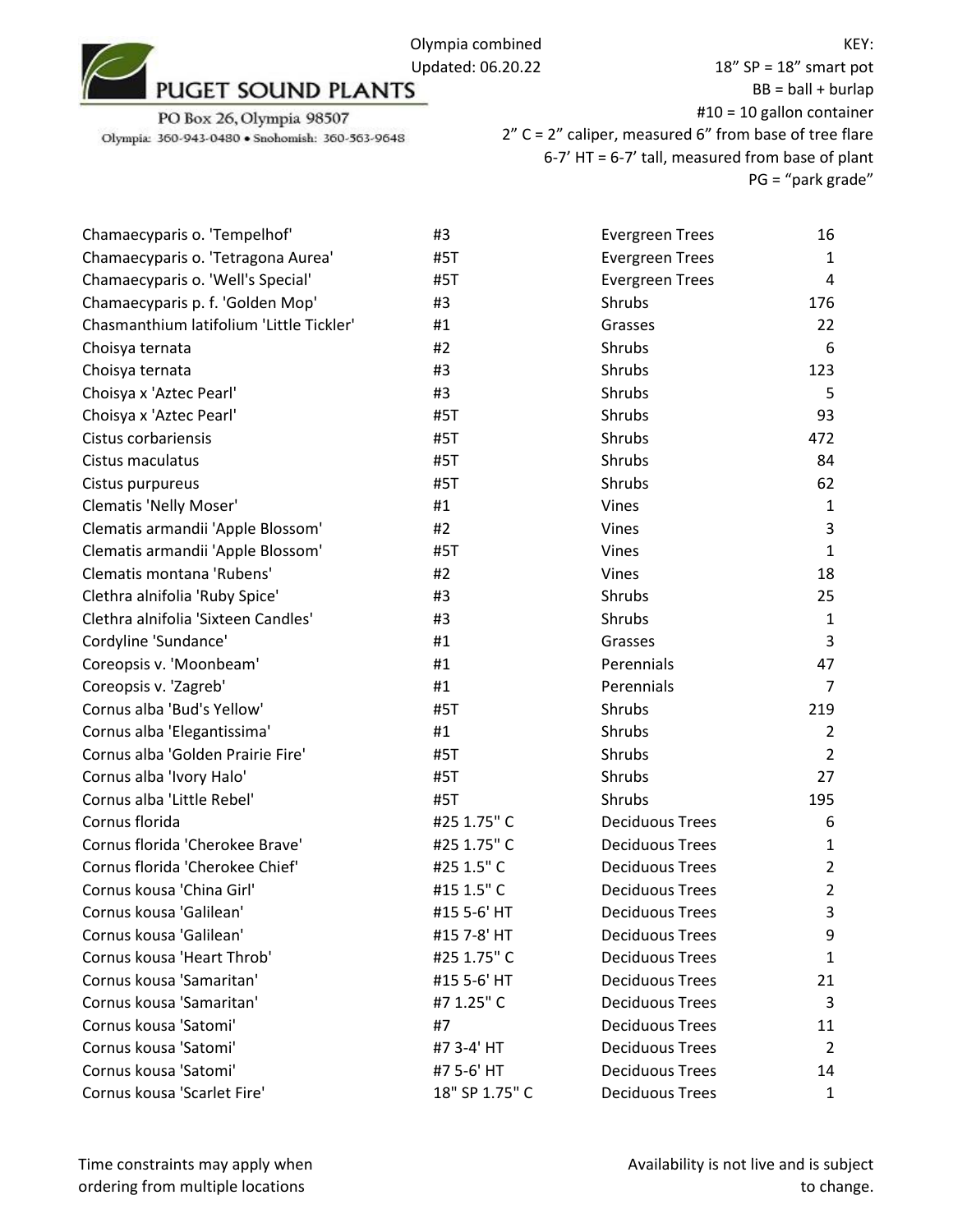

PO Box 26, Olympia 98507 Olympia: 360-943-0480 · Snohomish: 360-563-9648

18" SP = 18" smart pot  $BB = ball + burlap$ #10 = 10 gallon container 2" C = 2" caliper, measured 6" from base of tree flare 6-7' HT = 6-7' tall, measured from base of plant PG = "park grade"

| Cornus kousa (Multi-stem)          | #25 7-8' HT    | <b>Deciduous Trees</b> | $\overline{2}$ |
|------------------------------------|----------------|------------------------|----------------|
| Cornus kousa var. chinensis        | <b>PG 2" C</b> | <b>Deciduous Trees</b> | $\overline{2}$ |
| Cornus kousa var. chinensis        | #15 7-8' HT    | <b>Deciduous Trees</b> | $\mathbf{1}$   |
| Cornus kousa var. chinensis        | 18" SP 8-9' HT | <b>Deciduous Trees</b> | $\mathbf{1}$   |
| Cornus kousa var. chinensis        | #25 1.75" C    | <b>Deciduous Trees</b> | $\mathbf{1}$   |
| Cornus kousa var. chinensis        | #25 2" C       | <b>Deciduous Trees</b> | $\mathbf{1}$   |
| Cornus kousa var. chinensis        | BB 1.5" C      | <b>Deciduous Trees</b> | $\mathbf{1}$   |
| Cornus kousa var. chinensis        | BB 2.5" C      | <b>Deciduous Trees</b> | $\mathbf{1}$   |
| Cornus kousa var. chinensis        | <b>BB 3" C</b> | <b>Deciduous Trees</b> | $\mathbf{1}$   |
| Cornus mas                         | BB 1.75" C     | <b>Deciduous Trees</b> | $\mathbf{1}$   |
| Cornus mas 'Golden Glory'          | #7 4-5' HT     | <b>Deciduous Trees</b> | 3              |
| Cornus sanguinea 'Midwinter Fire'  | #3             | Shrubs                 | 78             |
| Cornus stolonifera                 | #1             | Shrubs                 | 236            |
| Cornus stolonifera                 | #2             | Shrubs                 | 6              |
| Cornus stolonifera                 | #5T            | Shrubs                 | 35             |
| Cornus stolonifera                 | Live Stake     | Shrubs                 | 57             |
| Cornus stolonifera 'Arctic Fire'   | #5T            | Shrubs                 | 34             |
| Cornus stolonifera 'Arctic Sun'    | #3             | Shrubs                 | 25             |
| Cornus stolonifera 'Baileyi'       | #1             | Shrubs                 | 3              |
| Cornus stolonifera 'Isanti'        | #1             | Shrubs                 | 112            |
| Cornus stolonifera 'Isanti'        | #5T            | Shrubs                 | 289            |
| Cornus stolonifera 'Kelseyi'       | #1             | Shrubs                 | 98             |
| Cornus stolonifera 'Kelseyi'       | #2             | Shrubs                 | 767            |
| Cornus stolonifera 'Kelseyi'       | #3             | Shrubs                 | 201            |
| Cornus stolonifera 'Kelseyi'       | #5T            | Shrubs                 | 8              |
| Cornus x 'Celestial'               | #15 1.5" C     | <b>Deciduous Trees</b> | 2              |
| Cornus x 'Eddie's White Wonder'    | BB 1.5" C      | <b>Deciduous Trees</b> | 37             |
| Cornus x 'Eddie's White Wonder'    | PG 2.5" C      | <b>Deciduous Trees</b> | $\mathbf{1}$   |
| Cornus x 'Venus'                   | BB 1.75" C     | <b>Deciduous Trees</b> | $\mathbf{1}$   |
| Cortaderia selloana 'Pumila'       | #5T            | Grasses                | $\overline{7}$ |
| Corylus a. 'Contorta'              | #10 24-30"     | <b>Deciduous Trees</b> | 1              |
| Corylus colurna                    | BB 2.5" C      | <b>Deciduous Trees</b> | $\mathbf{1}$   |
| Corylus colurna                    | <b>BB 2" C</b> | <b>Deciduous Trees</b> | $\overline{2}$ |
| Corylus cornuta                    | #1             | Shrubs                 | 9              |
| Corylus cornuta                    | #5T            | Shrubs                 | 1              |
| Corylus m. 'Purpurea'              | #45 7-8' HT    | <b>Deciduous Trees</b> | 1              |
| Cotinus coggygria 'Royal Purple'   | #3             | <b>Deciduous Trees</b> | 179            |
| Cotinus coggygria 'Velvet Cloak'   | #3             | <b>Deciduous Trees</b> | 50             |
| Cotinus coggygria 'Winecraft Gold' | #2             | <b>Deciduous Trees</b> | 42             |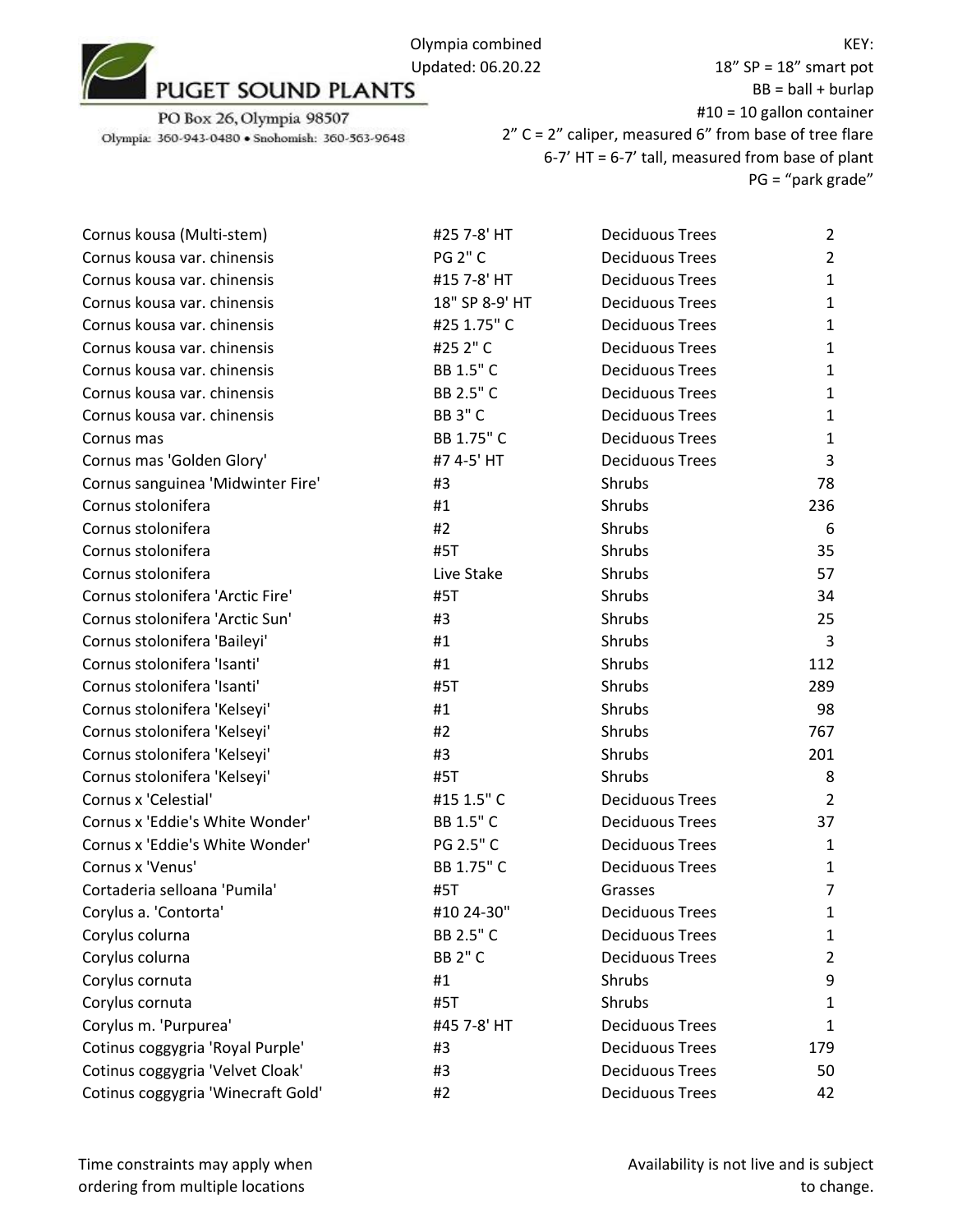

PO Box 26, Olympia 98507 Olympia: 360-943-0480 · Snohomish: 360-563-9648

18" SP = 18" smart pot  $BB = ball + burlap$ #10 = 10 gallon container 2" C = 2" caliper, measured 6" from base of tree flare 6-7' HT = 6-7' tall, measured from base of plant PG = "park grade"

| Cotoneaster 'Emerald Beauty'              | #1                | Groundcovers           | 115          |
|-------------------------------------------|-------------------|------------------------|--------------|
| Cotoneaster 'Emerald Beauty'              | 4" pot            | Groundcovers           | 106          |
| Cotoneaster 'Emerald Sprite'              | #1                | Groundcovers           | 63           |
| Cotoneaster 'Emerald Sprite'              | #3                | Groundcovers           | 22           |
| Cotoneaster apiculatus 'Tom Thumb'        | #1                | Groundcovers           | 90           |
| Cotoneaster apiculatus 'Tom Thumb'        | #2                | Groundcovers           | 58           |
| Cotoneaster atropurpureus 'Variegatus'    | #2                | Shrubs                 | 59           |
| Cotoneaster dammeri                       | #1                | Groundcovers           | 77           |
| Cotoneaster dammeri 'Coral Beauty'        | #1                | Groundcovers           | 75           |
| Cotoneaster dammeri 'Coral Beauty'        | #5T               | Groundcovers           | 12           |
| Cotoneaster dammeri 'Lowfast'             | #1                | Groundcovers           | 96           |
| Cotoneaster horizontalis                  | #2                | Shrubs                 | 240          |
| Cotoneaster horizontalis var. perpusillus | #1                | Shrubs                 | 122          |
| Cotoneaster horizontalis var. perpusillus | #5T               | Shrubs                 | 189          |
| Cotoneaster microphyllus 'Thymifolius'    | #1                | Shrubs                 | 158          |
| Cotoneaster microphyllus 'Thymifolius'    | #2                | Shrubs                 | $\mathbf{1}$ |
| Crataegus douglasii                       | #1                | <b>Deciduous Trees</b> | 130          |
| Crataegus douglasii                       | #3                | <b>Deciduous Trees</b> | 1            |
| Crataegus x lavallei                      | 18" SP 1.75" C    | <b>Deciduous Trees</b> | 1            |
| Crataegus x lavallei                      | #65 SP 3.5" C     | <b>Deciduous Trees</b> | 1            |
| Crocosmia 'George Davidson'               | #1                | Perennials             | 1127         |
| Crocosmia 'Nova Dragonfire'               | #1                | Perennials             | 305          |
| Cryptomeria japonica 'Compressa'          | #1                | <b>Evergreen Trees</b> | 52           |
| Cryptomeria japonica 'Compressa'          | #5T               | <b>Evergreen Trees</b> | 31           |
| Cryptomeria japonica 'Sekkan-Sugi'        | <b>BB 7-8' HT</b> | <b>Evergreen Trees</b> | 8            |
| Cryptomeria japonica 'Tansu'              | #5T               | Shrubs                 | 65           |
| Cupressocyparis I. 'Castlewellan'         | #10 6-7' HT       | <b>Evergreen Trees</b> | 1            |
| Cupressocyparis I. 'Goldfern'             | #5T               | <b>Evergreen Trees</b> | 9            |
| Cupressocyparis leylandii                 | #15 7-8' HT       | <b>Evergreen Trees</b> | 1            |
| Cupressocyparis leylandii                 | #15 8-9' HT       | <b>Evergreen Trees</b> | $\mathbf{1}$ |
| Cupressocyparis leylandii                 | #15 8-10' HT      | <b>Evergreen Trees</b> | 6            |
| Cupressocyparis leylandii                 | 18" SP 8-9' HT    | <b>Evergreen Trees</b> | 2            |
| Cupressocyparis leylandii                 | 21" SP 12-13' HT  | <b>Evergreen Trees</b> | 1            |
| Cupressocyparis leylandii                 | 24" SP 12-13' HT  | <b>Evergreen Trees</b> | 1            |
| Cupressocyparis leylandii                 | #5T               | <b>Evergreen Trees</b> | 7            |
| Cupressus s. 'Glauca'                     | #10 7-8' HT       | <b>Evergreen Trees</b> | 1            |
| Cupressus s. 'Glauca'                     | #15 5-6' HT       | <b>Evergreen Trees</b> | 35           |
| Cupressus s. 'Glauca'                     | #15 8-10' HT      | <b>Evergreen Trees</b> | 1            |
| <b>Cupressus sempervirens</b>             | #15 6-7' HT       | <b>Evergreen Trees</b> | 1            |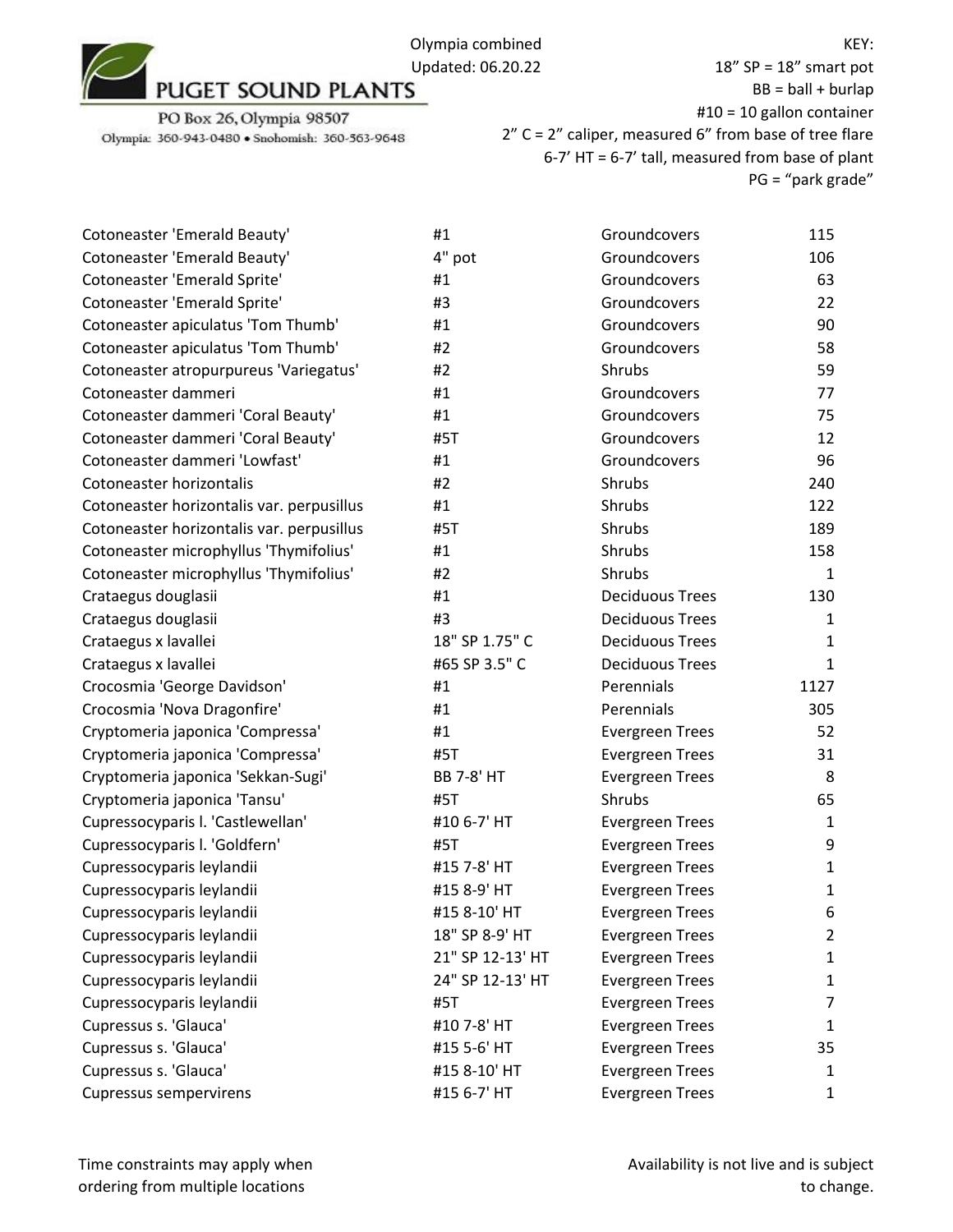

| <b>Cupressus sempervirens</b>               | #2          | <b>Evergreen Trees</b> | 20           |
|---------------------------------------------|-------------|------------------------|--------------|
| Cyrtomium falcatum                          | #1          | Ferns                  | 501          |
| Daphne odora 'Aureo-marginata'              | #1          | Shrubs                 | 69           |
| Daphne odora 'Aureo-marginata'              | #2          | Shrubs                 | 34           |
| Daphne odora 'Zuiko Nishiki'                | #5T         | Shrubs                 | 6            |
| Daphne x transatlantica 'Eternal Fragrance' | #1          | Shrubs                 | 3            |
| Davidia involucrata                         | #15 1.75" C | <b>Deciduous Trees</b> | 6            |
| Davidia involucrata                         | 18" SP 2" C | <b>Deciduous Trees</b> | $\mathbf{1}$ |
| Delosperma 'Fire Spinner'                   | 4" pot      | Groundcovers           | 45           |
| Delosperma nubigenum                        | 4" pot      | Groundcovers           | 359          |
| Deschampsia cespitosa                       | #1          | Grasses                | 925          |
| Dicentra formosa                            | #1          | Perennials             | 253          |
| Dicentra spectabilis                        | #1          | Perennials             | 103          |
| Digitalis x mertonensis                     | #1          | Perennials             | 30           |
| Disporopsis pernyi                          | #1          | Perennials             | 5            |
| Drimys lanceolata                           | #1          | Shrubs                 | 83           |
| Dryopteris affinis                          | #1          | Ferns                  | 167          |
| Dryopteris erythrosora                      | #1          | Ferns                  | 1470         |
| Echinacea 'Sombrero Salsa Red'              | #1          | Perennials             | 59           |
| Echinacea purpurea 'Magnus'                 | #1          | Perennials             | 15           |
| Echinacea purpurea 'Mellow Yellows'         | #1          | Perennials             | 20           |
| Elaeagnus x 'Gilt Edge'                     | #3          | Shrubs                 | 9            |
| Elaeagnus x 'Gilt Edge'                     | #5T         | Shrubs                 | 55           |
| Elymus arenarius 'Glaucus'                  | #1          | Grasses                | 707          |
| Elymus mollis                               | #1          | Grasses                | 8            |
| Enkianthus campanulatus 'Showy Lanterns'    | #3          | Shrubs                 | 9            |
| Epimedium x 'Sulphureum'                    | #1          | Perennials             | 28           |
| Epimedium x 'Sulphureum'                    | Quart       | Perennials             | 160          |
| Epimedium x rubrum                          | #1          | Perennials             | 379          |
| Epimedium y. 'Niveum'                       | #1          | Perennials             | 19           |
| Equisetum hyemale                           | #1          | Perennials             | 60           |
| Equisetum scirpoides                        | #1          | Perennials             | $\mathbf{1}$ |
| Erica carnea 'Golden Starlet'               | #1          | Heather                | 5            |
| Erica carnea 'Springwood White'             | #1          | Heather                | 17           |
| Erica cinerea 'C.D. Eason'                  | #1          | Heather                | 443          |
| Erica x darleyensis 'Furzey'                | #1          | Heather                | 17           |
| Erica x darleyensis 'Med Pink'              | #1          | Heather                | 32           |
| Erica x darleyensis 'Med White'             | #1          | Heather                | 135          |
| Erigeron 'Profusion'                        | #1          | Perennials             | 111          |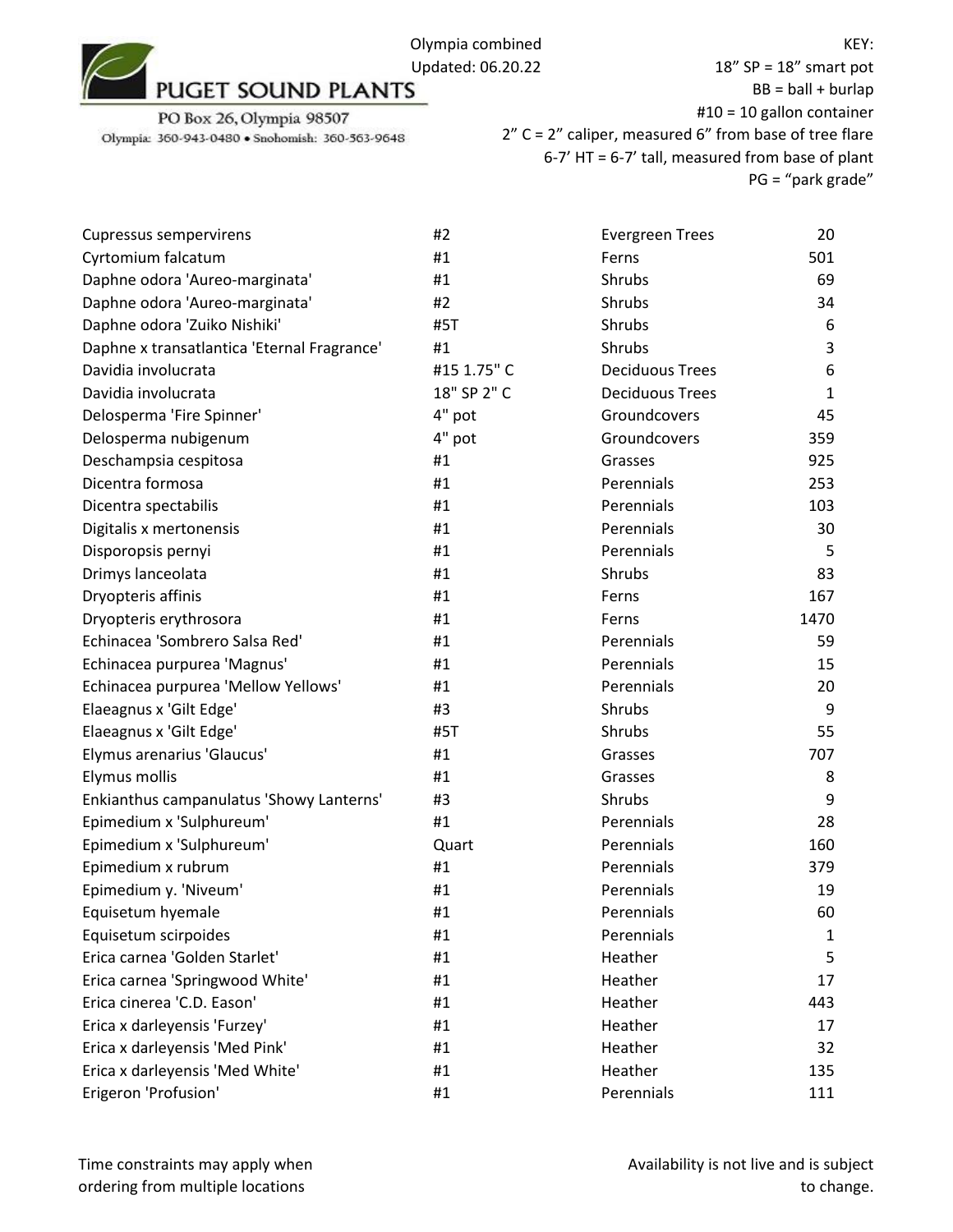

18" SP = 18" smart pot  $BB = ball + burlap$ #10 = 10 gallon container 2" C = 2" caliper, measured 6" from base of tree flare 6-7' HT = 6-7' tall, measured from base of plant PG = "park grade"

| Erigeron speciosus                    | 4" pot         | Perennials             | 6              |
|---------------------------------------|----------------|------------------------|----------------|
| Escallonia 'Terri'                    | #2             | Shrubs                 | 56             |
| Escallonia exoniensis 'Fradesii'      | #3             | Shrubs                 | 59             |
| Escallonia exoniensis 'Fradesii'      | #5T            | Shrubs                 | 253            |
| Eucommia ulmoides                     | 21" SP 2.5" C  | <b>Deciduous Trees</b> | $\overline{2}$ |
| Eucommia ulmoides                     | 21" SP 2" C    | <b>Deciduous Trees</b> | $\mathbf{1}$   |
| Eucommia ulmoides                     | 21" SP 3.5" C  | <b>Deciduous Trees</b> | 1              |
| Eucommia ulmoides                     | 21" SP 3" C    | <b>Deciduous Trees</b> | 6              |
| Euonymus alatus 'Compacta'            | #5T            | Shrubs                 | 135            |
| Euonymus fortunei 'Colorata'          | #1             | Groundcovers           | 11             |
| Euonymus fortunei 'Emerald Gaiety'    | #1             | Groundcovers           | 373            |
| Euonymus fortunei 'Emerald Gaiety'    | #5T            | Groundcovers           | 21             |
| Euonymus fortunei 'Kewensis'          | #1             | Groundcovers           | 266            |
| Euonymus japonicus 'Aureo-variegata'  | #5T            | Shrubs                 | 62             |
| Euonymus japonicus 'Green Spire'      | #3             | Shrubs                 | 4              |
| Euonymus japonicus 'Green Spire'      | #5T            | Shrubs                 | 265            |
| Euonymus japonicus 'Silver King'      | #5T            | Shrubs                 | 30             |
| Euonymus japonicus 'Silver Queen'     | #5T            | Shrubs                 | 191            |
| Euonymus planipes                     | 10"SP 4-5' HT  | <b>Deciduous Trees</b> | 3              |
| Euphorbia characias 'Glacier Blue'    | #1             | Perennials             | 25             |
| Euphorbia characias 'Tasmanian Tiger' | #1             | Perennials             | 10             |
| Euphorbia characias ssp. wulfenii     | #1             | Perennials             | 4              |
| Euphorbia x martinii 'Tiny Tim'       | 4" pot         | Perennials             | 62             |
| Fagus sylvatica 'Dawyck Gold'         | 18" SP 1.75" C | <b>Deciduous Trees</b> | 8              |
| Fagus sylvatica 'Dawyck Gold'         | BB 1.75" C     | <b>Deciduous Trees</b> | 1              |
| Fagus sylvatica 'Purple Fountain'     | 18" SP 1.75" C | <b>Deciduous Trees</b> | 6              |
| Fagus sylvatica 'Purple Fountain'     | 18" SP 2" C    | <b>Deciduous Trees</b> | 9              |
| Fagus sylvatica 'Purple Fountain'     | <b>BB 3" C</b> | <b>Deciduous Trees</b> | 19             |
| Fagus sylvatica 'Riversii'            | <b>BB 4" C</b> | <b>Deciduous Trees</b> | 1              |
| Fagus sylvatica 'Tricolor'            | <b>BB 2" C</b> | <b>Deciduous Trees</b> | 9              |
| Fargesia robusta 'Campbell'           | #5T            | Grasses                | 1              |
| Fargesia rufa                         | #5T            | Grasses                | 7              |
| Fargesia rufa 'Green Panda'           | #10            | Grasses                | 12             |
| Fargesia rufa 'Green Panda'           | #6             | Grasses                | 32             |
| Fargesia scabrida                     | #5T            | Grasses                | 2              |
| Fatsia japonica                       | #5T            | Shrubs                 | 8              |
| Festuca arundinacea 'Glow Sticks'     | #1             | Grasses                | 294            |
| Festuca glauca 'Buddy Blue'           | #1             | Grasses                | 233            |
| Festuca glauca 'Elijah Blue'          | #1             | Grasses                | 31             |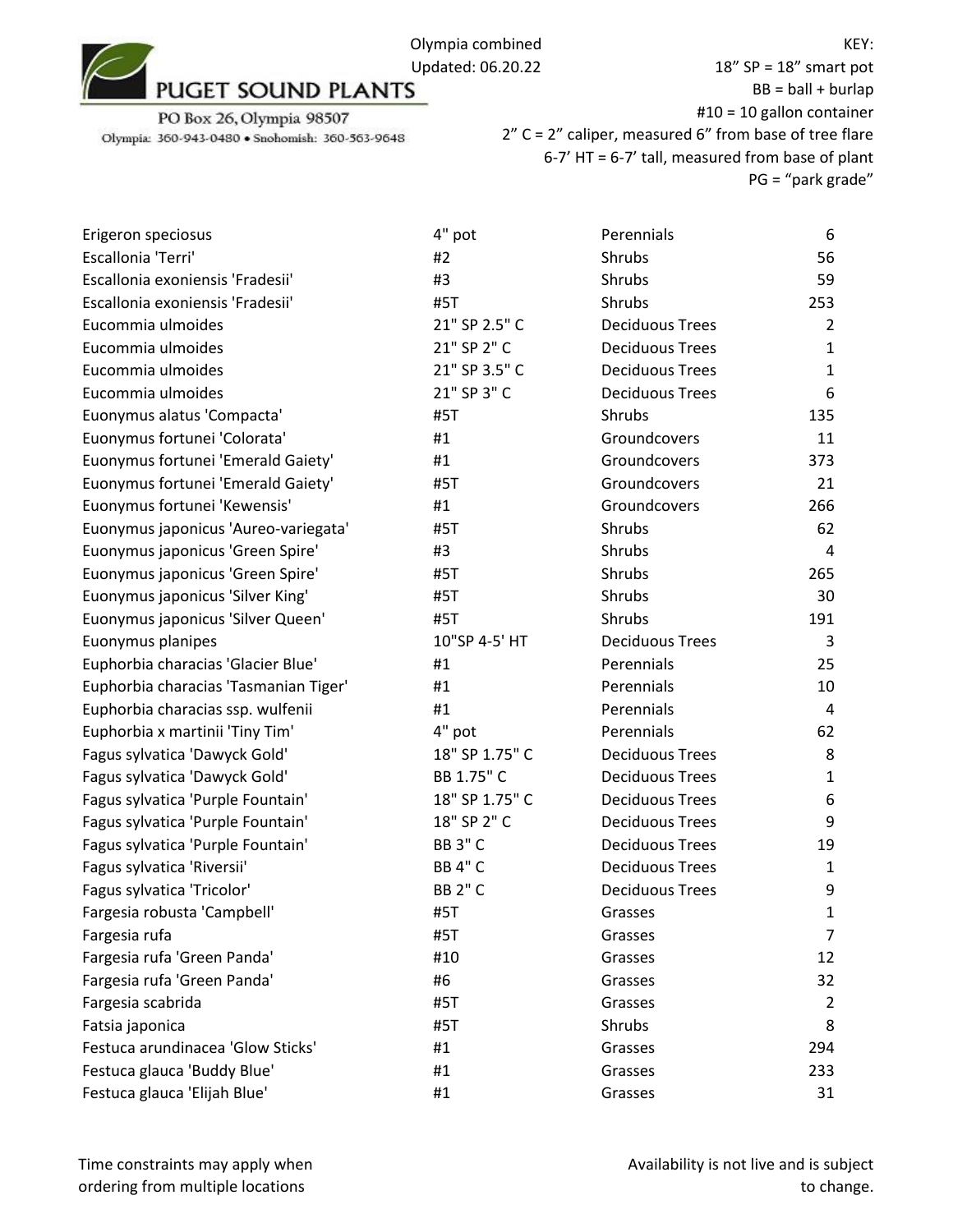18" SP = 18" smart pot  $BB = ball + burlap$ #10 = 10 gallon container 2" C = 2" caliper, measured 6" from base of tree flare 6-7' HT = 6-7' tall, measured from base of plant PG = "park grade"

| Festuca mairei                    | #1             | Grasses                | 282          |
|-----------------------------------|----------------|------------------------|--------------|
| Ficus carica 'Desert King'        | #5T            | <b>Fruit Trees</b>     | 8            |
| Ficus carica 'Lattarula'          | #10            | <b>Fruit Trees</b>     | 6            |
| Forsythia x 'Show Off'            | #2             | Shrubs                 | 47           |
| Fothergilla gardenii              | #3             | Shrubs                 | 86           |
| Fothergilla major 'Mount Airy'    | #1             | Shrubs                 | 46           |
| Fothergilla major 'Mount Airy'    | #5T            | Shrubs                 | 21           |
| Fragaria 'Lipstick'               | 4" pot         | Groundcovers           | 1885         |
| Fragaria chiloensis               | #1             | Groundcovers           | 617          |
| Fragaria chiloensis               | 4" pot         | Groundcovers           | 6698         |
| Fraxinus latifolia                | #15 1.5" C     | <b>Deciduous Trees</b> | 3            |
| Fraxinus latifolia                | #15 2" C       | <b>Deciduous Trees</b> | 1            |
| Fraxinus latifolia                | #15 7-8' HT    | <b>Deciduous Trees</b> | 8            |
| Fraxinus latifolia                | #15 8-10' HT   | <b>Deciduous Trees</b> | 8            |
| Fraxinus latifolia                | BB 3.5" C      | <b>Deciduous Trees</b> | 3            |
| Fraxinus pennsylvanica 'Patmore'  | BB 3.5" C      | <b>Deciduous Trees</b> | 10           |
| Fraxinus pennsylvanica 'Summit'   | #65 SP 2.5" C  | <b>Deciduous Trees</b> | 1            |
| Fraxinus pennsylvanica 'Urbanite' | 21" SP 3" C    | <b>Deciduous Trees</b> | 1            |
| Fraxinus pennsylvanica 'Urbanite' | 21" SP 4" C    | <b>Deciduous Trees</b> | 1            |
| Gaillardia 'Copper Sun'           | #1             | Perennials             | 330          |
| Galium odoratum                   | 4" pot         | Groundcovers           | 44           |
| Gaultheria shallon                | #1             | Shrubs                 | 2967         |
| Gaura I. 'Whirling Butterflies'   | #1             | Perennials             | 3            |
| Geranium oreganum                 | #2             | Perennials             | 8            |
| Geranium x cant. 'Biokovo'        | #1             | Perennials             | 227          |
| Geum 'Tempo Orange'               | #1             | Perennials             | 300          |
| Ginkgo biloba 'Autumn Gold'       | #15 1.5" C     | <b>Deciduous Trees</b> | 4            |
| Ginkgo biloba 'Autumn Gold'       | 18" SP 2.5" C  | <b>Deciduous Trees</b> | 1            |
| Ginkgo biloba 'Autumn Gold'       | 18" SP 2" C    | <b>Deciduous Trees</b> | $\mathbf{1}$ |
| Ginkgo biloba 'Autumn Gold'       | #20 1.5" C     | <b>Deciduous Trees</b> | 1            |
| Ginkgo biloba 'Autumn Gold'       | #45 SP 1.5" C  | <b>Deciduous Trees</b> | 1            |
| Ginkgo biloba 'Autumn Gold'       | BB 1.75" C     | <b>Deciduous Trees</b> | 4            |
| Ginkgo biloba 'Autumn Gold'       | <b>BB 2" C</b> | <b>Deciduous Trees</b> | 1            |
| Ginkgo biloba 'Golden Colonnade'  | #10            | <b>Deciduous Trees</b> | 3            |
| Ginkgo biloba 'Magyar'            | #10 6-7' HT    | <b>Deciduous Trees</b> | 2            |
| Ginkgo biloba 'Magyar'            | #10 7-8' HT    | <b>Deciduous Trees</b> | 9            |
| Ginkgo biloba 'Magyar'            | #10 8-9' HT    | <b>Deciduous Trees</b> | 4            |
| Ginkgo biloba 'Magyar'            | BB 2.5" C      | <b>Deciduous Trees</b> | 2            |
| Ginkgo biloba 'Presidential Gold' | #15 1.25" C    | <b>Deciduous Trees</b> | 10           |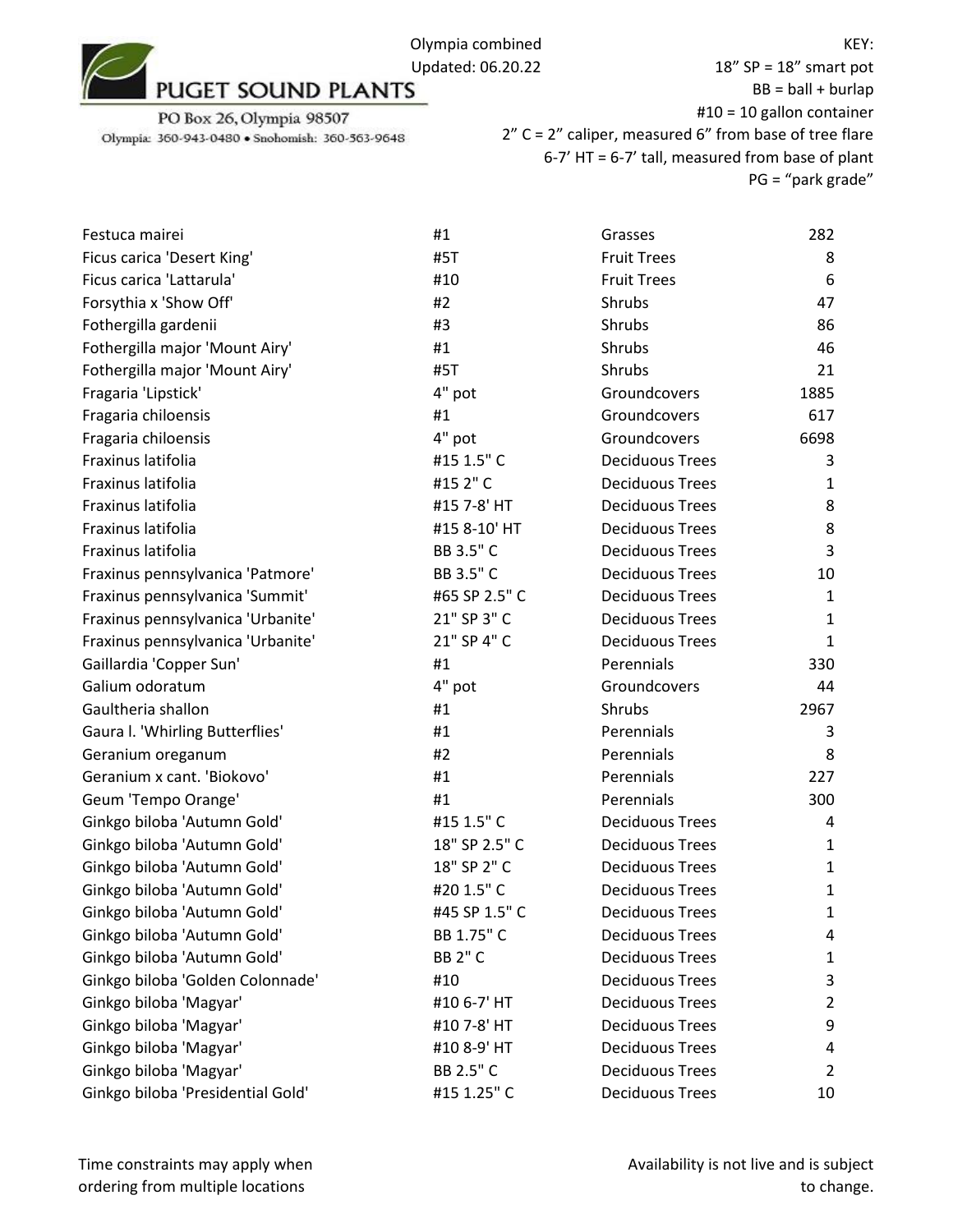

PO Box 26, Olympia 98507 Olympia: 360-943-0480 · Snohomish: 360-563-9648

18" SP = 18" smart pot  $BB = ball + burlap$ #10 = 10 gallon container 2" C = 2" caliper, measured 6" from base of tree flare 6-7' HT = 6-7' tall, measured from base of plant PG = "park grade"

| Ginkgo biloba 'Princeton Sentry'    | #15 1.25" C       | <b>Deciduous Trees</b> | $\overline{2}$ |
|-------------------------------------|-------------------|------------------------|----------------|
| Ginkgo biloba 'Princeton Sentry'    | 18" SP 1.5" C     | <b>Deciduous Trees</b> | 3              |
| Ginkgo biloba 'Princeton Sentry'    | 18" SP 2" C       | <b>Deciduous Trees</b> | $\overline{2}$ |
| Gleditsia triacanthos 'Shademaster' | 18" SP 1.5" C     | <b>Deciduous Trees</b> | $\overline{2}$ |
| Gleditsia triacanthos 'Shademaster' | BB 1.5" C         | <b>Deciduous Trees</b> | 3              |
| Gleditsia triacanthos 'Skyline'     | 21" SP 1.5" C     | <b>Deciduous Trees</b> | 3              |
| Gleditsia triacanthos 'Skyline'     | BB 1.5" C         | <b>Deciduous Trees</b> | $\overline{2}$ |
| Gleditsia triacanthos 'Sunburst'    | #20 1.25" C       | <b>Deciduous Trees</b> | 37             |
| Gleditsia triacanthos 'Sunset Gold' | 21" SP 2" C       | <b>Deciduous Trees</b> | $\mathbf{1}$   |
| Hakonechloa macra                   | #1                | Grasses                | 69             |
| Hakonechloa macra 'Albostriata'     | #1                | Grasses                | 135            |
| Hakonechloa macra 'All Gold'        | #1                | Grasses                | 492            |
| Hakonechloa macra 'Aureola'         | #1                | Grasses                | 356            |
| Hamamelis x 'Angelly'               | #7                | Shrubs                 | 7              |
| Hamamelis x 'Arnold Promise'        | #15               | Shrubs                 | $\overline{7}$ |
| Hamamelis x 'Arnold Promise'        | <b>BB 2" C</b>    | Shrubs                 | $\mathbf{1}$   |
| Hamamelis x 'Arnold Promise'        | <b>BB 8-9' HT</b> | Shrubs                 | $\mathbf{1}$   |
| Hamamelis x 'Diane'                 | #5T               | Shrubs                 | 4              |
| Hamamelis x 'Diane'                 | #7                | Shrubs                 | 40             |
| Hamamelis x 'Diane'                 | BB 10-11' HT      | Shrubs                 | $\mathbf{1}$   |
| Hamamelis x 'Jelena'                | #7                | Shrubs                 | 34             |
| Hamamelis x 'Pallida'               | #5T               | Shrubs                 | $\mathbf{1}$   |
| Hebe 'Emerald Gem'                  | #1                | Shrubs                 | 3              |
| Hebe albicans 'Prostrata'           | #1                | Shrubs                 | 25             |
| Hedera helix 'Needlepoint'          | #1                | Groundcovers           | 2              |
| Helictotrichon sempervirens         | #1                | Grasses                | 1972           |
| Hemerocallis 'Pardon Me'            | #1                | Perennials             | 26             |
| Hemerocallis 'Stella d'Oro'         | #1                | Perennials             | 177            |
| <b>Hemerocallis Assorted</b>        | #1                | Perennials             | 264            |
| <b>Hemerocallis Assorted</b>        | #3                | Perennials             | $\mathbf{1}$   |
| Heptacodium miconioides             | 18" SP 1.5" C     | <b>Deciduous Trees</b> | 1              |
| Herniaria glabra                    | 4" pot            | Groundcovers           | 388            |
| Heuchera 'Black Taffeta'            | #1                | Perennials             | 63             |
| Heuchera 'Crimson Curls'            | #1                | Perennials             | 1              |
| Heuchera 'Fire Chief'               | #1                | Perennials             | 16             |
| Heuchera 'Forever Red'              | #1                | Perennials             | 15             |
| Heuchera 'Lime Marmalade'           | #1                | Perennials             | 6              |
| Heuchera 'Lime Ruffles'             | #1                | Perennials             | 1              |
| Heuchera 'Midnight Rose'            | #1                | Perennials             | 200            |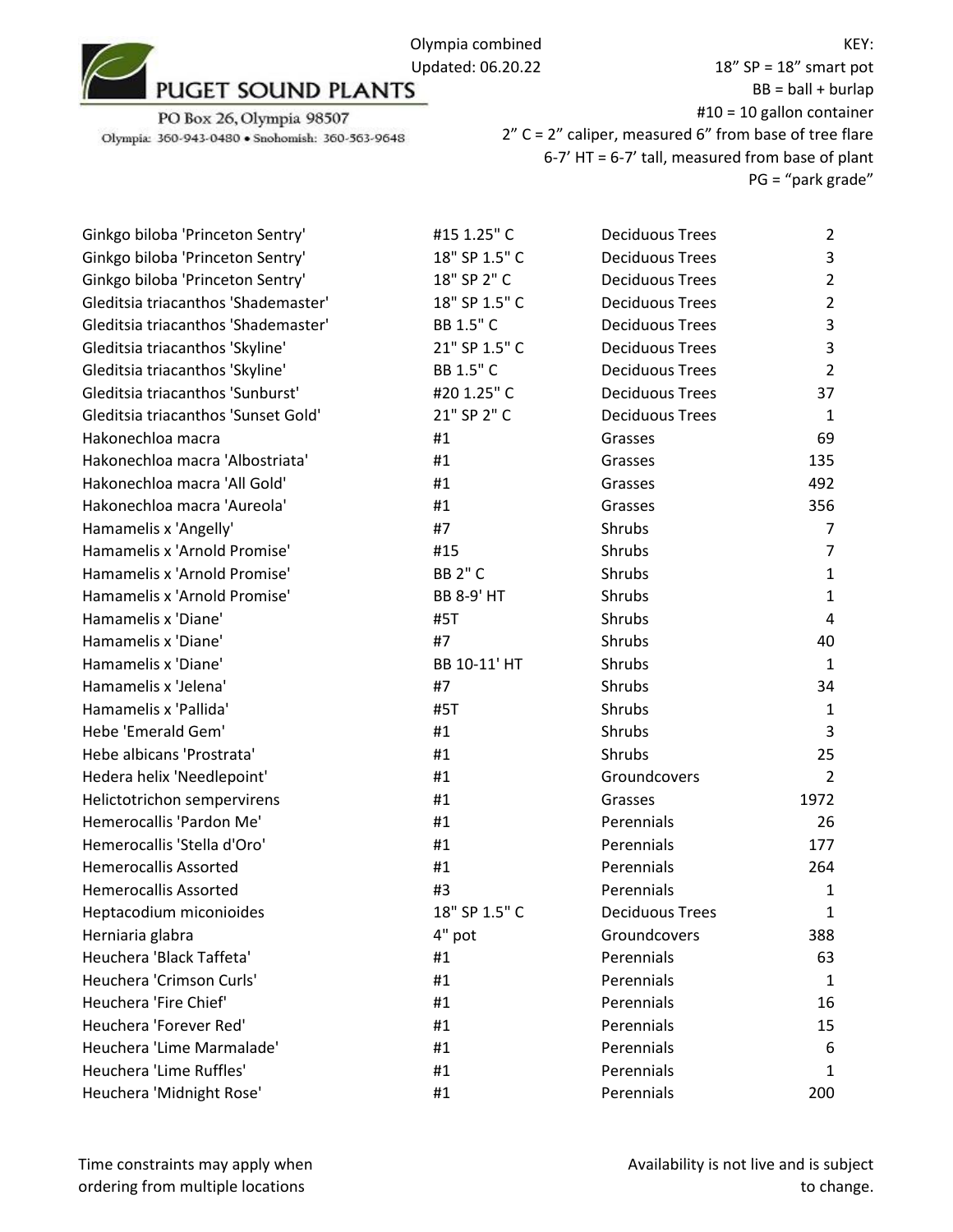

18" SP = 18" smart pot  $BB = ball + burlap$ #10 = 10 gallon container 2" C = 2" caliper, measured 6" from base of tree flare 6-7' HT = 6-7' tall, measured from base of plant PG = "park grade"

| Heuchera 'Northern Exposure Red' | #1    | Perennials | 5              |
|----------------------------------|-------|------------|----------------|
| Heuchera 'Peach Flambe'          | #1    | Perennials | 174            |
| Heuchera 'Peppermint Spice'      | #1    | Perennials | 51             |
| Heuchera 'Saturn'                | #1    | Perennials | $\mathbf{1}$   |
| Heuchera 'September Morn'        | #1    | Perennials | 27             |
| Heuchera 'Southern Comfort'      | #1    | Perennials | 54             |
| Heuchera 'Steel City'            | #1    | Perennials | 104            |
| Heuchera 'Stormy Seas'           | Quart | Perennials | 11             |
| Heuchera 'Sunrise'               | #1    | Perennials | 13             |
| Heuchera 'Winter Joy'            | #1    | Perennials | 13             |
| Heuchera 'Zipper'                | #1    | Perennials | 52             |
| Heuchera m. 'Palace Purple'      | #1    | Perennials | 27             |
| Heuchera micrantha               | #1    | Perennials | 5              |
| Heucherella 'Sweet Tea'          | #1    | Perennials | 83             |
| Hibiscus s. 'Blush Satin'        | #15   | Shrubs     | 6              |
| Holboellia angustifolia          | #2    | Vines      | 33             |
| Holodiscus discolor              | #1    | Shrubs     | 63             |
| Holodiscus discolor              | #2    | Shrubs     | $\overline{2}$ |
| Holodiscus discolor              | #3    | Shrubs     | 279            |
| Hosta 'Abiqua Drinking Gourd'    | #2    | Perennials | $\mathbf{1}$   |
| Hosta 'Blue Mouse Ears'          | #1    | Perennials | 176            |
| Hosta 'Brim Cup'                 | #1    | Perennials | 128            |
| Hosta 'Cherry Berry'             | #1    | Perennials | 235            |
| Hosta 'Fire and Ice'             | #1    | Perennials | 186            |
| Hosta 'First Frost'              | #1    | Perennials | 32             |
| Hosta 'Fragrant Bouquet'         | #2    | Perennials | 1              |
| Hosta 'Frances Williams'         | #1    | Perennials | 4              |
| Hosta 'Golden Tiara'             | #1    | Perennials | 57             |
| Hosta 'Guacamole'                | #1    | Perennials | 14             |
| Hosta 'Halcyon'                  | #1    | Perennials | 165            |
| Hosta 'June'                     | #1    | Perennials | 183            |
| Hosta 'Mediovariegata'           | #1    | Perennials | 68             |
| Hosta 'Patriot'                  | #1    | Perennials | 74             |
| Hosta 'Praying Hands'            | #1    | Perennials | 256            |
| Hosta 'Royal Standard'           | #1    | Perennials | 148            |
| Hosta 'Sum and Substance'        | #1    | Perennials | 1              |
| Hosta 'Sum and Substance'        | #2    | Perennials | 186            |
| Hosta 'Wide Brim'                | #1    | Perennials | 26             |
| Hydrangea a. 'Annabelle'         | #5T   | Shrubs     | 4              |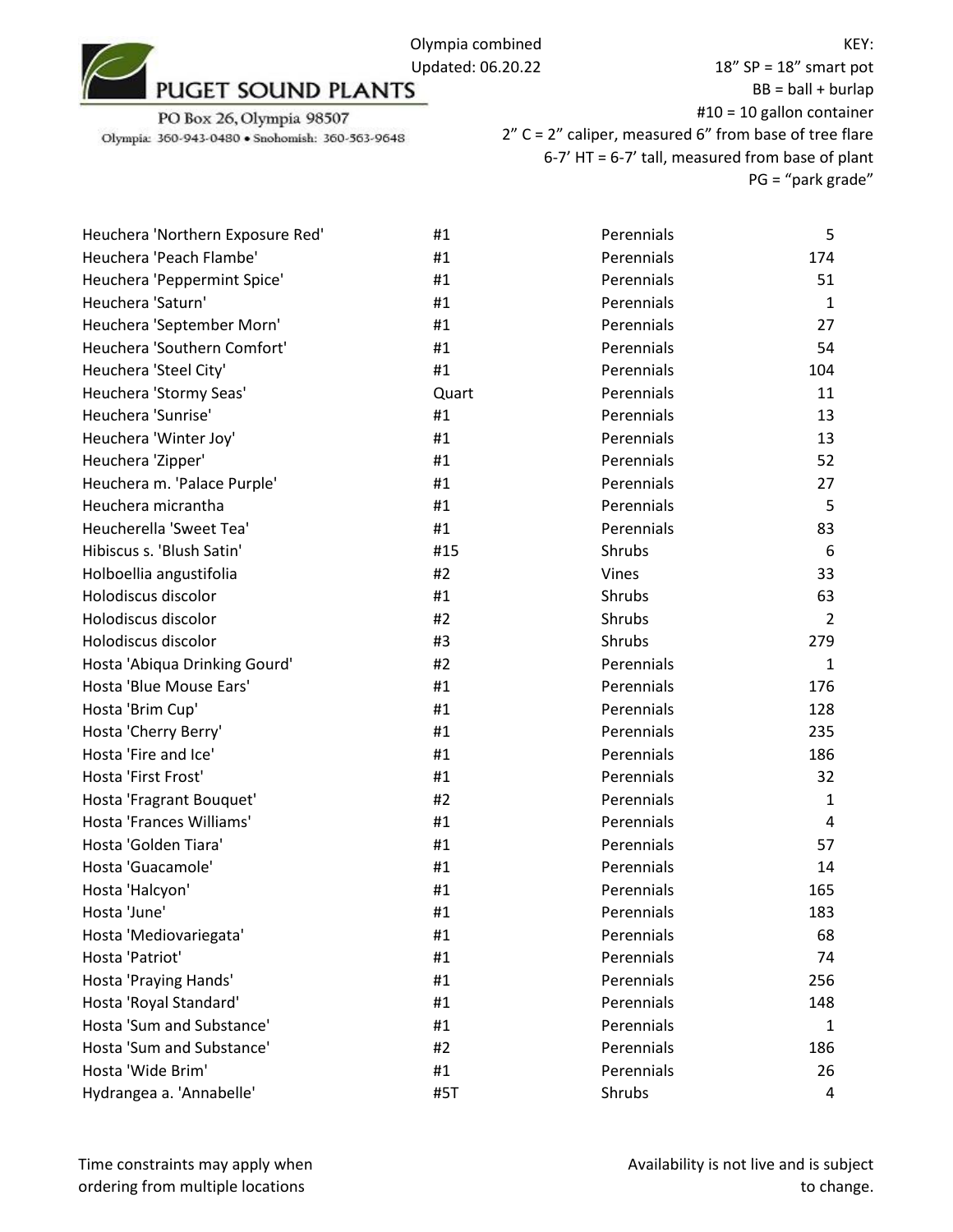

18" SP = 18" smart pot  $BB = ball + burlap$ #10 = 10 gallon container 2" C = 2" caliper, measured 6" from base of tree flare 6-7' HT = 6-7' tall, measured from base of plant PG = "park grade"

| Hydrangea a. 'Invincibelle Wee White' | #3             | Shrubs                 | 30             |
|---------------------------------------|----------------|------------------------|----------------|
| Hydrangea a.p. 'Miranda'              | #5T            | Shrubs                 | 9              |
| Hydrangea anomala petiolaris          | #3             | Shrubs                 | $\overline{2}$ |
| Hydrangea anomala petiolaris          | #5T            | Shrubs                 | 52             |
| Hydrangea Assorted                    | #5T            | Shrubs                 | $\overline{2}$ |
| Hydrangea m. 'Akadama'                | #3             | Shrubs                 | 19             |
| Hydrangea m. 'All Summer Beauty'      | #3             | Shrubs                 | 2              |
| Hydrangea m. 'All Summer Beauty'      | #5T            | Shrubs                 | $\overline{7}$ |
| Hydrangea m. 'Blue Wave'              | #5T            | Shrubs                 | 17             |
| Hydrangea m. 'Cityline Paris'         | #3             | Shrubs                 | 35             |
| Hydrangea m. 'Endless Summer'         | #5T            | Shrubs                 | 5              |
| Hydrangea m. 'Nikko'                  | #3             | Shrubs                 | 27             |
| Hydrangea m. 'Nikko'                  | #5T            | Shrubs                 | 43             |
| Hydrangea m. 'Teller Red'             | #3             | Shrubs                 | 9              |
| Hydrangea p. 'Limelight'              | #2             | Shrubs                 | 1              |
| Hydrangea p. 'Pink Diamond'           | #5T            | Shrubs                 | 6              |
| Hydrangea p. 'Pinky Winky'            | #3             | Shrubs                 | 150            |
| Hydrangea q. 'Ruby Slippers'          | #3             | Shrubs                 | 12             |
| Hydrangea q. 'Snowflake'              | #3             | Shrubs                 | 39             |
| Hydrangea q. 'Snowflake'              | #7             | Shrubs                 | 15             |
| Hydrangea quercifolia                 | #5T            | Shrubs                 | 127            |
| Hypericum calycinum                   | 4" pot         | Groundcovers           | 8              |
| Iberis s. 'Snowflake'                 | #1             | Perennials             | 160            |
| Ilex aquifolium 'Albo-marginata'      | #1             | Shrubs                 | 1              |
| Ilex aquifolium 'Albo-marginata'      | #5T            | Shrubs                 | 30             |
| Ilex aquifolium 'Ferox'               | #5T            | Shrubs                 | 15             |
| Ilex aquifolium 'San Gabriel'         | #5T            | Shrubs                 | 11             |
| Ilex attenuata 'Fosteri'              | 14" SP 6-7' HT | <b>Evergreen Trees</b> | 23             |
| Ilex attenuata 'Fosteri'              | 14" SP 7-8' HT | <b>Evergreen Trees</b> | 4              |
| Ilex crenata 'Compacta'               | #5T            | Shrubs                 | 4              |
| Ilex crenata 'Convexa'                | #5T            | Shrubs                 | 154            |
| Ilex crenata 'Drops of Gold'          | #1             | Shrubs                 | 1              |
| Ilex crenata 'Drops of Gold'          | #5T            | Shrubs                 | 2              |
| Ilex crenata 'Golden Gem'             | #5T            | Shrubs                 | 1              |
| Ilex crenata 'Green Island'           | #5T            | Shrubs                 | 106            |
| Ilex crenata 'Green Luster'           | #5T            | Shrubs                 | 223            |
| Ilex crenata 'Helleri'                | #2             | Shrubs                 | 1              |
| Ilex crenata 'Helleri'                | #5T            | Shrubs                 | 51             |
| Ilex crenata 'Skypencil'              | #5T            | Shrubs                 | 74             |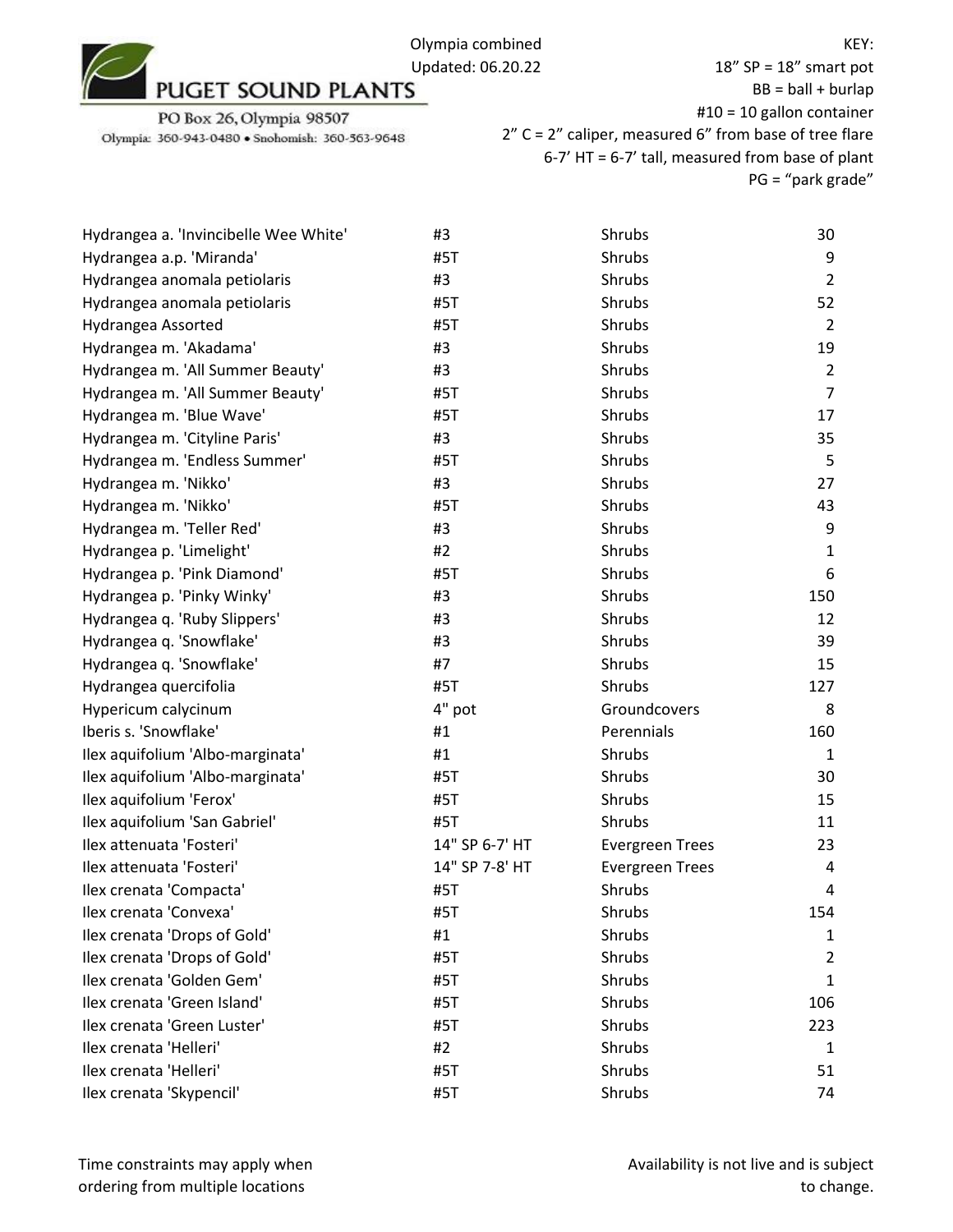

18" SP = 18" smart pot  $BB = ball + burlap$ #10 = 10 gallon container 2" C = 2" caliper, measured 6" from base of tree flare 6-7' HT = 6-7' tall, measured from base of plant PG = "park grade"

| Ilex glabra 'Strongbox'                 | #3                | Shrubs                 | 153            |
|-----------------------------------------|-------------------|------------------------|----------------|
| Ilex x meserveae 'Blue Prince'          | #5T               | <b>Shrubs</b>          | 66             |
| Ilex x meserveae 'Blue Princess'        | #5T               | <b>Shrubs</b>          | 90             |
| Illicium simonsii                       | #5T               | <b>Deciduous Trees</b> | $\overline{2}$ |
| Iris douglasiana                        | #1                | Perennials             | 106            |
| Iris douglasiana                        | 4" pot            | Perennials             | 366            |
| Iris ensata 'Variegated'                | #1                | Perennials             | 3              |
| Iris sibirica 'Blue'                    | #1                | Perennials             | 1              |
| Iris sibirica 'Caesar's Brother'        | #1                | Perennials             | 662            |
| Iris sibirica 'Snow Queen'              | #1                | Perennials             | 77             |
| Iris tenax                              | #1                | Perennials             | 490            |
| Iris x robusta 'Gerald Darby'           | #1                | Perennials             | 1              |
| Jasminum nudiflorum                     | #5T               | Vines                  | 3              |
| Juncus acuminatus                       | #1                | Grasses                | 657            |
| Juncus effusus                          | #1                | Grasses                | 62             |
| Juncus ensifolius                       | #1                | Grasses                | 1449           |
| Juncus ensifolius                       | 38 cell           | Grasses                | 26             |
| Juncus patens                           | #1                | Grasses                | 2718           |
| Juncus patens 'Elk Blue'                | #1                | Grasses                | 151            |
| Juncus tenuis                           | #1                | Grasses                | 8              |
| Juniperus chinensis 'Blue Point'        | #10 6-7' HT       | <b>Evergreen Trees</b> | 1              |
| Juniperus chinensis 'Daub's Frosted'    | #1                | Groundcovers           | 46             |
| Juniperus chinensis 'Gold Star'         | #2                | Shrubs                 | $\mathbf{1}$   |
| Juniperus chinensis 'Old Gold'          | #1                | Shrubs                 | 77             |
| Juniperus chinensis 'Spartan'           | #10 5-6' HT       | <b>Evergreen Trees</b> | 14             |
| Juniperus chinensis 'Spartan'           | #20 5-6' HT       | <b>Evergreen Trees</b> | 1              |
| Juniperus chinensis 'Spartan'           | #5T               | <b>Evergreen Trees</b> | 30             |
| Juniperus chinensis 'Spartan'           | <b>BB 5-6' HT</b> | <b>Evergreen Trees</b> | 13             |
| Juniperus chinensis 'Torulosa'          | #15 5-6' HT       | <b>Evergreen Trees</b> | 5              |
| Juniperus chinensis 'Torulosa'          | #5T               | <b>Evergreen Trees</b> | 49             |
| Juniperus communis 'Gold Cone'          | #2                | <b>Evergreen Trees</b> | 14             |
| Juniperus communis 'Green Carpet'       | #1                | Groundcovers           | 4              |
| Juniperus horizontalis 'Hughes'         | #1                | Shrubs                 | 1              |
| Juniperus horizontalis 'Wiltonii'       | #1                | Groundcovers           | 548            |
| Juniperus horizontalis 'Wiltonii' (STD) | #7 3-4' HT        | Shrubs                 | 1              |
| Juniperus sabina 'Buffalo'              | #1                | Groundcovers           | $\overline{2}$ |
| Juniperus scopulorum 'Moonglow'         | #2                | <b>Evergreen Trees</b> | 14             |
| Juniperus scopulorum 'Skyrocket'        | 14" SP 4-5' HT    | <b>Evergreen Trees</b> | 1              |
| Juniperus scopulorum 'Skyrocket'        | #15 6-7' HT       | <b>Evergreen Trees</b> | 1              |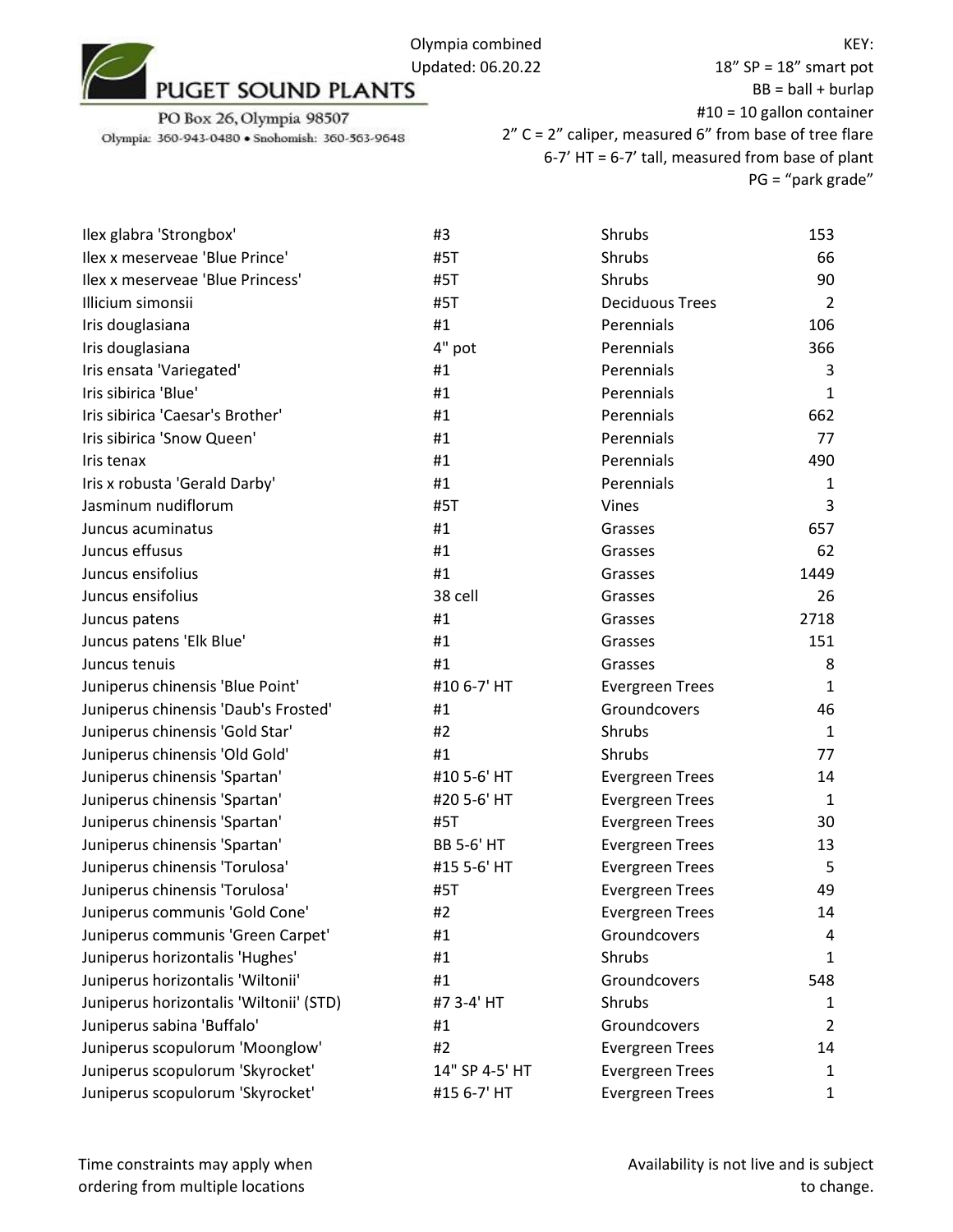PO Box 26, Olympia 98507

Olympia: 360-943-0480 · Snohomish: 360-563-9648

18" SP = 18" smart pot  $BB = ball + burlap$ #10 = 10 gallon container 2" C = 2" caliper, measured 6" from base of tree flare 6-7' HT = 6-7' tall, measured from base of plant PG = "park grade"

| Juniperus squamata 'Blue Star'            | #2              | Shrubs                 | 67             |
|-------------------------------------------|-----------------|------------------------|----------------|
| Juniperus virginiana 'Blue Arrow'         | 14" SP 5-6' HT  | <b>Evergreen Trees</b> | 3              |
| Juniperus virginiana 'Blue Arrow'         | #5T             | <b>Evergreen Trees</b> | 11             |
| Juniperus virginiana 'Taylor'             | #20 6-7' HT     | <b>Evergreen Trees</b> | 5              |
| Kniphofia 'Papaya Popsicle'               | #1              | Perennials             | 69             |
| Koeleria glauca                           | #1              | Grasses                | 9              |
| Lagerstroemia 'Enduring Summer Red'       | #3              | <b>Deciduous Trees</b> | 1              |
| Lagerstroemia x 'Arapaho'                 | #5T             | <b>Deciduous Trees</b> | 14             |
| Lagerstroemia x 'Muskogee'                | 65G 3.5" C      | <b>Deciduous Trees</b> | 1              |
| Lagerstroemia x 'Muskogee' (Multi-stem)   | #30 7-8' HT     | <b>Deciduous Trees</b> | 8              |
| Lagerstroemia x 'Natchez'                 | #5T             | <b>Deciduous Trees</b> | 16             |
| Lagerstroemia x 'Natchez'                 | 65G 2.5" C      | <b>Deciduous Trees</b> | 1              |
| Lagerstroemia x 'Natchez'                 | 65G 2"C         | <b>Deciduous Trees</b> | 1              |
| Lagerstroemia x 'Natchez' (Multi-stem)    | #10             | <b>Deciduous Trees</b> | 5              |
| Lagerstroemia x 'Tuscarora'               | 24" Box 1.25" C | <b>Deciduous Trees</b> | 10             |
| Lagerstroemia x 'Tuscarora' (Multi-stem)  | #10             | <b>Deciduous Trees</b> | 4              |
| Lagerstroemia x 'Tuscarora' (Multi-stem)  | #15 6-7' HT     | <b>Deciduous Trees</b> | $\overline{2}$ |
| Lavandula angustifolia 'Folgate'          | #1              | Perennials             | 178            |
| Lavandula angustifolia 'Forever Blue'     | #1              | Perennials             | 3              |
| Lavandula angustifolia 'Hidcote Superior' | #1              | Perennials             | 397            |
| Lavandula angustifolia 'Munstead'         | #1              | Perennials             | 289            |
| Lavandula stoechas 'Anouk'                | #1              | Perennials             | 92             |
| Leptinella squalida 'Platt's Black'       | 4" pot          | Groundcovers           | 104            |
| Leucanthemum s. 'Alaska'                  | #1              | Perennials             | 6              |
| Leucanthemum s. 'Snowcap'                 | #1              | Perennials             | 156            |
| Leucothoe axillaris                       | #3              | Shrubs                 | 38             |
| Leucothoe fontanesiana 'Nana'             | #2              | Shrubs                 | 204            |
| Leucothoe fontanesiana 'Rainbow'          | #3              | Shrubs                 | 9              |
| Leucothoe fontanesiana 'Zeblid'           | #2              | Shrubs                 | 1              |
| Leucothoe fontanesiana 'Zeblid'           | #3              | Shrubs                 | 102            |
| Liatris spicata 'Kobold'                  | #1              | Perennials             | 337            |
| Ligustrum japonicum 'Texanum'             | #5T             | Shrubs                 | 51             |
| Lindernia grandiflora                     | 4" pot          | Groundcovers           | 5              |
| Liquidambar s. 'Slender Silhouette'       | 18" SP 2" C     | <b>Deciduous Trees</b> | 1              |
| Liquidambar s. 'Worplesdon'               | <b>BB 3" C</b>  | <b>Deciduous Trees</b> | 8              |
| Liquidambar styraciflua                   | #10 1.5" C      | <b>Deciduous Trees</b> | 1              |
| Liquidambar styraciflua                   | #10 1.75" C     | <b>Deciduous Trees</b> | 2              |
| Liquidambar styraciflua                   | 18" SP 2" C     | <b>Deciduous Trees</b> | 2              |
| Liriodendron tulipifera                   | 21" SP 2.5" C   | <b>Deciduous Trees</b> | $\mathbf{1}$   |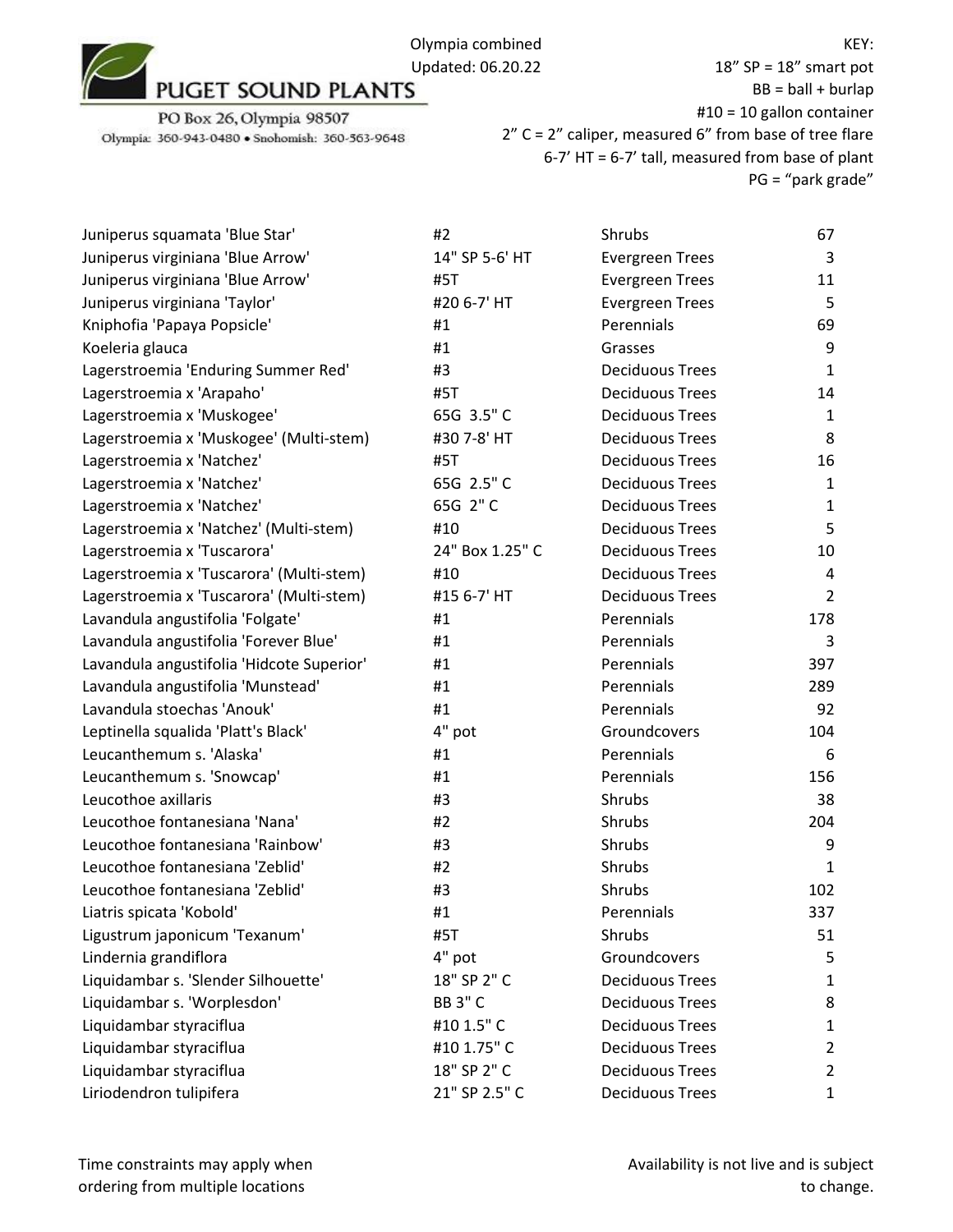

PO Box 26, Olympia 98507 Olympia: 360-943-0480 · Snohomish: 360-563-9648

18" SP = 18" smart pot  $BB = ball + burlap$ #10 = 10 gallon container 2" C = 2" caliper, measured 6" from base of tree flare 6-7' HT = 6-7' tall, measured from base of plant PG = "park grade"

| Liriodendron tulipifera                | <b>BB 6" C</b> | <b>Deciduous Trees</b> | $\mathbf{1}$   |
|----------------------------------------|----------------|------------------------|----------------|
| Liriodendron tulipifera 'Emerald City' | #253"C         | <b>Deciduous Trees</b> | 3              |
| Liriodendron tulipifera 'Emerald City' | PG 2.5" C      | <b>Deciduous Trees</b> | $\overline{2}$ |
| Liriope m. 'Big Blue'                  | #1             | Groundcovers           | 98             |
| Liriope m. 'Gigantea'                  | #1             | Groundcovers           | 59             |
| Liriope m. 'Majestic'                  | #1             | Groundcovers           | 3              |
| Liriope m. 'Purple Explosion'          | #1             | Groundcovers           | 44             |
| Liriope m. 'Royal Purple'              | #1             | Groundcovers           | 126            |
| Liriope m. 'Silvery Sunproof'          | #1             | Groundcovers           | 373            |
| Liriope m. 'Variegated'                | #1             | Groundcovers           | 22             |
| Liriope s. 'Silver Dragon'             | #1             | Groundcovers           | 250            |
| Liriope spicata                        | #1             | Groundcovers           | 2850           |
| Liriope spicata                        | #2             | Groundcovers           | 3              |
| Liriope spicata                        | 4" pot         | Groundcovers           | 20             |
| Lithodora diffusa 'Grace Ward'         | #1             | Perennials             | 484            |
| Lonicera involucrata                   | #2             | Shrubs                 | 58             |
| Lonicera nitida 'Red Tips'             | #2             | Shrubs                 | $\overline{2}$ |
| Lonicera nitida 'Thunderbolt'          | #3             | Shrubs                 | 252            |
| Lonicera pileata                       | #2             | Shrubs                 | 47             |
| Lonicera pileata                       | #5T            | Shrubs                 | 191            |
| Lupinus polyphyllus                    | #1             | Perennials             | 22             |
| Lysimachia nummularia 'Aurea'          | 4" pot         | Groundcovers           | 942            |
| Magnolia                               | 18" SP 1.5" C  | <b>Deciduous Trees</b> | $\mathbf{1}$   |
| Magnolia g. 'Bracken's Brown Beauty'   | #15 1.5" C     | <b>Evergreen Trees</b> | 5              |
| Magnolia g. 'Bracken's Brown Beauty'   | #30            | <b>Evergreen Trees</b> | 16             |
| Magnolia g. 'Claudia Wannamaker'       | #30            | <b>Evergreen Trees</b> | 6              |
| Magnolia g. 'Claudia Wannamaker'       | #45            | <b>Evergreen Trees</b> | 5              |
| Magnolia g. 'D.D. Blanchard'           | #30            | <b>Evergreen Trees</b> | 4              |
| Magnolia g. 'D.D. Blanchard'           | #45            | <b>Evergreen Trees</b> | 1              |
| Magnolia g. 'Edith Bogue'              | 18" SP 2" C    | <b>Evergreen Trees</b> | 26             |
| Magnolia g. 'Kay Parris'               | #15            | <b>Evergreen Trees</b> | $\mathbf{1}$   |
| Magnolia x 'Elizabeth'                 | #20 8-9' HT    | <b>Deciduous Trees</b> | 1              |
| Magnolia x 'Elizabeth'                 | #20 9-10' HT   | <b>Deciduous Trees</b> | $\overline{2}$ |
| Magnolia x 'Galaxy'                    | #20 7-8' HT    | <b>Deciduous Trees</b> | 1              |
| Magnolia x 'Galaxy'                    | BB 2.5" C      | <b>Deciduous Trees</b> | $\mathbf{1}$   |
| Magnolia x 'Susan'                     | 18" SP 6-7' HT | <b>Deciduous Trees</b> | 1              |
| Magnolia x 'Susan'                     | #5T            | <b>Deciduous Trees</b> | 40             |
| Magnolia x 'Vulcan'                    | #20 6-7' HT    | <b>Deciduous Trees</b> | 2              |
| Magnolia x 'Yellow Bird'               | 18" SP 1.25" C | <b>Deciduous Trees</b> | $\mathbf{1}$   |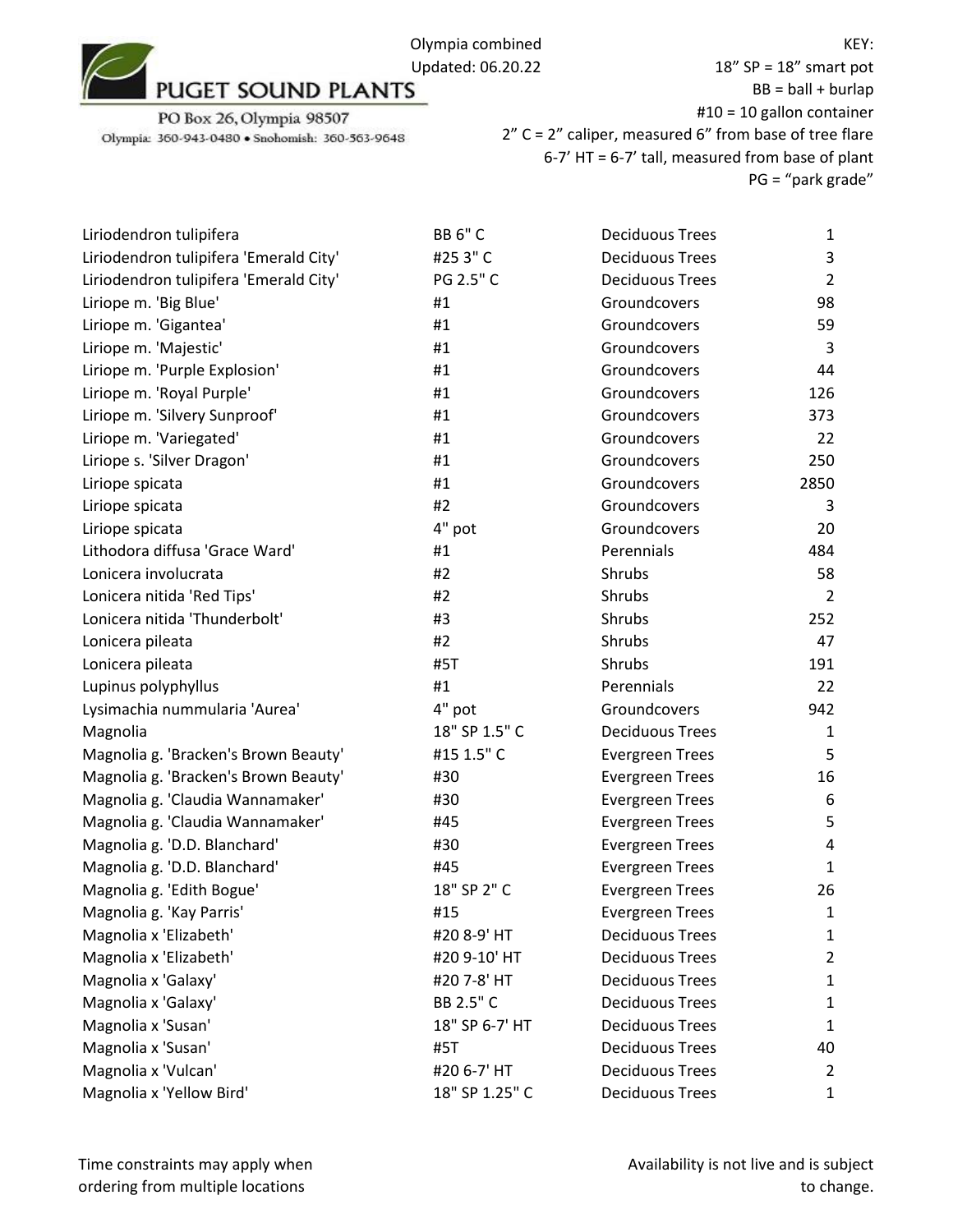PO Box 26, Olympia 98507

Olympia: 360-943-0480 · Snohomish: 360-563-9648

18" SP = 18" smart pot  $BB = ball + burlap$ #10 = 10 gallon container 2" C = 2" caliper, measured 6" from base of tree flare 6-7' HT = 6-7' tall, measured from base of plant PG = "park grade"

| Magnolia x 'Yellow Bird'             | 18" SP 1.5" C  | <b>Deciduous Trees</b> | 8              |
|--------------------------------------|----------------|------------------------|----------------|
| Magnolia x 'Yellow Bird'             | 18" SP 1.75" C | <b>Deciduous Trees</b> | $\mathbf{1}$   |
| Magnolia x 'Yellow Bird'             | 18" SP 2" C    | <b>Deciduous Trees</b> | 9              |
| Magnolia x 'Yellow Bird'             | 21" SP 2.5" C  | <b>Deciduous Trees</b> | $\mathbf{1}$   |
| Magnolia x kewensis 'Wada's Memory'  | <b>BB 4" C</b> | <b>Deciduous Trees</b> | $\overline{2}$ |
| Magnolia x loebneri 'Leonard Messel' | #3             | <b>Deciduous Trees</b> | 15             |
| Magnolia x loebneri 'Leonard Messel' | #5T            | <b>Deciduous Trees</b> | 36             |
| Magnolia x soulangeana 'Black Tulip' | #20 6-7' HT    | <b>Deciduous Trees</b> | $\overline{2}$ |
| Mahonia aquifolium                   | #2             | Shrubs                 | 3              |
| Mahonia aquifolium                   | #3             | Shrubs                 | 93             |
| Mahonia aquifolium                   | #5T            | Shrubs                 | 72             |
| Mahonia aquifolium 'Compacta'        | #1             | Shrubs                 | 5723           |
| Mahonia aquifolium 'Compacta'        | #2             | Shrubs                 | 700            |
| Mahonia aquifolium 'Compacta'        | #3             | Shrubs                 | 692            |
| Mahonia aquifolium 'Compacta'        | #5T            | Shrubs                 | 21             |
| Mahonia eurybracteata 'Soft Caress'  | #5T            | Shrubs                 | 4              |
| Mahonia nervosa                      | #1             | Shrubs                 | 624            |
| Mahonia nervosa                      | 50/2"          | Shrubs                 | 12             |
| Mahonia repens                       | #1             | Shrubs                 | 3896           |
| Mahonia repens                       | #2             | Shrubs                 | $\overline{2}$ |
| Mahonia x media 'Arthur Menzies'     | #5T            | Shrubs                 | 50             |
| Mahonia x media 'Charity'            | #5T            | Shrubs                 | 14             |
| Mahonia x media 'Winter Sun'         | #3             | Shrubs                 | $\overline{2}$ |
| Mahonia x media 'Winter Sun'         | #5T            | Shrubs                 | $\overline{7}$ |
| Malus 'Candied Apple'                | #10 7-8' HT    | <b>Deciduous Trees</b> | 5              |
| Malus 'Gala' (ESP)                   | #20            | <b>Fruit Trees</b>     | 4              |
| Malus 'Golden Raindrops'             | 18" SP 1.75" C | <b>Deciduous Trees</b> | 1              |
| Malus 'Golden Raindrops'             | 18" SP 2" C    | <b>Deciduous Trees</b> | 1              |
| Malus 'Golden Raindrops'             | BB 2.5" C      | <b>Deciduous Trees</b> | 1              |
| Malus 'Liberty' (ESP)                | #20            | <b>Fruit Trees</b>     | 1              |
| Malus 'Melrose'                      | #10 1" C       | <b>Fruit Trees</b>     | $\overline{2}$ |
| Malus 'Polka'                        | #25 2.5" C     | <b>Fruit Trees</b>     | 1              |
| Malus 'Polka'                        | #253"C         | <b>Fruit Trees</b>     | 1              |
| Malus 'Red Barron'                   | #20 2" C       | <b>Deciduous Trees</b> | 3              |
| Malus 'Red Rubens'                   | #10 2" C       | <b>Fruit Trees</b>     | 1              |
| Malus 'Scarlet Sentinel'             | #10 2-3' HT    | <b>Fruit Trees</b>     | 3              |
| Malus 'Spartan' (ESP)                | #20            | <b>Fruit Trees</b>     | 5              |
| Malus 'William's Pride'              | #10 1.25" C    | <b>Fruit Trees</b>     | 3              |
| Malus 'Yellow Delicious' (ESP)       | #20            | <b>Fruit Trees</b>     | $\overline{2}$ |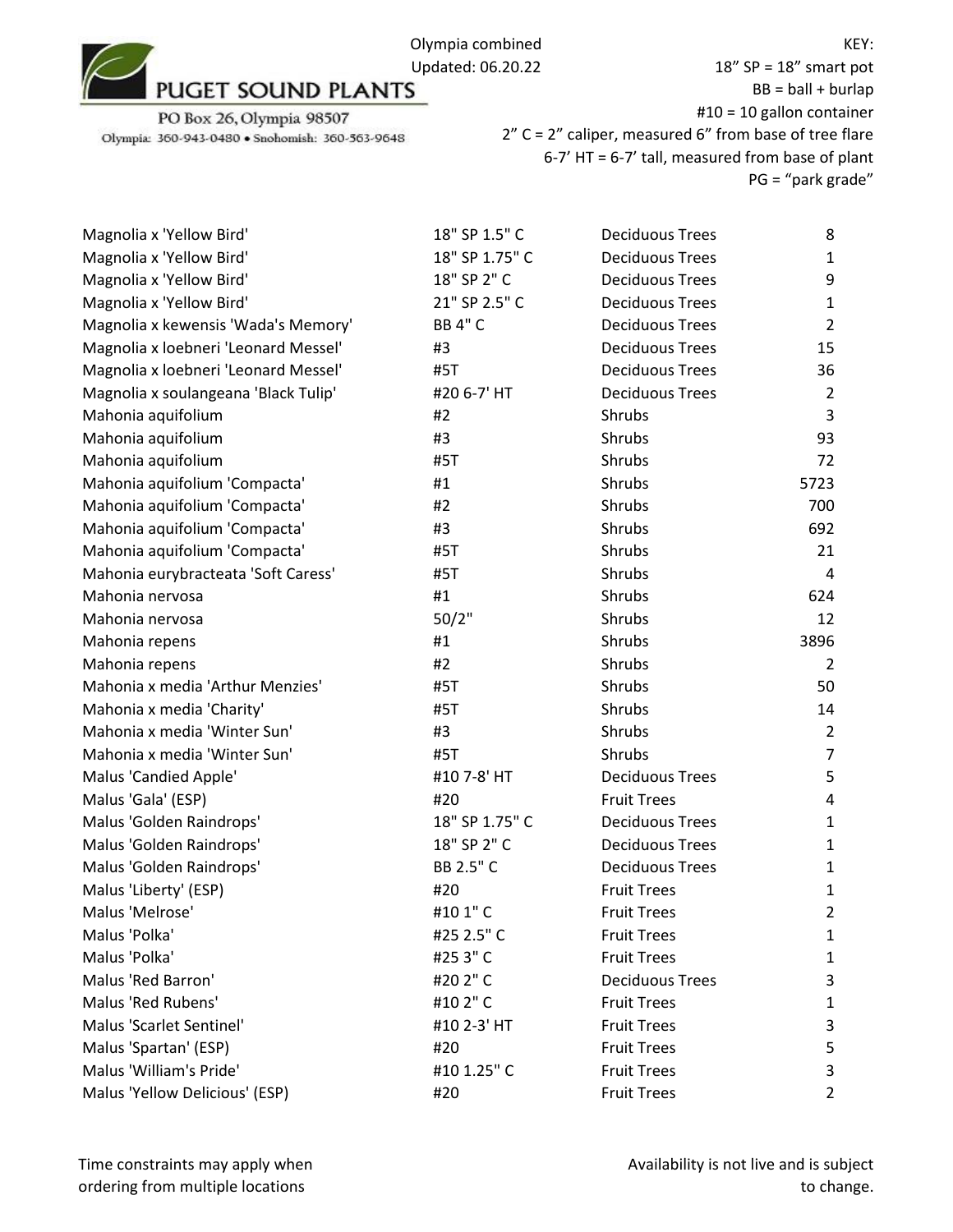18" SP = 18" smart pot  $BB = ball + burlap$ #10 = 10 gallon container 2" C = 2" caliper, measured 6" from base of tree flare 6-7' HT = 6-7' tall, measured from base of plant PG = "park grade"

| Malus fusca                      | #1          | <b>Deciduous Trees</b> | 59             |
|----------------------------------|-------------|------------------------|----------------|
| Malus fusca                      | #2          | <b>Deciduous Trees</b> | $\overline{2}$ |
| Malus fusca                      | #3          | <b>Deciduous Trees</b> | $\overline{7}$ |
| Malus sargentii 'Tina'           | #25 6-7' HT | <b>Deciduous Trees</b> | $\overline{7}$ |
| Metasequoia g. 'Miss Grace'      | #15         | <b>Deciduous Trees</b> | $\overline{7}$ |
| Miscanthus s. 'Adagio'           | #1          | Grasses                | 433            |
| Miscanthus s. 'Adagio'           | #3          | Grasses                | 34             |
| Miscanthus s. 'Cosmopolitan'     | #1          | Grasses                | 11             |
| Miscanthus s. 'Gold Bar'         | #1          | Grasses                | 457            |
| Miscanthus s. 'Gracillimus'      | #1          | Grasses                | 749            |
| Miscanthus s. 'Gracillimus'      | #5T         | Grasses                | 257            |
| Miscanthus s. 'Little Kitten'    | #1          | Grasses                | 99             |
| Miscanthus s. 'Little Kitten'    | #5T         | Grasses                | 73             |
| Miscanthus s. 'Little Zebra'     | #1          | Grasses                | 143            |
| Miscanthus s. 'Morning Light'    | #1          | Grasses                | 698            |
| Miscanthus s. 'Morning Light'    | #3          | Grasses                | 77             |
| Miscanthus s. 'Morning Light'    | #5T         | Grasses                | $\overline{2}$ |
| Miscanthus s. 'Purpurascens'     | #1          | Grasses                | 109            |
| Miscanthus s. 'Purpurascens'     | #5T         | Grasses                | 47             |
| Molinia caerulea 'Variegata'     | #1          | Grasses                | 22             |
| Muehlenbeckia axillaris          | 4" pot      | Groundcovers           | 300            |
| Myrica californica               | #5T         | Shrubs                 | 287            |
| Myrica gale                      | #5T         | Shrubs                 | 150            |
| Nandina domestica                | #5T         | Shrubs                 | 63             |
| Nandina domestica 'Bonfire'      | #2          | Shrubs                 | 70             |
| Nandina domestica 'Bonfire'      | #3          | Shrubs                 | 7              |
| Nandina domestica 'Bonfire'      | #5T         | Shrubs                 | 4              |
| Nandina domestica 'Compacta'     | #10 24-30"  | Shrubs                 | $\mathbf{1}$   |
| Nandina domestica 'Compacta'     | #5T         | Shrubs                 | 94             |
| Nandina domestica 'Fire Power'   | #2          | Shrubs                 | 3              |
| Nandina domestica 'Fire Power'   | #5T         | Shrubs                 | 57             |
| Nandina domestica 'Gulf Stream'  | #2          | Shrubs                 | 1              |
| Nandina domestica 'Gulf Stream'  | #5T         | Shrubs                 | 143            |
| Nandina domestica 'Harbor Dwarf' | #2          | Shrubs                 | 1              |
| Nandina domestica 'Harbor Dwarf' | #5T         | Shrubs                 | 100            |
| Nandina domestica 'Lemon Lime'   | #5T         | Shrubs                 | 21             |
| Nandina domestica 'Moon Bay'     | #2          | Shrubs                 | 1              |
| Nandina domestica 'Moon Bay'     | #5T         | Shrubs                 | 246            |
| Nepeta racemosa 'Walker's Low'   | #1          | Perennials             | 151            |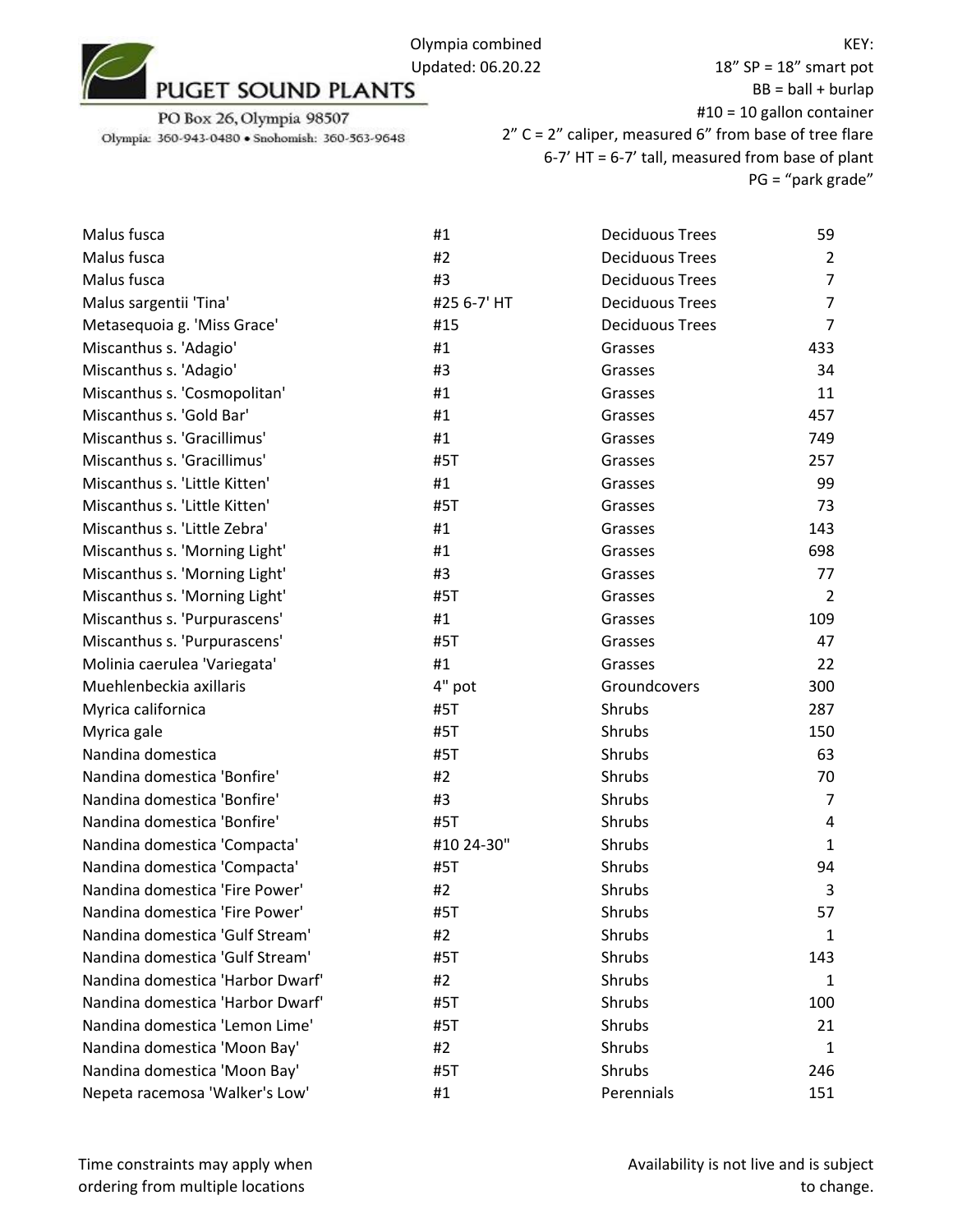## PO Box 26, Olympia 98507

Olympia: 360-943-0480 · Snohomish: 360-563-9648

18" SP = 18" smart pot  $BB = ball + burlap$ #10 = 10 gallon container 2" C = 2" caliper, measured 6" from base of tree flare 6-7' HT = 6-7' tall, measured from base of plant PG = "park grade"

| Nyssa sylvatica                      | #10 6-7' HT       | <b>Deciduous Trees</b> | 4              |
|--------------------------------------|-------------------|------------------------|----------------|
| Nyssa sylvatica                      | #10 7-8' HT       | <b>Deciduous Trees</b> | $\overline{2}$ |
| Nyssa sylvatica                      | #10 8-9' HT       | <b>Deciduous Trees</b> | 24             |
| Nyssa sylvatica                      | BB 2.5" C         | <b>Deciduous Trees</b> | 6              |
| Nyssa sylvatica                      | <b>BB 2" C</b>    | <b>Deciduous Trees</b> | $\mathbf{1}$   |
| Nyssa sylvatica                      | PG 2.5" C         | <b>Deciduous Trees</b> | $\mathbf{1}$   |
| Nyssa sylvatica                      | <b>PG 4" C</b>    | <b>Deciduous Trees</b> | $\mathbf{1}$   |
| Nyssa sylvatica 'Forum'              | #65 SP 4" C       | <b>Deciduous Trees</b> | $\overline{2}$ |
| Nyssa sylvatica 'Red Rage'           | <b>BB 2" C</b>    | <b>Deciduous Trees</b> | $\overline{2}$ |
| Nyssa sylvatica 'Tupelo Tower'       | 21" SP 1.75" C    | <b>Deciduous Trees</b> | 4              |
| Nyssa sylvatica 'Tupelo Tower'       | BB 2.5" C         | <b>Deciduous Trees</b> | 5              |
| Nyssa sylvatica 'Tupelo Tower'       | <b>BB 3" C</b>    | <b>Deciduous Trees</b> | $\mathbf{1}$   |
| Nyssa sylvatica 'Wildfire'           | #15               | <b>Deciduous Trees</b> | 51             |
| Nyssa sylvatica 'Wildfire'           | 18" SP 2" C       | <b>Deciduous Trees</b> | $\mathbf{1}$   |
| Nyssa sylvatica 'Wildfire'           | 18" SP 3" C       | <b>Deciduous Trees</b> | $\mathbf{1}$   |
| Nyssa sylvatica 'Wildfire'           | 21" SP 2" C       | <b>Deciduous Trees</b> | $\mathbf{1}$   |
| Nyssa sylvatica 'Wildfire'           | #25 2" C          | <b>Deciduous Trees</b> | 5              |
| Oemleria cerasiformis                | #1                | Shrubs                 | 84             |
| Oemleria cerasiformis                | #2                | Shrubs                 | $\mathsf 3$    |
| Oemleria cerasiformis (Multi-stem)   | <b>BB 5-6' HT</b> | <b>Deciduous Trees</b> | $\overline{2}$ |
| Oemleria cerasiformis (Multi-stem)   | <b>BB 6-7' HT</b> | <b>Deciduous Trees</b> | 8              |
| Oemleria cerasiformis (Multi-stem)   | <b>BB 7-8' HT</b> | <b>Deciduous Trees</b> | 14             |
| Oemleria cerasiformis (Multi-stem)   | <b>BB 8-9' HT</b> | <b>Deciduous Trees</b> | 3              |
| Ophiopogon japonicus 'Nana'          | #1                | Grasses                | 250            |
| Ophiopogon nigrescens                | #1                | Grasses                | 103            |
| Origanum vulgare 'Humile'            | 4" pot            | Groundcovers           | 47             |
| Osmanthus h. 'Goshiki'               | #3                | Shrubs                 | 8              |
| Osmanthus h. 'Goshiki'               | #5T               | Shrubs                 | 15             |
| Osmanthus h. 'Sasaba'                | #2                | Shrubs                 | 5              |
| Osmanthus h. 'Variegatus'            | #3                | Shrubs                 | 185            |
| Osmanthus x burkwoodii               | #2                | Shrubs                 | 4              |
| Osmanthus x burkwoodii               | #5T               | Shrubs                 | 5              |
| Pachysandra terminalis               | #1                | Groundcovers           | 434            |
| Pachysandra terminalis               | 4" pot            | Groundcovers           | 588            |
| Pachysandra terminalis 'Green Sheen' | #1                | Groundcovers           | 538            |
| Paeonia ITOH 'Scarlet Heaven'        | #5T               | Perennials             | 19             |
| Panicum virgatum 'Heavy Metal'       | #1                | Grasses                | 150            |
| Panicum virgatum 'Heavy Metal'       | #2                | Grasses                | 1              |
| Panicum virgatum 'Prairie Sky'       | #5T               | Grasses                | 7              |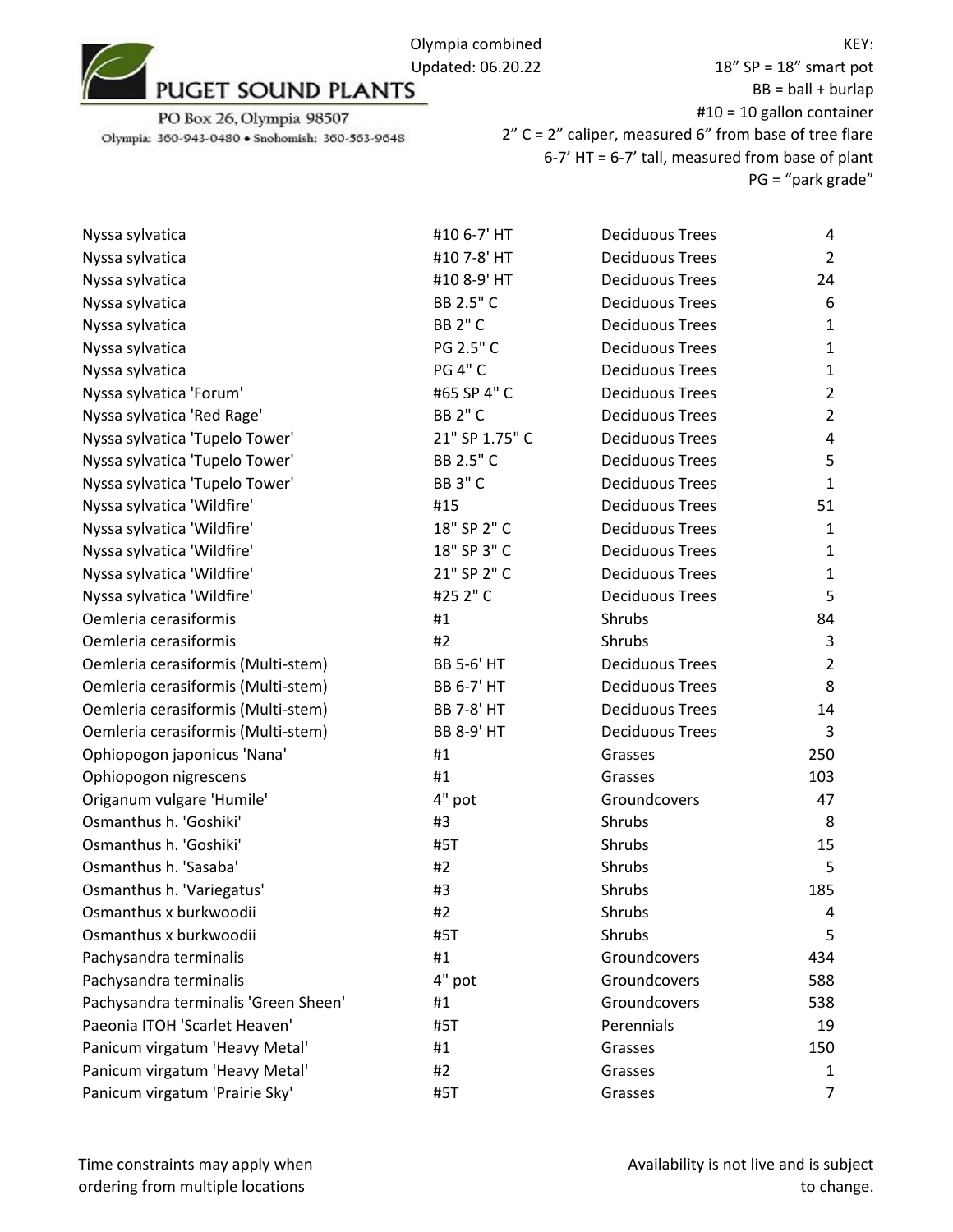18" SP = 18" smart pot  $BB = ball + burlap$ #10 = 10 gallon container 2" C = 2" caliper, measured 6" from base of tree flare 6-7' HT = 6-7' tall, measured from base of plant PG = "park grade"

| Panicum virgatum 'Shenandoah'       | #1             | Grasses                | 260            |
|-------------------------------------|----------------|------------------------|----------------|
| Panicum virgatum 'Shenandoah'       | #2             | Grasses                | 8              |
| Parrotia persica                    | 21" SP 3" C    | <b>Deciduous Trees</b> | $\mathbf{1}$   |
| Parrotia persica                    | 30" Box 5.5" C | <b>Deciduous Trees</b> | 3              |
| Parrotia persica                    | 30" Box 5" C   | <b>Deciduous Trees</b> | $\overline{2}$ |
| Parrotia persica                    | #65 SP 4.5" C  | <b>Deciduous Trees</b> | $\overline{2}$ |
| Parrotia persica                    | #65 SP 5.5" C  | <b>Deciduous Trees</b> | $\mathbf{1}$   |
| Parrotia persica                    | #65 SP 5" C    | <b>Deciduous Trees</b> | 3              |
| Parrotia persica 'Golden BellTower' | 21" SP 2" C    | <b>Deciduous Trees</b> | $\overline{2}$ |
| Parrotia persica 'Persian Spire'    | 14" SP 4-5' HT | <b>Deciduous Trees</b> | $\overline{2}$ |
| Parrotia persica 'Persian Spire'    | 14" SP 5-6' HT | <b>Deciduous Trees</b> | $\mathbf{1}$   |
| Parrotia persica 'Persian Spire'    | 14" SP 6-7' HT | <b>Deciduous Trees</b> | 17             |
| Parrotia persica 'Persian Spire'    | 14" SP 7-8' HT | <b>Deciduous Trees</b> | 12             |
| Parrotia persica 'Persian Spire'    | 14" SP 8-9' HT | <b>Deciduous Trees</b> | $\overline{2}$ |
| Parrotia persica 'Ruby Vase'        | 18" SP 1.75" C | <b>Deciduous Trees</b> | $\overline{2}$ |
| Parrotia persica 'Ruby Vase'        | 18" SP 2" C    | <b>Deciduous Trees</b> | $\mathbf{1}$   |
| Parrotia persica 'Vanessa'          | #20 1.5" C     | <b>Deciduous Trees</b> | $\mathbf{1}$   |
| Parrotia persica 'Vanessa'          | 21" SP 1.75" C | <b>Deciduous Trees</b> | $\mathbf{1}$   |
| Parrotia persica 'Vanessa'          | PG 3.5" C      | <b>Deciduous Trees</b> | $\overline{2}$ |
| Parrotia persica 'Vanessa'          | <b>PG 3" C</b> | <b>Deciduous Trees</b> | $\mathbf{1}$   |
| Parthenocissus quinquefolia         | #1             | Groundcovers           | 21             |
| Parthenocissus quinquefolia         | #2             | Groundcovers           | $\mathbf{1}$   |
| Parthenocissus quinquefolia         | #5T            | Groundcovers           | $\overline{2}$ |
| Parthenocissus t. 'Calcazam'        | #3             | Groundcovers           | $\mathbf{1}$   |
| Parthenocissus tricuspidata         | #1             | Groundcovers           | 673            |
| Passiflora caerulea                 | #5T            | Vines                  | 12             |
| Pennisetum a. 'Burgundy Bunny'      | #1             | Grasses                | 87             |
| Pennisetum a. 'Foxtrot'             | #1             | Grasses                | 100            |
| Pennisetum a. 'Hameln'              | #1             | Grasses                | 17             |
| Pennisetum a. 'Hameln'              | #2             | Grasses                | 249            |
| Pennisetum a. 'Little Bunny'        | #1             | Grasses                | 62             |
| Pennisetum a. 'Moudry'              | #1             | Grasses                | 93             |
| Pennisetum o. 'Karley Rose'         | #1             | Grasses                | 3              |
| Pennisetum orientale                | #1             | Grasses                | 9              |
| Penstemon rydbergii                 | #1             | Perennials             | 5              |
| Perovskia a. 'Blue Steel'           | #1             | Perennials             | 33             |
| Perovskia a. 'Little Spire'         | #1             | Perennials             | $\overline{2}$ |
| Philadelphus 'Miniature Snowflake'  | #2             | Shrubs                 | 124            |
| Philadelphus 'Snowbelle'            | #5T            | Shrubs                 | 68             |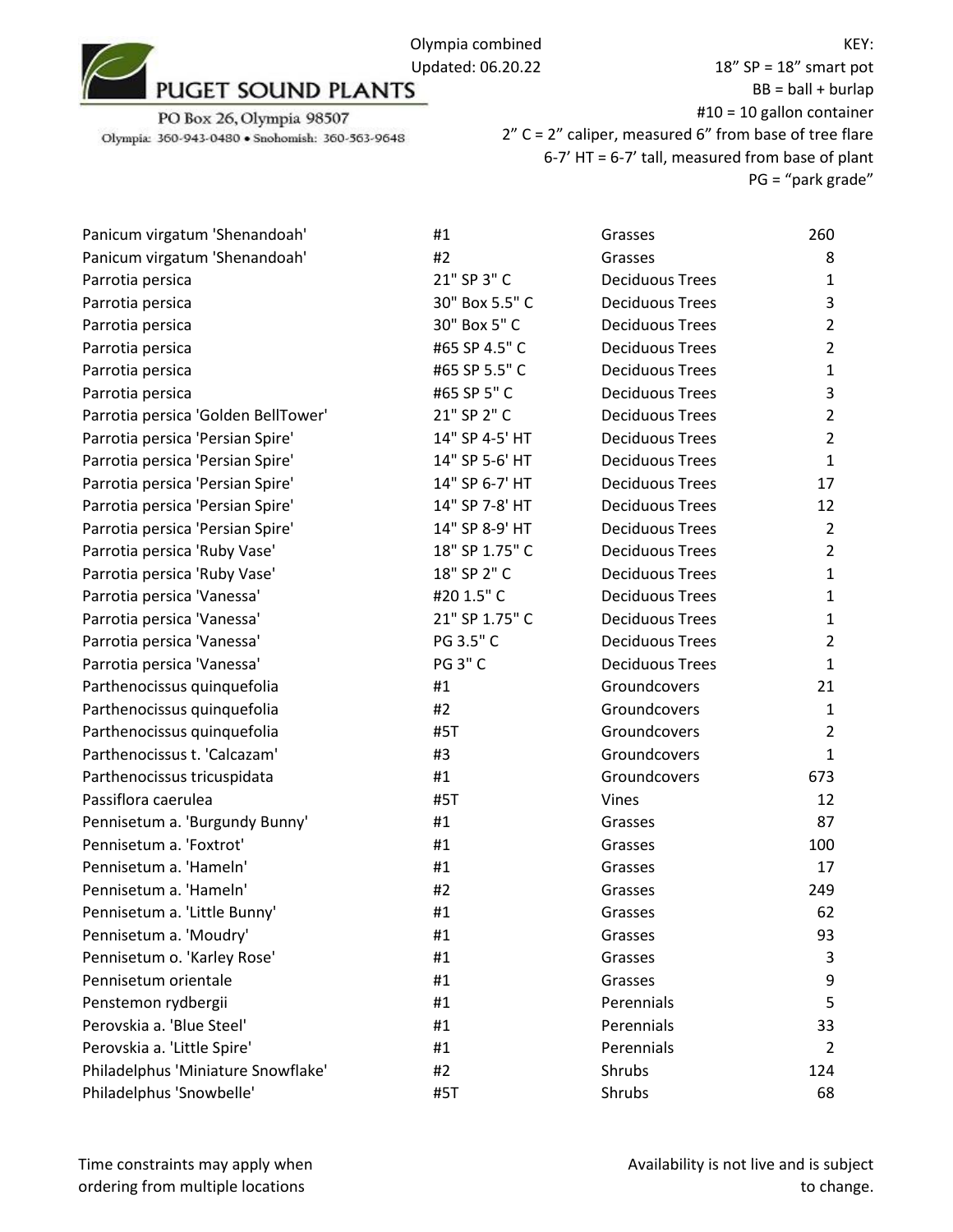

| Philadelphus lewisii            | #1                | Shrubs                 | 41             |
|---------------------------------|-------------------|------------------------|----------------|
| Philadelphus lewisii            | #3                | <b>Shrubs</b>          | 140            |
| Philadelphus lewisii            | #5T               | Shrubs                 | 96             |
| Philadelphus lewisii 'Blizzard' | #5T               | Shrubs                 | 111            |
| Phlox s. 'Emerald Blue'         | #1                | Perennials             | 1              |
| Phormium 'Amazing Red'          | #5T               | Grasses                | 121            |
| Phormium 'Duet'                 | #5T               | Grasses                | 75             |
| Phormium 'Evening Glow'         | #5T               | Grasses                | 42             |
| Phormium 'Mat's Merlot'         | #2                | Grasses                | $\overline{2}$ |
| Phormium 'Yellow Wave'          | #5T               | Grasses                | 46             |
| Phyllostachys aurea             | #5T               | Grasses                | 20             |
| Phyllostachys nigra             | #5T               | Grasses                | $\overline{2}$ |
| Physocarpus capitatus           | #1                | Shrubs                 | 12             |
| Physocarpus capitatus           | #2                | Shrubs                 | $\mathbf{1}$   |
| Physocarpus capitatus           | #3                | Shrubs                 | 504            |
| Physocarpus capitatus           | #5T               | Shrubs                 | 351            |
| Physocarpus o. 'Amber Jubilee'  | #3                | Shrubs                 | 8              |
| Physocarpus o. 'Center Glow'    | #5T               | Shrubs                 | 1              |
| Physocarpus o. 'Little Devil'   | #3                | Shrubs                 | $\overline{2}$ |
| Physocarpus o. 'Little Devil'   | #5T               | Shrubs                 | $\mathbf{1}$   |
| Physocarpus o. 'Royal Jubilee'  | #5                | Shrubs                 | $\overline{2}$ |
| Physocarpus o. 'Summer Wine'    | #3                | Shrubs                 | 22             |
| Picea abies                     | #10 5-6' HT       | <b>Evergreen Trees</b> | $\mathbf{1}$   |
| Picea abies 'Cupressina'        | BB 9-10' HT       | <b>Evergreen Trees</b> | 3              |
| Picea abies 'Nidiformis'        | #2                | Shrubs                 | 45             |
| Picea abies 'Pendula'           | #20 5-6' HT       | <b>Evergreen Trees</b> | 11             |
| Picea abies 'Pendula'           | #20 6-7' HT       | <b>Evergreen Trees</b> | 13             |
| Picea glauca 'Conica' (3-Tier)  | #5T               | <b>Evergreen Trees</b> | 1              |
| Picea glauca 'Pendula'          | #10               | <b>Evergreen Trees</b> | 8              |
| Picea glauca 'Pendula'          | #20 4-5' HT       | <b>Evergreen Trees</b> | $\mathbf{1}$   |
| Picea glauca 'Pendula'          | #20 5-6' HT       | <b>Evergreen Trees</b> | 1              |
| Picea glauca 'Pendula'          | <b>BB 5-6' HT</b> | <b>Evergreen Trees</b> | 2              |
| Picea glauca 'Pendula'          | <b>BB 7-8' HT</b> | <b>Evergreen Trees</b> | 1              |
| Picea omorika                   | #20 4-5' HT       | <b>Evergreen Trees</b> | 2              |
| Picea omorika 'Bruns Pendula'   | #10               | <b>Evergreen Trees</b> | 13             |
| Picea omorika 'Bruns Pendula'   | #10 3-4' HT       | <b>Evergreen Trees</b> | 2              |
| Picea omorika 'Bruns Pendula'   | #10 4-5' HT       | <b>Evergreen Trees</b> | 5              |
| Picea omorika 'Bruns Pendula'   | #6 3-4' HT        | <b>Evergreen Trees</b> | 11             |
| Picea omorika 'Bruns'           | <b>BB 5-6' HT</b> | <b>Evergreen Trees</b> | 4              |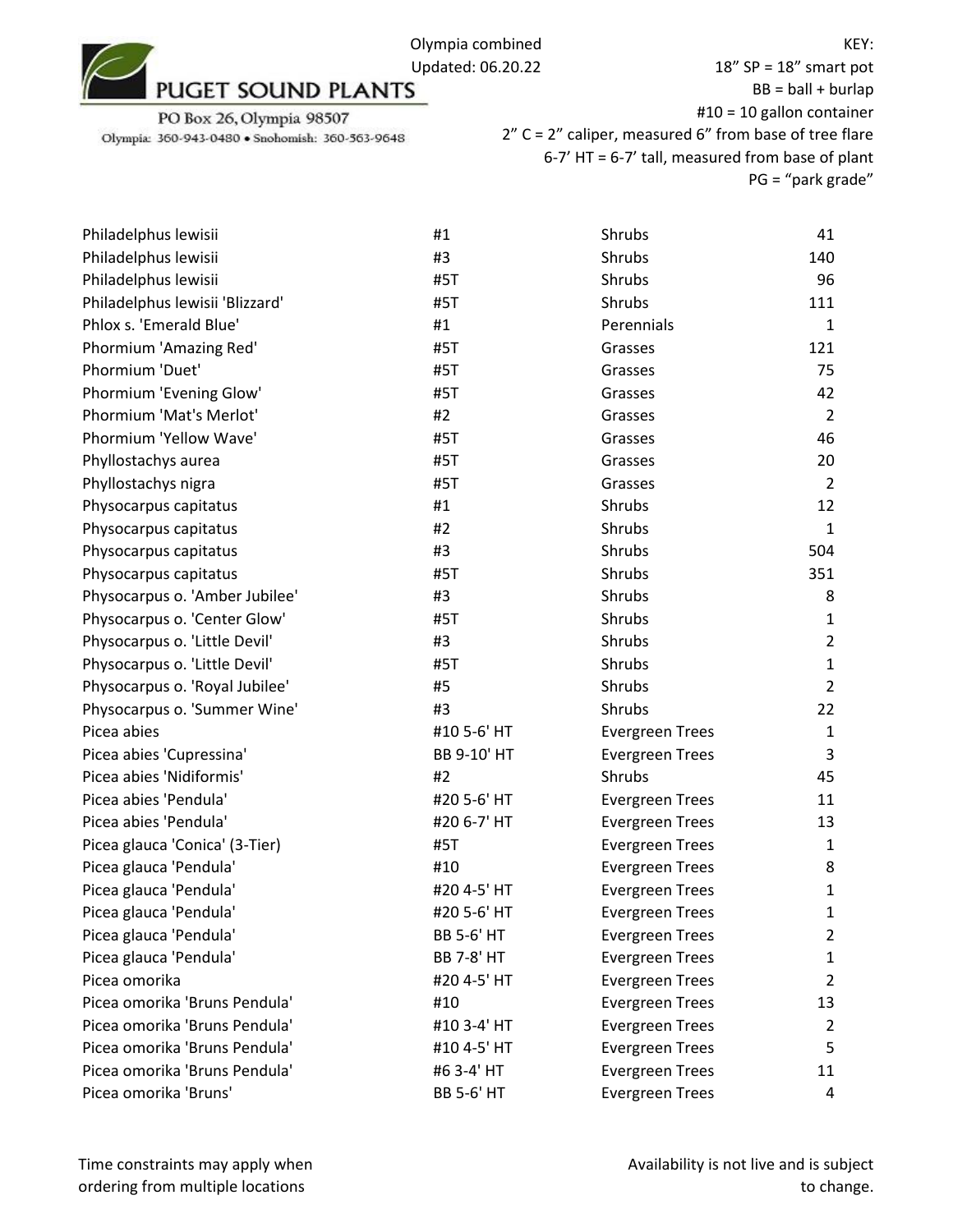

18" SP = 18" smart pot  $BB = ball + burlap$ #10 = 10 gallon container 2" C = 2" caliper, measured 6" from base of tree flare 6-7' HT = 6-7' tall, measured from base of plant PG = "park grade"

| Picea omorika 'Hexenbesen'                 | #5                | Shrubs                 | 4              |
|--------------------------------------------|-------------------|------------------------|----------------|
| Picea omorika 'Pendula'                    | #15 6-7' HT       | <b>Evergreen Trees</b> | 11             |
| Picea omorika 'Pendula'                    | <b>BB 5-6' HT</b> | <b>Evergreen Trees</b> | 3              |
| Picea pungens                              | #10 4-5' HT       | <b>Evergreen Trees</b> | $\overline{2}$ |
| Picea pungens                              | #20 4-5' HT       | <b>Evergreen Trees</b> | $\mathbf{1}$   |
| Picea pungens                              | #20 5-6' HT       | <b>Evergreen Trees</b> | 5              |
| Picea pungens                              | #20 6-7' HT       | <b>Evergreen Trees</b> | $\mathbf{1}$   |
| Picea pungens 'Baby Blue Eyes'             | 18" SP 3-4' HT    | <b>Evergreen Trees</b> | 14             |
| Picea pungens 'Baby Blue'                  | #15 4-5' HT       | <b>Evergreen Trees</b> | 8              |
| Pieris japonica 'Brookside Miniature'      | #3                | Shrubs                 | 135            |
| Pieris japonica 'Cavatine'                 | #2                | Shrubs                 | $\overline{2}$ |
| Pieris japonica 'Cavatine'                 | #3                | Shrubs                 | 51             |
| Pieris japonica 'Dorothy Wycoff'           | #2                | Shrubs                 | 45             |
| Pieris japonica 'Dorothy Wycoff'           | #3                | Shrubs                 | $\mathbf{1}$   |
| Pieris japonica 'Flaming Silver'           | #3                | Shrubs                 | 65             |
| Pieris japonica 'Forest Flame'             | #3                | Shrubs                 | 323            |
| Pieris japonica 'Little Heath'             | #2                | Shrubs                 | 188            |
| Pieris japonica 'Little Heath'             | #5T               | Shrubs                 | 3              |
| Pieris japonica 'Passion Frost'            | #3                | Shrubs                 | 3              |
| Pieris japonica 'Purity'                   | #2                | Shrubs                 | 19             |
| Pieris japonica 'Valley Rose'              | #2                | Shrubs                 | 29             |
| Pieris japonica 'Valley Valentine'         | #2                | Shrubs                 | 10             |
| Pieris japonica 'Valley Valentine'         | #3                | Shrubs                 | 47             |
| Pieris japonica 'Valley Valentine'         | #5T               | Shrubs                 | 56             |
| Pieris taiwanensis 'Snowdrift'             | #3                | Shrubs                 | 3              |
| Pinus banksiana 'Uncle Fogy'               | #15 7-8' HT       | <b>Evergreen Trees</b> | $\overline{2}$ |
| Pinus bungeana                             | 18" SP 4-5' HT    | <b>Evergreen Trees</b> | 20             |
| Pinus contorta 'Chief Joseph' (Multi-stem) | #25 4-5' HT       | <b>Evergreen Trees</b> | $\mathbf{1}$   |
| Pinus contorta (Cloud Pruned)              | #65 SP 7-8' HT    | <b>Evergreen Trees</b> | $\mathbf{1}$   |
| Pinus contorta ssp. murrayana              | BB 10-11' HT      | <b>Evergreen Trees</b> | $\mathbf{1}$   |
| Pinus contorta ssp. murrayana              | <b>BB 8-9' HT</b> | <b>Evergreen Trees</b> | $\overline{7}$ |
| Pinus contorta ssp. murrayana              | BB 9-10' HT       | <b>Evergreen Trees</b> | 5              |
| Pinus contorta var. contorta               | #10               | <b>Evergreen Trees</b> | 7              |
| Pinus contorta var. contorta               | #10 3-4' HT       | <b>Evergreen Trees</b> | 1              |
| Pinus contorta var. contorta               | #10 4-5' HT       | <b>Evergreen Trees</b> | 1              |
| Pinus contorta var. contorta               | #10 6-7' HT       | <b>Evergreen Trees</b> | 1              |
| Pinus contorta var. contorta               | 18" SP 7-8' HT    | <b>Evergreen Trees</b> | 1              |
| Pinus contorta var. contorta               | #20 5-6' HT       | <b>Evergreen Trees</b> | 4              |
| Pinus contorta var. contorta               | #2                | <b>Evergreen Trees</b> | 7              |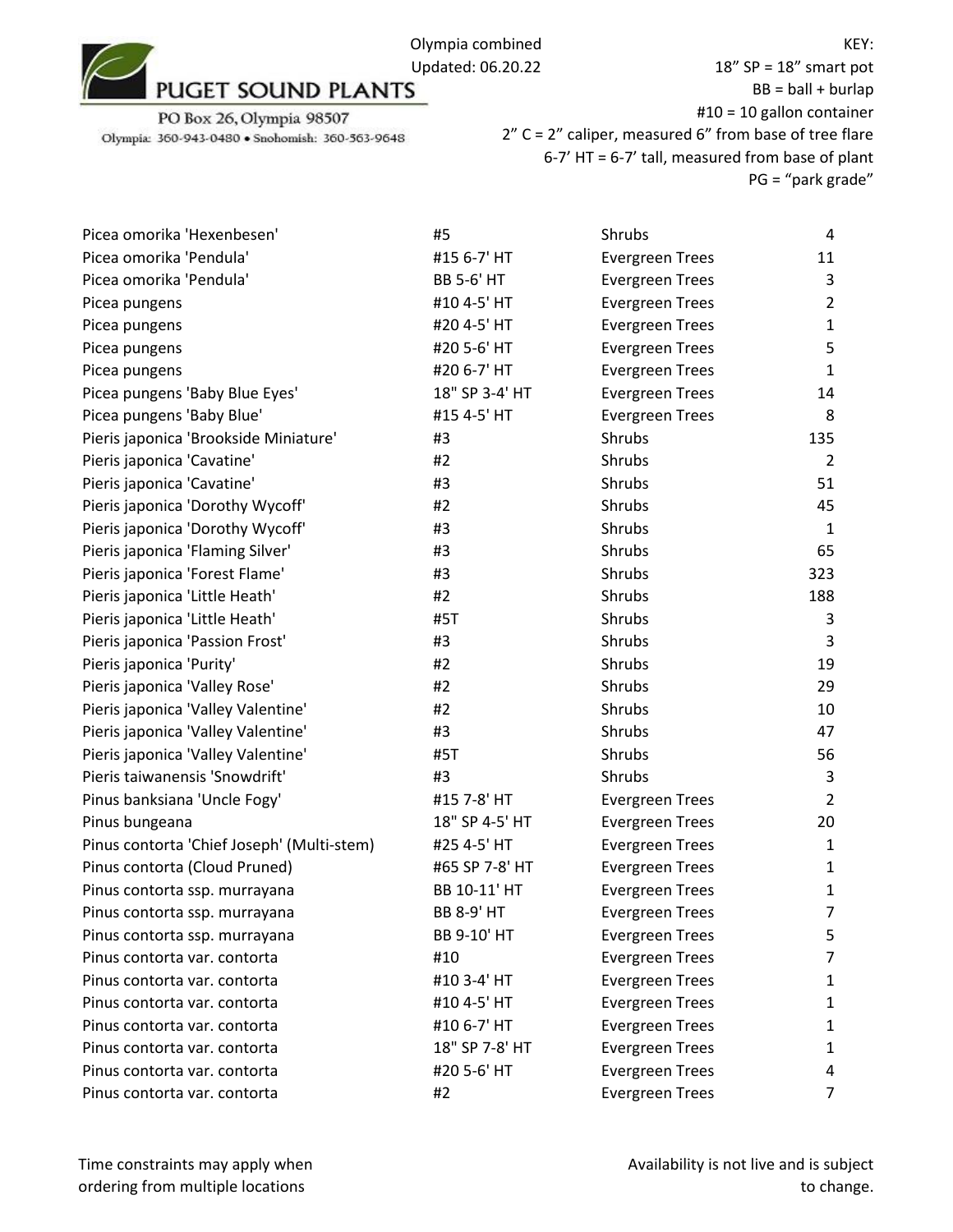

PO Box 26, Olympia 98507 Olympia: 360-943-0480 · Snohomish: 360-563-9648

18" SP = 18" smart pot  $BB = ball + burlap$ #10 = 10 gallon container 2" C = 2" caliper, measured 6" from base of tree flare 6-7' HT = 6-7' tall, measured from base of plant PG = "park grade"

| Pinus contorta var. contorta                    | #35 8-9' HT       | <b>Evergreen Trees</b> | $\mathbf{1}$   |
|-------------------------------------------------|-------------------|------------------------|----------------|
| Pinus contorta var. contorta                    | #5T               | <b>Evergreen Trees</b> | 50             |
| Pinus contorta var. contorta                    | <b>BB 5-6' HT</b> | <b>Evergreen Trees</b> | 4              |
| Pinus contorta var. contorta                    | <b>BB 6-7' HT</b> | <b>Evergreen Trees</b> | 9              |
| Pinus contorta var. contorta                    | <b>BB 8-9' HT</b> | <b>Evergreen Trees</b> | $\overline{2}$ |
| Pinus densiflora (Cloud Pruned)                 | #65 SP 5-6' HT    | <b>Evergreen Trees</b> | $\mathbf{1}$   |
| Pinus f. 'Vanderwolf's Pyramid' (High branched) | 14" SP 4-5' HT    | <b>Evergreen Trees</b> | $\mathbf{1}$   |
| Pinus f. 'Vanderwolf's Pyramid' (High branched) | 14" SP 5-6' HT    | <b>Evergreen Trees</b> | 9              |
| Pinus f. 'Vanderwolf's Pyramid' (High branched) | 14" SP 6-7' HT    | <b>Evergreen Trees</b> | 11             |
| Pinus f. 'Vanderwolf's Pyramid' (High branched) | 18" SP 5-6' HT    | <b>Evergreen Trees</b> | 12             |
| Pinus f. 'Vanderwolf's Pyramid' (High branched) | 18" SP 6-7' HT    | <b>Evergreen Trees</b> | 25             |
| Pinus flexilis 'Domingo'                        | #25 5-6' HT       | <b>Evergreen Trees</b> | $\mathbf{1}$   |
| Pinus flexilis 'Domingo'                        | #25 6-7' HT       | <b>Evergreen Trees</b> | $\overline{2}$ |
| Pinus flexilis 'Vanderwolf's Pyramid'           | #10 5-6' HT       | <b>Evergreen Trees</b> | $\mathbf{1}$   |
| Pinus flexilis 'Vanderwolf's Pyramid'           | 14" SP 4-5' HT    | <b>Evergreen Trees</b> | 6              |
| Pinus flexilis 'Vanderwolf's Pyramid'           | 14" SP 5-6' HT    | <b>Evergreen Trees</b> | 6              |
| Pinus flexilis 'Vanderwolf's Pyramid'           | 14" SP 6-7' HT    | <b>Evergreen Trees</b> | 3              |
| Pinus flexilis 'Vanderwolf's Pyramid'           | 18" SP 4-5' HT    | <b>Evergreen Trees</b> | $\mathbf{1}$   |
| Pinus flexilis 'Vanderwolf's Pyramid'           | 18" SP 5-6' HT    | <b>Evergreen Trees</b> | 5              |
| Pinus flexilis 'Vanderwolf's Pyramid'           | 18" SP 7-8' HT    | <b>Evergreen Trees</b> | $\mathbf{1}$   |
| Pinus flexilis 'Vanderwolf's Pyramid'           | #20 5-6' HT       | <b>Evergreen Trees</b> | 29             |
| Pinus flexilis 'Vanderwolf's Pyramid'           | #20 6-7' HT       | <b>Evergreen Trees</b> | $\mathbf{1}$   |
| Pinus flexilis 'Vanderwolf's Pyramid'           | #20 8-10' HT      | <b>Evergreen Trees</b> | $\mathbf{1}$   |
| Pinus flexilis 'Vanderwolf's Pyramid'           | <b>BB 5-6' HT</b> | <b>Evergreen Trees</b> | $\overline{2}$ |
| Pinus flexilis 'Vanderwolf's Pyramid'           | <b>BB 6-7' HT</b> | <b>Evergreen Trees</b> | $\overline{2}$ |
| Pinus flexilis 'Vanderwolf's Pyramid'           | <b>BB 7-8' HT</b> | <b>Evergreen Trees</b> | 10             |
| Pinus mugo 'Slowmound'                          | 12" SP            | Shrubs                 | 1              |
| Pinus mugo mugo                                 | #5T               | Shrubs                 | 147            |
| Pinus mugo pumilio                              | #1                | Shrubs                 | 101            |
| Pinus mugo pumilio                              | #2                | Shrubs                 | 185            |
| Pinus mugo pumilio                              | #3                | Shrubs                 | $\overline{7}$ |
| Pinus mugo pumilio                              | #5T               | Shrubs                 | 109            |
| Pinus mugo pumilio (Sculptured)                 | #5T               | <b>Evergreen Trees</b> | 23             |
| Pinus nigra                                     | #20 6-7' HT       | <b>Evergreen Trees</b> | 10             |
| Pinus nigra                                     | #65 SP 13-14' HT  | <b>Evergreen Trees</b> | 3              |
| Pinus nigra 'Oregon Green'                      | #10 4-5' HT       | <b>Evergreen Trees</b> | 4              |
| Pinus nigra 'Oregon Green'                      | #5T               | <b>Evergreen Trees</b> | 17             |
| Pinus parviflora 'Glauca'                       | #20 8-10' HT      | <b>Evergreen Trees</b> | 1              |
| Pinus ponderosa                                 | #10 3-4' HT       | <b>Evergreen Trees</b> | 3              |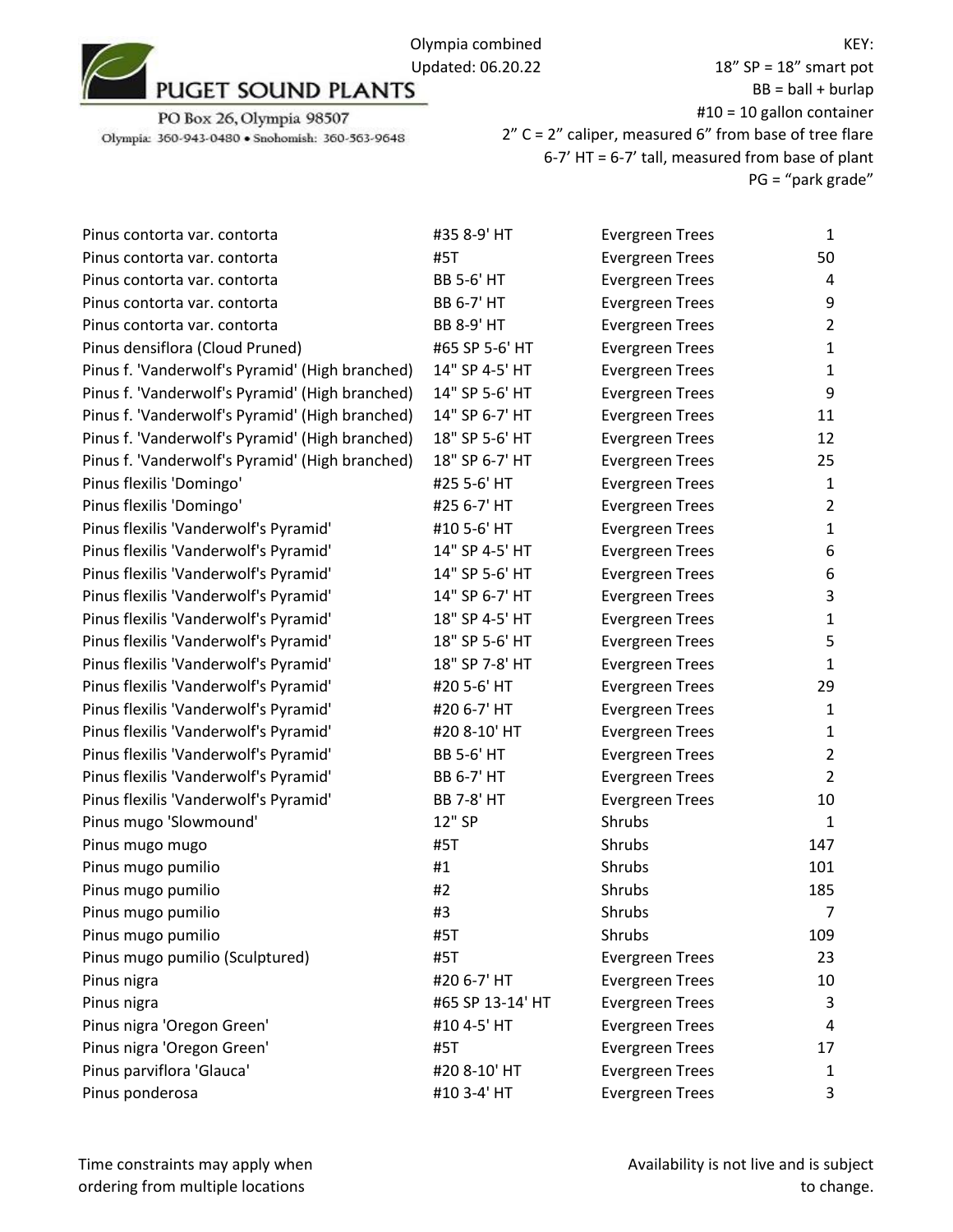18" SP = 18" smart pot  $BB = ball + burlap$ #10 = 10 gallon container 2" C = 2" caliper, measured 6" from base of tree flare 6-7' HT = 6-7' tall, measured from base of plant PG = "park grade"

| Pinus ponderosa                   | #20 6-7' HT       | <b>Evergreen Trees</b> | $\mathbf{1}$   |
|-----------------------------------|-------------------|------------------------|----------------|
| Pinus ponderosa                   | #6                | <b>Evergreen Trees</b> | 30             |
| Pinus ponderosa                   | <b>BB 7-8' HT</b> | <b>Evergreen Trees</b> | 4              |
| Pinus strobus 'Blue Shag'         | #6                | <b>Evergreen Trees</b> | $\mathbf{1}$   |
| Pinus sylvestris                  | #10 3-4' HT       | <b>Evergreen Trees</b> | 12             |
| Pinus sylvestris                  | #10 5-6' HT       | <b>Evergreen Trees</b> | $\mathbf{1}$   |
| Pinus sylvestris                  | #20 6-7' HT       | <b>Evergreen Trees</b> | $\mathbf{1}$   |
| Pinus sylvestris (Pom-Pom)        | #20 5-6' HT       | <b>Evergreen Trees</b> | $\mathbf{1}$   |
| Pinus sylvestris (Pom-Pom)        | Specimen 8-9' HT  | <b>Evergreen Trees</b> | $\mathbf{1}$   |
| Pinus sylvestris (Sculptured)     | #10 3-4' HT       | <b>Evergreen Trees</b> | 16             |
| Pinus sylvestris (Sculptured)     | #45 SP 3-4' HT    | <b>Evergreen Trees</b> | $\mathbf{1}$   |
| Pinus thunbergii                  | 18" SP 6-7' HT    | <b>Evergreen Trees</b> | $\overline{2}$ |
| Pinus thunbergii                  | 18" SP 7-8' HT    | <b>Evergreen Trees</b> | 4              |
| Pinus thunbergii 'Kotobuki'       | #2                | <b>Evergreen Trees</b> | 4              |
| Pinus thunbergii 'Thunderhead'    | 14" SP 3-4' HT    | <b>Evergreen Trees</b> | $\mathbf{1}$   |
| Pinus thunbergii 'Thunderhead'    | <b>BB 3-4' HT</b> | <b>Evergreen Trees</b> | 12             |
| Pinus thunbergii 'Thunderhead'    | <b>BB 4-5' HT</b> | <b>Evergreen Trees</b> | $\mathbf{1}$   |
| Pinus thunbergii (Cloud Pruned)   | #100SP 5-6' HT    | <b>Evergreen Trees</b> | $\overline{2}$ |
| Pinus thunbergii (Cloud Pruned)   | #100SP 8-9' HT    | <b>Evergreen Trees</b> | $\mathbf{1}$   |
| Pinus thunbergii (Cloud Pruned)   | #65 SP 4-5' HT    | <b>Evergreen Trees</b> | $\mathbf{1}$   |
| Pittosporum heterophyllum         | #2                | Shrubs                 | 18             |
| Platanus acerifolia 'Bloodgood'   | 21" SP 3.5" C     | <b>Deciduous Trees</b> | $\mathbf{1}$   |
| Platanus acerifolia 'Bloodgood'   | 21" SP 4" C       | <b>Deciduous Trees</b> | $\mathbf{1}$   |
| Platanus acerifolia 'Bloodgood'   | PG 3.5" C         | <b>Deciduous Trees</b> | $\mathbf{1}$   |
| Platanus acerifolia 'Exclamation' | #10 1.5" C        | <b>Deciduous Trees</b> | 6              |
| Platanus acerifolia 'Exclamation' | 21" SP 3.5" C     | <b>Deciduous Trees</b> | 10             |
| Platanus acerifolia 'Exclamation' | 21" SP 3" C       | <b>Deciduous Trees</b> | 18             |
| Platanus acerifolia 'Exclamation' | 21" SP 4" C       | <b>Deciduous Trees</b> | 6              |
| Platanus acerifolia 'Exclamation' | BB 2.5" C         | <b>Deciduous Trees</b> | 3              |
| Polygonatum odoratum 'Variegatum' | #1                | Perennials             | $\mathbf{1}$   |
| Polystichum makinoi               | #1                | Ferns                  | 162            |
| Polystichum munitum               | #1                | Ferns                  | 5951           |
| Polystichum munitum               | #2                | Ferns                  | 978            |
| Polystichum polyblepharum         | #1                | Ferns                  | 224            |
| Polystichum setiferum             | #1                | Ferns                  | 769            |
| Polystichum tsus-simense          | #1                | Ferns                  | 5              |
| Populus tremula 'Erecta'          | #10 1.5" C        | <b>Deciduous Trees</b> | $\overline{2}$ |
| Populus tremula 'Erecta'          | #10 1.75" C       | <b>Deciduous Trees</b> | 10             |
| Populus tremula 'Erecta'          | #10 2" C          | <b>Deciduous Trees</b> | 14             |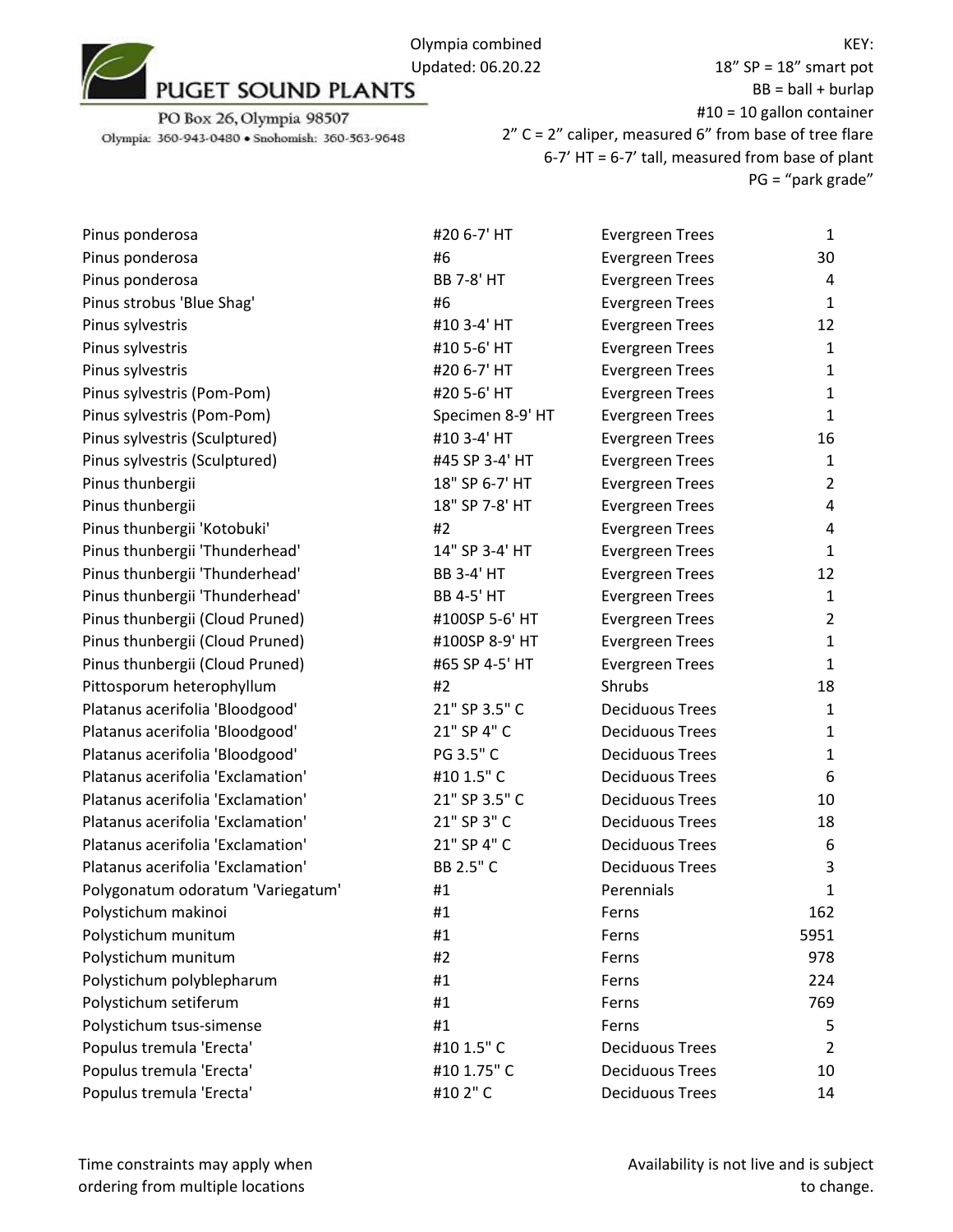

18" SP = 18" smart pot  $BB = ball + burlap$ #10 = 10 gallon container 2" C = 2" caliper, measured 6" from base of tree flare 6-7' HT = 6-7' tall, measured from base of plant PG = "park grade"

| Populus tremula 'Erecta'                | 14" SP 2" C       | <b>Deciduous Trees</b> | $\mathbf{1}$   |
|-----------------------------------------|-------------------|------------------------|----------------|
| Populus tremula 'Erecta'                | #20 2.5" C        | <b>Deciduous Trees</b> | 42             |
| Populus tremula 'Erecta'                | #20 2" C          | <b>Deciduous Trees</b> | 25             |
| Populus tremula 'Erecta'                | 21" SP 2" C       | <b>Deciduous Trees</b> | $\mathbf{1}$   |
| Populus tremula 'Erecta'                | #45 3" C          | <b>Deciduous Trees</b> | $\mathbf{1}$   |
| Populus tremula 'Erecta'                | <b>PG 2" C</b>    | <b>Deciduous Trees</b> | $\mathbf{1}$   |
| Populus tremuloides                     | #10 1.5" C        | <b>Deciduous Trees</b> | $\overline{2}$ |
| Populus tremuloides                     | #10 8-9' HT       | <b>Deciduous Trees</b> | 1              |
| Populus tremuloides                     | 14" SP 2" C       | <b>Deciduous Trees</b> | $\mathbf{1}$   |
| Populus tremuloides                     | #15 1.75" C       | <b>Deciduous Trees</b> | 35             |
| Populus tremuloides                     | 18" SP 1.75" C    | <b>Deciduous Trees</b> | $\overline{2}$ |
| Populus tremuloides                     | 18" SP 2.5" C     | <b>Deciduous Trees</b> | $\mathbf{1}$   |
| Populus tremuloides                     | PG 1.75" C        | <b>Deciduous Trees</b> | $\mathbf{1}$   |
| Populus tremuloides                     | PG 2.5" C         | <b>Deciduous Trees</b> | $\overline{2}$ |
| Populus tremuloides                     | <b>PG 2" C</b>    | <b>Deciduous Trees</b> | $\overline{2}$ |
| Populus tremuloides                     | <b>PG 3" C</b>    | <b>Deciduous Trees</b> | $\mathbf{1}$   |
| Populus tremuloides 'Mountain Sentinel' | 18" SP 2.5" C     | <b>Deciduous Trees</b> | 8              |
| Populus tremuloides 'Mountain Sentinel' | 18" SP 2" C       | <b>Deciduous Trees</b> | $\overline{2}$ |
| Populus tremuloides 'Mountain Sentinel' | #20 2" C          | <b>Deciduous Trees</b> | $\mathbf{1}$   |
| Populus trichocarpa                     | #1                | <b>Deciduous Trees</b> | $\mathbf{1}$   |
| Potentilla f. 'Abbotswood'              | #2                | Shrubs                 | 6              |
| Potentilla f. 'Abbotswood'              | #5T               | Shrubs                 | 32             |
| Potentilla f. 'Dakota Sunspot'          | #5                | Shrubs                 | 41             |
| Potentilla f. 'Goldfinger'              | #2                | Shrubs                 | $\overline{2}$ |
| Potentilla f. 'Goldfinger'              | #3                | Shrubs                 | 91             |
| Potentilla f. 'Mango Tango'             | #5T               | Shrubs                 | 50             |
| Potentilla f. 'McKay's White'           | #3                | Shrubs                 | $\overline{2}$ |
| Potentilla f. 'Pink Beauty'             | #2                | Shrubs                 | $\mathbf{1}$   |
| Potentilla f. 'Pink Beauty'             | #5T               | Shrubs                 | 74             |
| Potentilla f. 'Tangerine'               | #5T               | Shrubs                 | 3              |
| Potentilla neumanniana 'Nana'           | #1                | Groundcovers           | $\overline{2}$ |
| Pratia pedunculata 'County Park'        | 4" pot            | Groundcovers           | 861            |
| Prunus 'Contorted Snow Fountains'       | #10 5-6' HT       | <b>Deciduous Trees</b> | 3              |
| Prunus 'Contorted Snow Fountains'       | #10 6-7' HT       | <b>Evergreen Trees</b> | 2              |
| Prunus 'Montmorency' Cherry             | #102"C            | <b>Fruit Trees</b>     | $\mathbf{1}$   |
| Prunus emarginata                       | #2                | <b>Deciduous Trees</b> | 10             |
| Prunus emarginata                       | #5T               | <b>Deciduous Trees</b> | 10             |
| Prunus laurocerasus 'Otto Luyken'       | 10"SP 24-30" spr. | Shrubs                 | 6              |
| Prunus laurocerasus 'Schipkaensis'      | 14" SP 30-36"     | Shrubs                 | 4              |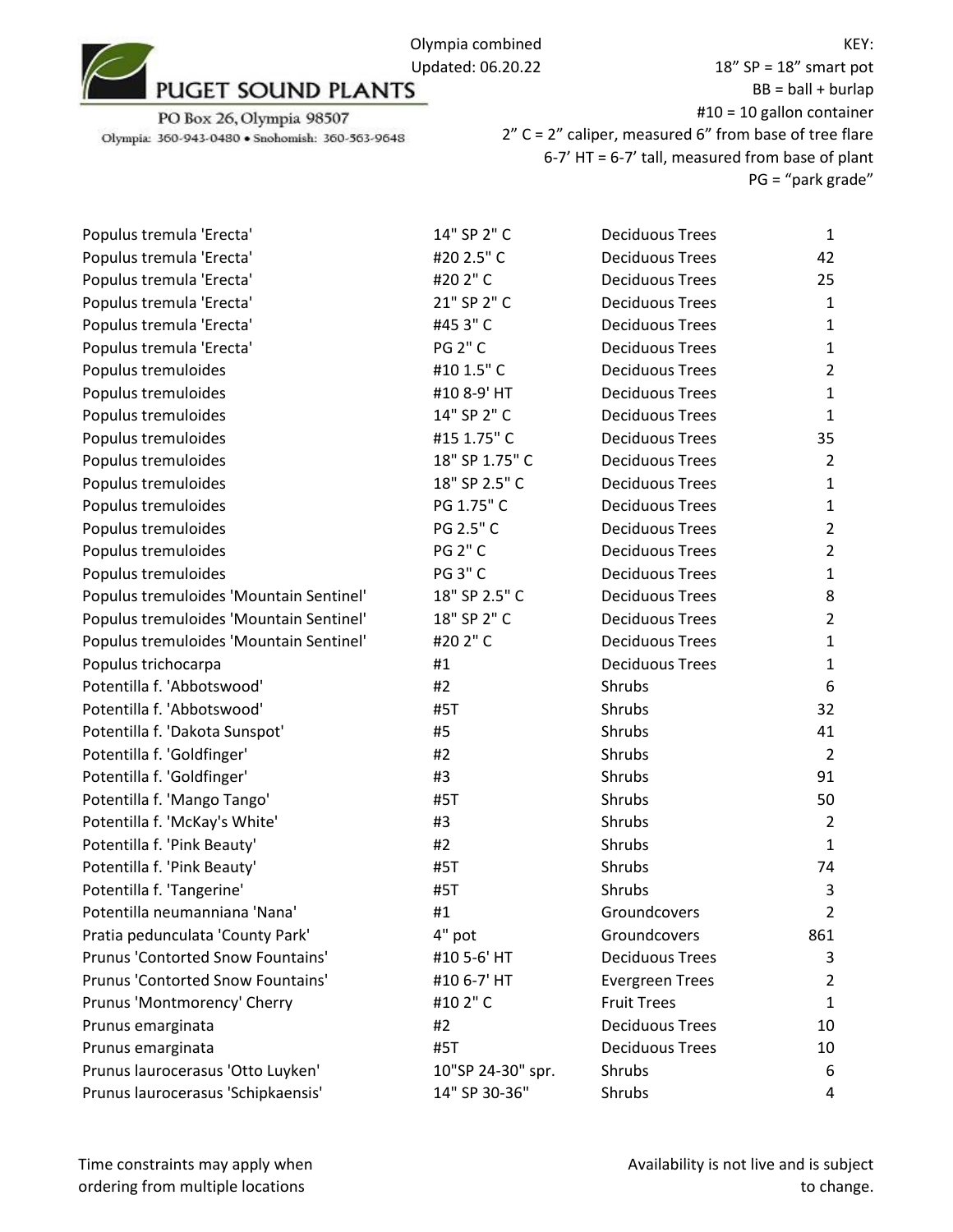

18" SP = 18" smart pot  $BB = ball + burlap$ #10 = 10 gallon container 2" C = 2" caliper, measured 6" from base of tree flare 6-7' HT = 6-7' tall, measured from base of plant PG = "park grade"

| Prunus laurocerasus 'Schipkaensis'          | #3                | Shrubs                 | 74             |
|---------------------------------------------|-------------------|------------------------|----------------|
| Prunus laurocerasus 'Zabeliana'             | 10"SP 10-12"      | Shrubs                 | 50             |
| Prunus lusitanica                           | #5T               | Shrubs                 | 162            |
| Prunus sargentii 'Pink Flair'               | #45 SP 3.5" C     | <b>Deciduous Trees</b> | 16             |
| Prunus sargentii 'Pink Flair'               | PG 3.5" C         | <b>Deciduous Trees</b> | 4              |
| Prunus serrulata 'Kwanzan Pendula'          | <b>PG 2" C</b>    | <b>Deciduous Trees</b> | $\overline{2}$ |
| Prunus serrulata 'Kwanzan'                  | #10 1.25" C       | <b>Deciduous Trees</b> | 44             |
| Prunus serrulata 'Kwanzan'                  | PG 1.75" C        | <b>Deciduous Trees</b> | $\overline{2}$ |
| Prunus serrulata 'Mt. Fuji'                 | 18" SP 2.5" C     | <b>Deciduous Trees</b> | 13             |
| Prunus serrulata 'Snow Fountains'           | #10               | <b>Deciduous Trees</b> | $\mathbf{1}$   |
| Prunus serrulata 'Snow Fountains'           | #15 6-7' HT       | <b>Deciduous Trees</b> | $\overline{2}$ |
| Prunus serrulata 'Snow Fountains'           | <b>PG 4-5' HT</b> | <b>Deciduous Trees</b> | $\mathbf{1}$   |
| Prunus serrulata 'Snow Fountains'           | <b>PG 6-7' HT</b> | <b>Deciduous Trees</b> | 3              |
| Prunus virginiana 'Canada Red'              | 18" SP 2" C       | <b>Deciduous Trees</b> | $\mathbf{1}$   |
| Prunus virginiana 'Canada Red'              | 21" SP 2.5" C     | <b>Deciduous Trees</b> | 15             |
| Prunus virginiana 'Canada Red'              | 21" SP 3" C       | <b>Deciduous Trees</b> | 73             |
| Prunus virginiana 'Canada Red'              | <b>BB 3" C</b>    | <b>Deciduous Trees</b> | $\overline{2}$ |
| Prunus virginiana 'Canada Red' (Multi-stem) | #20 12-13' HT     | <b>Deciduous Trees</b> | $\overline{2}$ |
| Prunus x blireana                           | #15 7-8' HT       | <b>Deciduous Trees</b> | $\overline{2}$ |
| Prunus x cistena                            | #6                | Shrubs                 | 3              |
| Prunus x yedoensis 'Akebono'                | 18" SP 2.5" C     | <b>Deciduous Trees</b> | 3              |
| Prunus x yedoensis 'Akebono'                | 18" SP 2" C       | <b>Deciduous Trees</b> | $\overline{2}$ |
| Prunus x yedoensis 'Akebono'                | <b>BB 2" C</b>    | <b>Deciduous Trees</b> | 9              |
| Prunus x yedoensis 'Yoshino'                | 21" SP 2" C       | <b>Deciduous Trees</b> | $\mathbf{1}$   |
| Pseudotsuga menziesii                       | 18" SP 10-11' HT  | <b>Evergreen Trees</b> | 3              |
| Pseudotsuga menziesii                       | 21" SP 10-11' HT  | <b>Evergreen Trees</b> | $\mathbf{1}$   |
| Pseudotsuga menziesii                       | #25 10-11' HT     | <b>Evergreen Trees</b> | $\mathbf{1}$   |
| Pseudotsuga menziesii                       | #2                | <b>Evergreen Trees</b> | $\mathbf{1}$   |
| Pseudotsuga menziesii                       | #35 9-10' HT      | <b>Evergreen Trees</b> | 1              |
| Pseudotsuga menziesii                       | #45 SP 14-15' HT  | <b>Evergreen Trees</b> | 1              |
| Pseudotsuga menziesii                       | #5T               | <b>Evergreen Trees</b> | 43             |
| Pseudotsuga menziesii                       | BB 9-10' HT       | <b>Evergreen Trees</b> | 1              |
| Pseudotsuga menziesii                       | <b>PG 7-8' HT</b> | <b>Evergreen Trees</b> | 1              |
| Pyracantha coccinea 'Lalandei'              | #5T               | Shrubs                 | 16             |
| Pyracantha coccinea 'Lowboy'                | #5T               | Shrubs                 | 6              |
| Pyracantha coccinea 'Teton'                 | #3                | Shrubs                 | 1              |
| Pyracantha fortuneana 'Graberi'             | #5T               | Shrubs                 | 6              |
| Pyracantha koidzumii 'Santa Cruz'           | #5T               | Shrubs                 | 97             |
| Pyracomeles x 'Juke Box'                    | #2                | Shrubs                 | 90             |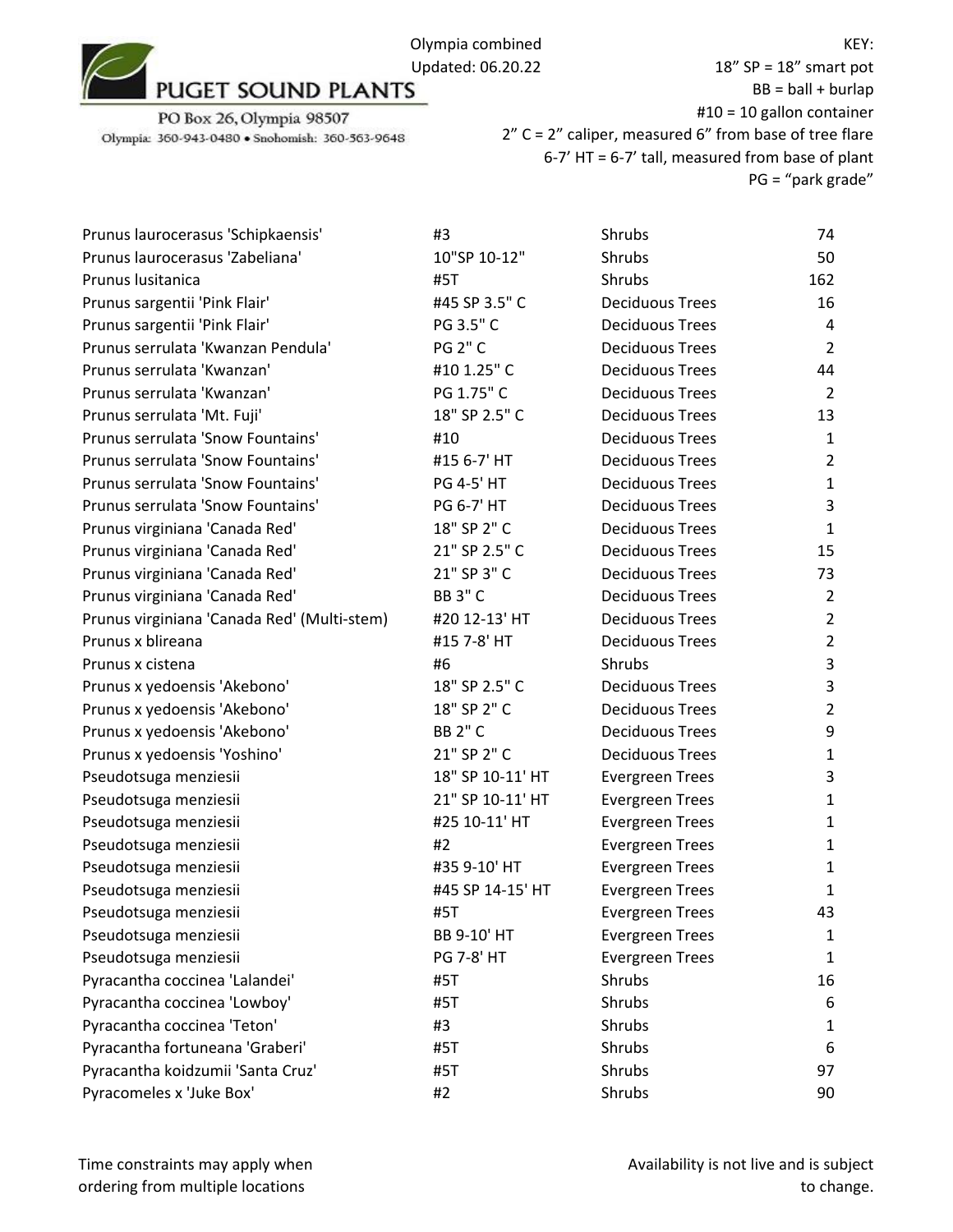

PO Box 26, Olympia 98507 Olympia: 360-943-0480 · Snohomish: 360-563-9648

18" SP = 18" smart pot  $BB = ball + burlap$ #10 = 10 gallon container 2" C = 2" caliper, measured 6" from base of tree flare 6-7' HT = 6-7' tall, measured from base of plant PG = "park grade"

| Pyracomeles x 'Juke Box'             | #5T            | Shrubs                 | $\overline{7}$ |
|--------------------------------------|----------------|------------------------|----------------|
| Pyrus calleryana 'Aristocrat'        | 21" SP 2.5" C  | <b>Deciduous Trees</b> | $\mathbf{1}$   |
| Pyrus calleryana 'Aristocrat'        | #25 3.5" C     | <b>Deciduous Trees</b> | 5              |
| Pyrus calleryana 'Aristocrat'        | #253"C         | <b>Deciduous Trees</b> | 8              |
| Pyrus calleryana 'Autumn Blaze'      | 21" SP 2" C    | <b>Deciduous Trees</b> | 3              |
| Pyrus calleryana 'Autumn Blaze'      | <b>PG 2" C</b> | <b>Deciduous Trees</b> | $\overline{2}$ |
| Pyrus calleryana 'Capital'           | 18" SP 2" C    | <b>Deciduous Trees</b> | 6              |
| Pyrus calleryana 'Capital'           | 18" SP 3" C    | <b>Deciduous Trees</b> | $\mathbf{1}$   |
| Pyrus calleryana 'Chanticleer'       | #25 2.5" C     | <b>Deciduous Trees</b> | $\mathbf{1}$   |
| Pyrus calleryana 'Chanticleer'       | #253"C         | <b>Deciduous Trees</b> | $\overline{2}$ |
| Pyrus calleryana 'Chanticleer'       | BB 2.5" C      | <b>Deciduous Trees</b> | $\overline{2}$ |
| Pyrus calleryana 'Chanticleer'       | <b>PG 2" C</b> | <b>Deciduous Trees</b> | $\mathbf{1}$   |
| Pyrus calleryana 'Cleveland Select'  | 18" SP 2" C    | <b>Deciduous Trees</b> | $\mathbf{1}$   |
| Pyrus calleryana 'Cleveland Select'  | 21" SP 2.5" C  | <b>Deciduous Trees</b> | 4              |
| Pyrus calleryana 'Cleveland Select'  | 21" SP 3.5" C  | <b>Deciduous Trees</b> | 4              |
| Pyrus calleryana 'Cleveland Select'  | 21" SP 3" C    | <b>Deciduous Trees</b> | 57             |
| Pyrus calleryana 'Cleveland Select'  | PG 2.5" C      | <b>Deciduous Trees</b> | $\overline{2}$ |
| Pyrus calleryana 'Jaczam'            | 18" SP 1.75" C | <b>Deciduous Trees</b> | $\mathbf{1}$   |
| Pyrus calleryana 'Jaczam'            | BB 2.5" C      | <b>Deciduous Trees</b> | 10             |
| Pyrus calleryana 'Jaczam'            | <b>BB 3" C</b> | <b>Deciduous Trees</b> | $\mathbf{1}$   |
| Pyrus calleryana 'Jaczam'            | <b>PG 2" C</b> | <b>Deciduous Trees</b> | 1              |
| Pyrus calleryana 'Redspire'          | 18" SP 2" C    | <b>Deciduous Trees</b> | 19             |
| Pyrus calleryana 'Redspire'          | PG 1.5" C      | <b>Deciduous Trees</b> | 8              |
| Pyrus communis 'Bartlett' (ESP)      | #20            | <b>Fruit Trees</b>     | 4              |
| Pyrus communis 'Red Bartlett' (ESP)  | #20            | <b>Fruit Trees</b>     | 5              |
| Pyrus pyrifolia '20th Century' (ESP) | #20            | <b>Fruit Trees</b>     | 5              |
| Pyrus x 'Javelin'                    | #20 1.75" C    | <b>Deciduous Trees</b> | 5              |
| Pyrus x 'Javelin'                    | #20 2" C       | <b>Deciduous Trees</b> | 5              |
| Pyrus x 'Javelin'                    | #25 2.5" C     | <b>Deciduous Trees</b> | $\overline{4}$ |
| Pyrus x 'Javelin'                    | #253"C         | <b>Deciduous Trees</b> | 4              |
| Pyrus x 'Javelin'                    | <b>PG 3" C</b> | <b>Deciduous Trees</b> | $\mathbf{1}$   |
| Quercus acutissima                   | 21" SP 2.5" C  | <b>Deciduous Trees</b> | 3              |
| Quercus acutissima                   | #65 SP 4.5" C  | <b>Deciduous Trees</b> | 3              |
| Quercus acutissima                   | #65 SP 5.5" C  | <b>Deciduous Trees</b> | $\overline{2}$ |
| Quercus acutissima                   | #65 SP 5" C    | <b>Deciduous Trees</b> | 5              |
| Quercus alba                         | 21" SP 2.5" C  | <b>Deciduous Trees</b> | 1              |
| Quercus alba                         | 21" SP 2" C    | <b>Deciduous Trees</b> | 1              |
| Quercus alba                         | 21" SP 3.5" C  | <b>Deciduous Trees</b> | 2              |
| Quercus alba                         | 21" SP 3" C    | <b>Deciduous Trees</b> | 3              |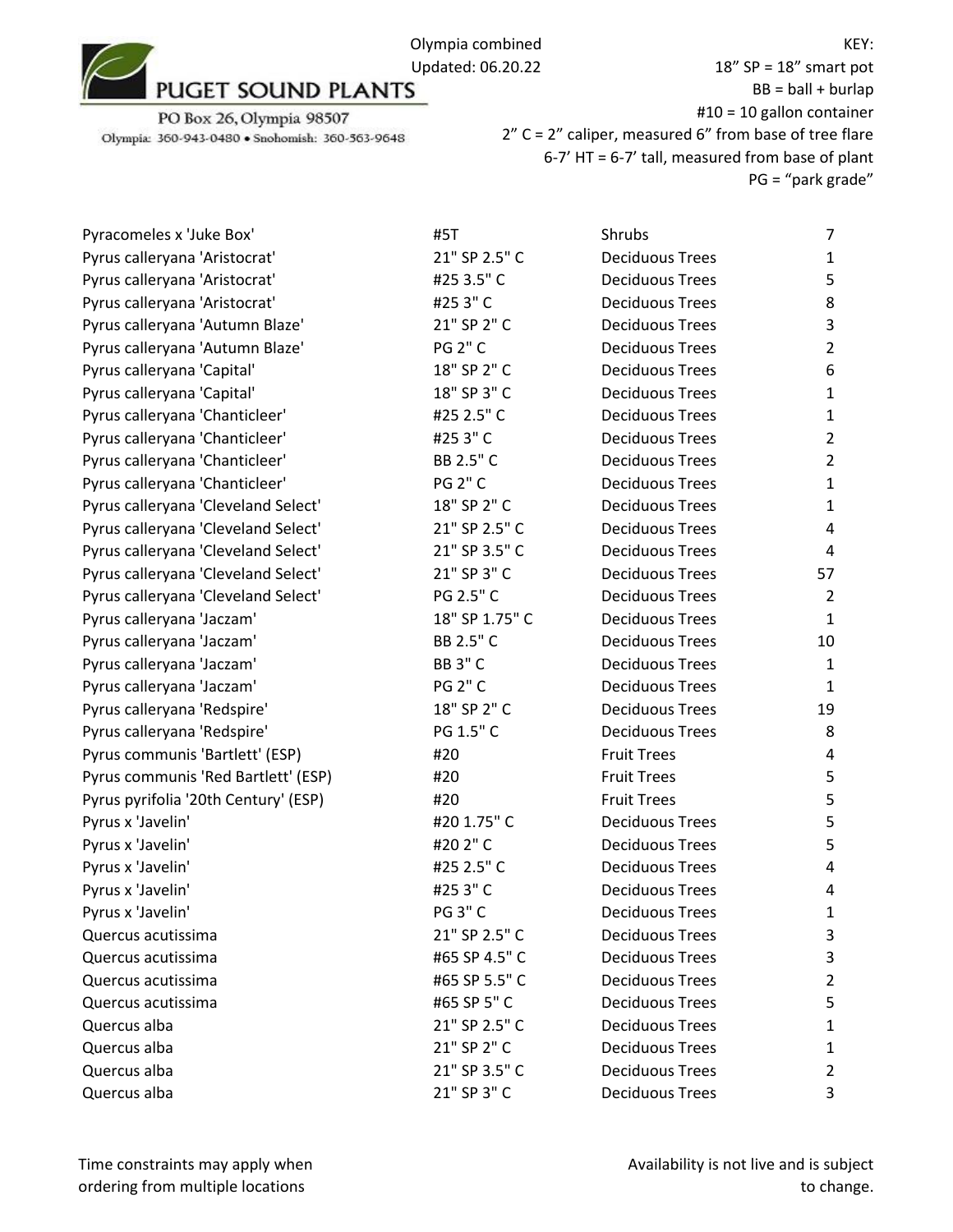## PO Box 26, Olympia 98507

Olympia: 360-943-0480 · Snohomish: 360-563-9648

| Quercus alba                           | 21" SP 4" C    | <b>Deciduous Trees</b> | $\overline{2}$ |
|----------------------------------------|----------------|------------------------|----------------|
| Quercus bicolor                        | 21" SP 2" C    | <b>Deciduous Trees</b> | $\mathbf{1}$   |
| Quercus bicolor                        | 21" SP 3.5" C  | <b>Deciduous Trees</b> | $\mathbf{1}$   |
| Quercus bicolor                        | 21" SP 4" C    | <b>Deciduous Trees</b> | $\mathbf{1}$   |
| Quercus coccinea                       | 18" SP 2" C    | <b>Deciduous Trees</b> | $\mathbf{1}$   |
| Quercus coccinea                       | BB 2.5" C      | <b>Deciduous Trees</b> | $\mathbf{1}$   |
| Quercus frainetto 'Forest Green'       | 18" SP 2" C    | <b>Deciduous Trees</b> | 13             |
| Quercus frainetto 'Forest Green'       | #45 SP 2.5" C  | <b>Deciduous Trees</b> | $\mathbf{1}$   |
| Quercus frainetto 'Forest Green'       | #45 SP 3.5" C  | <b>Deciduous Trees</b> | 3              |
| Quercus frainetto 'Forest Green'       | #45 SP 3" C    | <b>Deciduous Trees</b> | $\mathbf{1}$   |
| Quercus garryana                       | 14" SP 1.5" C  | <b>Deciduous Trees</b> | $\overline{2}$ |
| Quercus garryana                       | #1             | <b>Deciduous Trees</b> | 35             |
| Quercus garryana                       | 21" SP 2.25" C | <b>Deciduous Trees</b> | 3              |
| Quercus garryana                       | 21" SP 2" C    | <b>Deciduous Trees</b> | $\overline{2}$ |
| Quercus garryana                       | #2             | <b>Deciduous Trees</b> | 129            |
| Quercus garryana                       | BB 1.5" C      | <b>Deciduous Trees</b> | 19             |
| Quercus garryana                       | BB 1.75" C     | <b>Deciduous Trees</b> | $\mathbf{1}$   |
| Quercus garryana                       | PG 2.5" C      | <b>Deciduous Trees</b> | $\mathbf{1}$   |
| Quercus macrocarpa                     | 21" SP 2.5" C  | <b>Deciduous Trees</b> | $\mathbf{1}$   |
| Quercus macrocarpa                     | BB 3.5" C      | <b>Deciduous Trees</b> | 3              |
| Quercus macrocarpa 'Cobblestone'       | 21" SP 2.5" C  | <b>Deciduous Trees</b> | $\mathbf{1}$   |
| Quercus palustris 'Pacific Brilliance' | 21" SP 3" C    | <b>Deciduous Trees</b> | $\mathbf{1}$   |
| Quercus phellos                        | 21" SP 3.5" C  | <b>Deciduous Trees</b> | $\overline{2}$ |
| Quercus phellos                        | 21" SP 4.5" C  | <b>Deciduous Trees</b> | $\mathbf{1}$   |
| Quercus phellos                        | 21" SP 4" C    | <b>Deciduous Trees</b> | 5              |
| Quercus phellos                        | #65 SP 5.5" C  | <b>Deciduous Trees</b> | 5              |
| Quercus rubra                          | #15 1.5" C     | <b>Deciduous Trees</b> | 56             |
| Quercus x 'Regal Prince'               | BB 2.5" C      | <b>Deciduous Trees</b> | 24             |
| Quercus x 'Skinny Genes'               | 18" SP 2" C    | <b>Deciduous Trees</b> | 12             |
| Rhamnus purshiana                      | #1             | <b>Deciduous Trees</b> | 50             |
| Rhamnus purshiana                      | 21" SP 1.75" C | <b>Deciduous Trees</b> | $\mathbf{1}$   |
| Rhamnus purshiana                      | BB 1.5" C      | <b>Deciduous Trees</b> | 1              |
| Rhamnus purshiana                      | BB 3.5" C      | <b>Deciduous Trees</b> | $\overline{2}$ |
| Rhamnus purshiana                      | <b>BB 3" C</b> | <b>Deciduous Trees</b> | $\mathbf{1}$   |
| Rhamnus purshiana                      | BB 9-10' HT    | <b>Deciduous Trees</b> | $\overline{2}$ |
| Rhododendron 'Anah Kruschke'           | 10"SP 10-12"   | Shrubs                 | 4              |
| Rhododendron 'Anah Kruschke'           | #3             | Shrubs                 | 159            |
| Rhododendron 'Anah Kruschke'           | #6             | Shrubs                 | 1              |
| Rhododendron 'Catawbiense Boursault'   | #2             | Shrubs                 | 85             |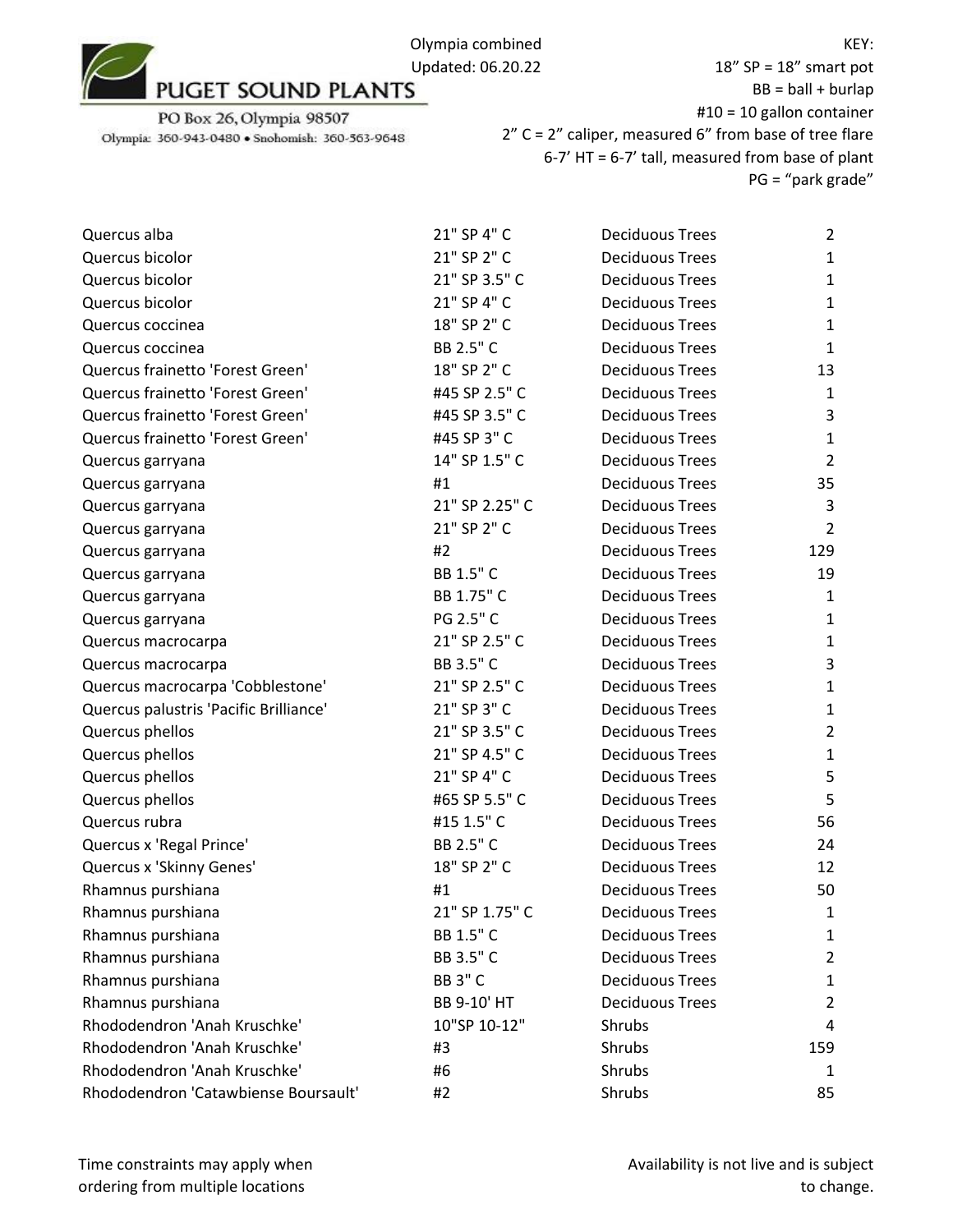

PO Box 26, Olympia 98507 Olympia: 360-943-0480 · Snohomish: 360-563-9648

| Rhododendron 'Chionoides'             | #3           | Shrubs                 | 41             |
|---------------------------------------|--------------|------------------------|----------------|
| Rhododendron 'Cunningham's Blush'     | #2           | Shrubs                 | 81             |
| Rhododendron 'Cunningham's White'     | #2           | Shrubs                 | 124            |
| Rhododendron 'Cunningham's White'     | #3           | Shrubs                 | 148            |
| Rhododendron 'Dora Amateis'           | #3           | Shrubs                 | 55             |
| Rhododendron 'Dreamland'              | 10"SP 10-12" | Shrubs                 | $\overline{2}$ |
| Rhododendron 'Edith Bosley'           | #3           | Shrubs                 | $\overline{2}$ |
| Rhododendron 'Graf Zeppelin'          | #2           | Shrubs                 | 5              |
| Rhododendron 'Jean Marie de Montague' | #2           | Shrubs                 | 107            |
| Rhododendron 'Ken Janeck'             | #2           | Shrubs                 | 28             |
| Rhododendron 'Kluis Sensation'        | 10"SP 12-15" | Shrubs                 | $\mathbf{1}$   |
| Rhododendron 'Kluis Sensation'        | 10"SP 8-10"  | Shrubs                 | 11             |
| Rhododendron 'Lee's Dark Purple'      | 10"SP 10-12" | Shrubs                 | 5              |
| Rhododendron 'Maxecat'                | BB 18-21"    | Shrubs                 | 18             |
| Rhododendron 'Northern Starburst'     | #2           | Shrubs                 | 18             |
| Rhododendron 'Patty Bee'              | 10"SP        | Shrubs                 | 9              |
| Rhododendron 'PJM Elite'              | #3           | Shrubs                 | 48             |
| Rhododendron 'PJM Regal'              | #2           | Shrubs                 | $\mathbf{1}$   |
| Rhododendron 'PJM'                    | #3           | Shrubs                 | 17             |
| Rhododendron 'Polarnacht'             | #2           | Shrubs                 | 91             |
| Rhododendron 'President Lincoln'      | #2           | Shrubs                 | 4              |
| Rhododendron 'Purple Gem'             | #1           | Shrubs                 | 4              |
| Rhododendron 'Ramapo'                 | #3           | Shrubs                 | 100            |
| Rhododendron 'Sapphire'               | #3           | Shrubs                 | 59             |
| Rhododendron 'Scintillation'          | #2           | Shrubs                 | 5              |
| Rhododendron 'Scintillation'          | #3           | Shrubs                 | 49             |
| Rhododendron 'Snow Lady'              | #2           | Shrubs                 | $\overline{2}$ |
| Rhododendron 'Virginia Richards'      | #2           | Shrubs                 | $\overline{2}$ |
| Rhododendron 'Virginia Richards'      | #3           | Shrubs                 | $\overline{2}$ |
| Rhododendron 'Vulcan Flame'           | #3           | Shrubs                 | $\overline{2}$ |
| Rhododendron 'Yaku Prince'            | 10"SP 10-12" | Shrubs                 | 6              |
| Rhododendron 'Yaku Princess'          | #5T          | Shrubs                 | 10             |
| Rhododendron impeditum                | #2           | Shrubs                 | 53             |
| Rhododendron impeditum                | #3           | Shrubs                 | 87             |
| Rhododendron myrtifolium              | #3           | Shrubs                 | 4              |
| Rhus aromatica 'Gro-Low'              | #1           | Shrubs                 | 373            |
| Rhus glabra                           | #5T          | <b>Deciduous Trees</b> | 79             |
| Rhus typhina                          | #5T          | <b>Deciduous Trees</b> | 20             |
| Rhus typhina 'Laciniata'              | #5T          | <b>Deciduous Trees</b> | 120            |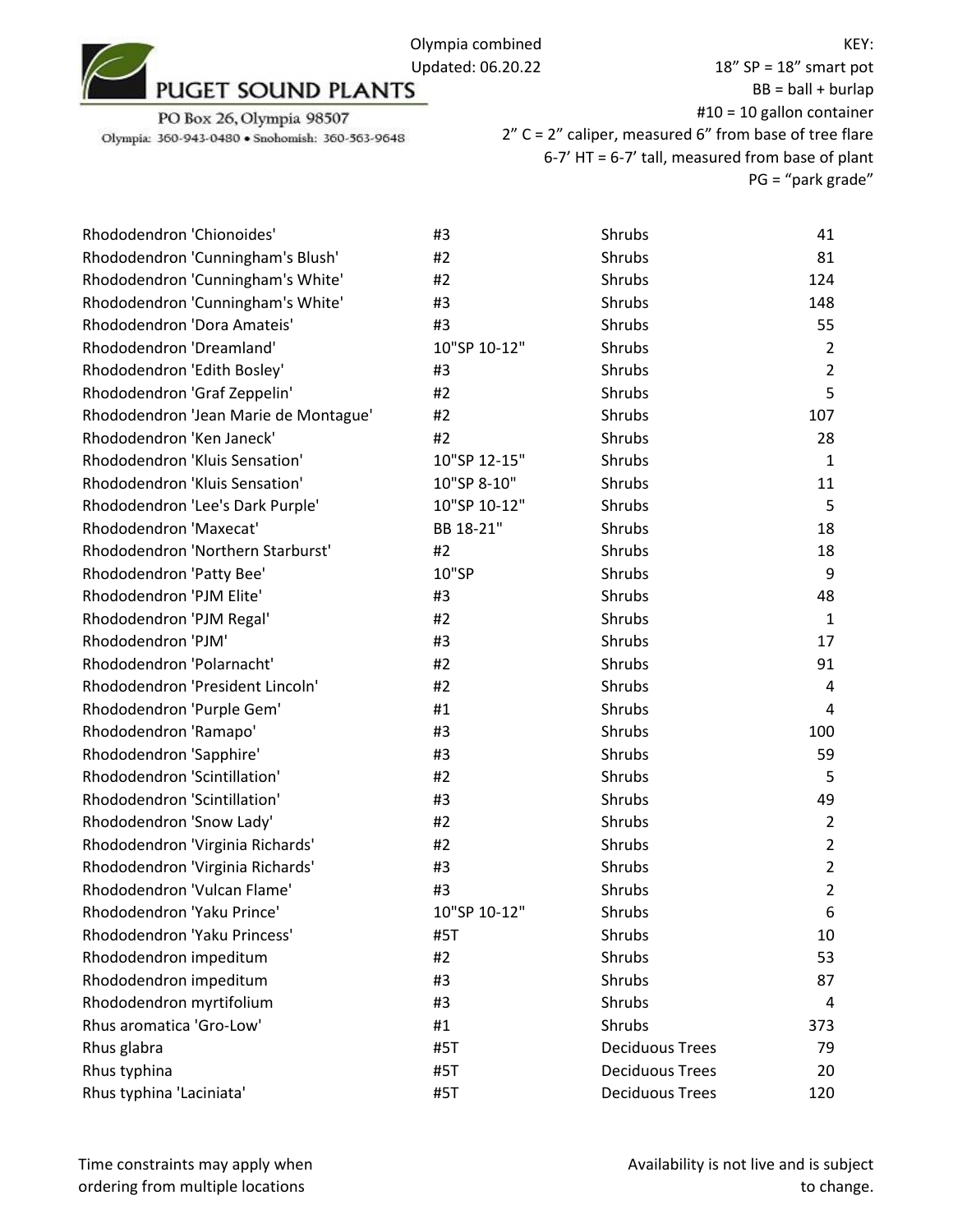KEY:

PO Box 26, Olympia 98507

Olympia: 360-943-0480 · Snohomish: 360-563-9648

| Rhus typhina 'Tiger Eyes'                | #5T         | <b>Deciduous Trees</b> | 11             |
|------------------------------------------|-------------|------------------------|----------------|
| Ribes aureum                             | #1          | Shrubs                 | 15             |
| Ribes aureum                             | #2          | Shrubs                 | $\mathbf{1}$   |
| Ribes bracteosum                         | #1          | Shrubs                 | 7              |
| Ribes sanguineum                         | #1          | <b>Shrubs</b>          | 5              |
| Ribes sanguineum                         | #3          | Shrubs                 | 177            |
| Ribes sanguineum                         | #5T         | Shrubs                 | 26             |
| Ribes sanguineum 'King Edward VII'       | #2          | Shrubs                 | 300            |
| Ribes sanguineum 'King Edward VII'       | #3          | Shrubs                 | 83             |
| Ribes sanguineum 'King Edward VII'       | #5T         | Shrubs                 | 65             |
| Ribes sanguineum 'King Edward VII' (STD) | #10 4-5' HT | <b>Deciduous Trees</b> | 4              |
| Ribes sanguineum 'King Edward VII' (STD) | #10 5-6' HT | <b>Deciduous Trees</b> | 3              |
| Ribes sanguineum 'King Edward VII' (STD) | #10 6-7' HT | <b>Deciduous Trees</b> | 3              |
| Ribes sanguineum 'King Edward VII' (STD) | #20 7-8' HT | <b>Deciduous Trees</b> | 15             |
| Ribes viburnifolium                      | #1          | Shrubs                 | 11             |
| Rosa 'Flower Carpet Pink'                | #2          | Shrubs                 | 3              |
| Rosa 'Iceberg'                           | #7          | Shrubs                 | 1              |
| Rosa 'Knock Out Radrazz'                 | #5T         | Shrubs                 | $\overline{2}$ |
| Rosa 'Nearly Wild'                       | #5T         | Shrubs                 | 9              |
| Rosa gymnocarpa                          | #1          | Shrubs                 | 35             |
| Rosa nutkana                             | #1          | Shrubs                 | 105            |
| Rosa nutkana                             | #2          | Shrubs                 | 138            |
| Rosa nutkana                             | #5T         | Shrubs                 | 117            |
| Rosa Pink Shrub                          | #2          | Shrubs                 | 451            |
| Rosa pisocarpa                           | #1          | Shrubs                 | 23             |
| Rosa Red Shrub                           | #2          | Shrubs                 | 150            |
| Rosa rugosa                              | #1          | Shrubs                 | 130            |
| Rosa rugosa                              | #3          | Shrubs                 | 1              |
| Rosa rugosa                              | #5T         | Shrubs                 | 155            |
| Rosa rugosa 'Purple Pavement'            | #5T         | Shrubs                 | 61             |
| Rosa White Shrub                         | #2          | Shrubs                 | 99             |
| Rosa woodsii                             | #1          | Shrubs                 | 21             |
| Rosa Yellow Shrub                        | #2          | Shrubs                 | 51             |
| Rosmarinus o. 'Irene'                    | #1          | Groundcovers           | 55             |
| Rosmarinus o. 'Roman Beauty'             | #1          | Perennials             | 13             |
| Rosmarinus o. 'Tuscan Blue'              | #1          | Perennials             | 585            |
| Rosmarinus o. 'Tuscan Blue'              | #3          | Perennials             | 1              |
| Rosmarinus o. 'Tuscan Blue'              | #5T         | Perennials             | 18             |
| Rubus c. 'Emerald Carpet'                | #1          | Groundcovers           | 843            |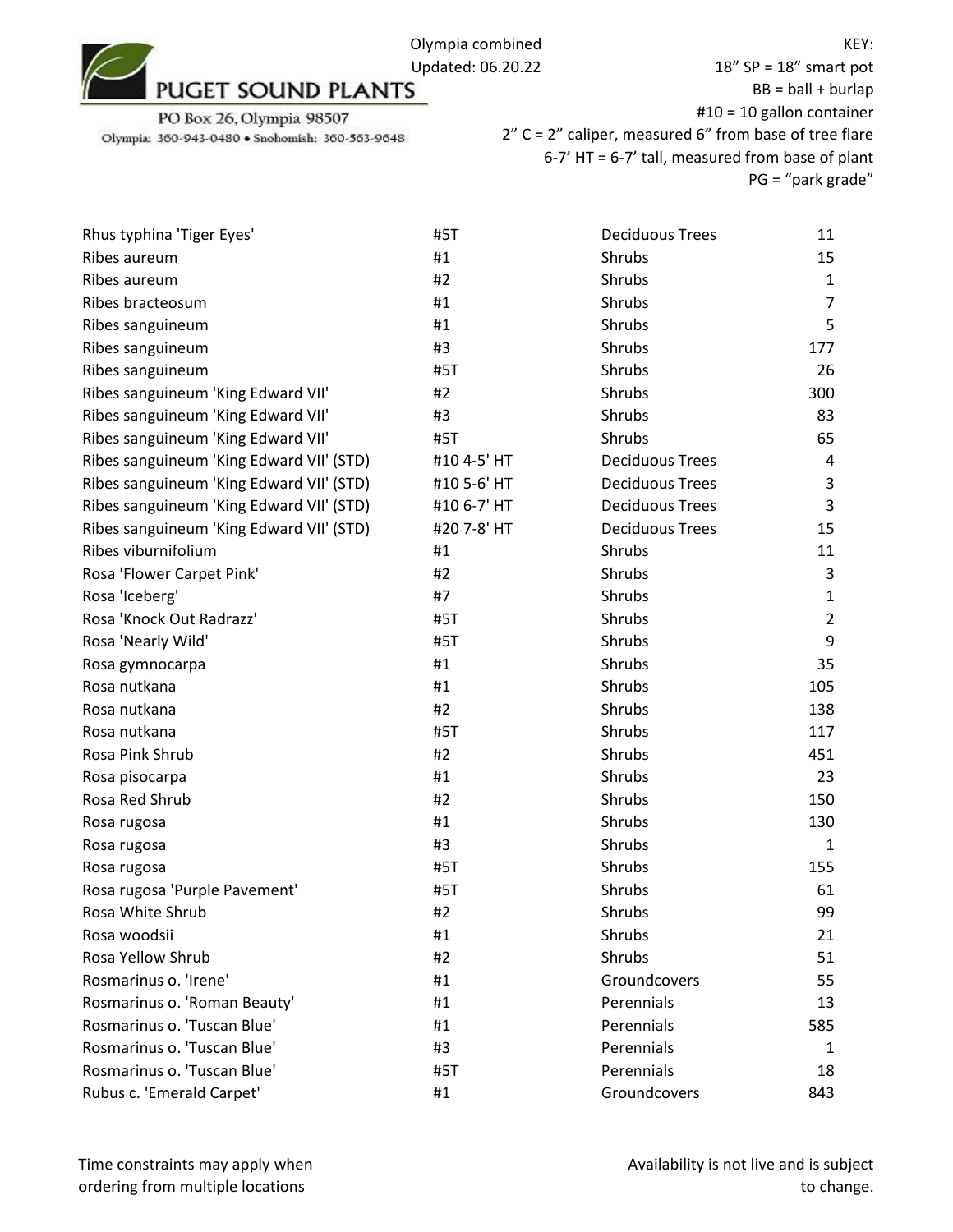18" SP = 18" smart pot  $BB = ball + burlap$ #10 = 10 gallon container 2" C = 2" caliper, measured 6" from base of tree flare 6-7' HT = 6-7' tall, measured from base of plant PG = "park grade"

| Rubus calycinoides                      | #1      | Groundcovers           | 49   |
|-----------------------------------------|---------|------------------------|------|
| Rubus parviflorus                       | #1      | Shrubs                 | 218  |
| Rubus parviflorus                       | #2      | Shrubs                 | 889  |
| Rubus spectabilis                       | #1      | Shrubs                 | 62   |
| Rubus spectabilis                       | #2      | Shrubs                 | 184  |
| Rudbeckia fulgida 'Goldsturm'           | #1      | Perennials             | 253  |
| Sagina subulata                         | 4" pot  | Groundcovers           | 514  |
| Sagina subulata 'Aurea'                 | 4" pot  | Groundcovers           | 146  |
| Salix hookeriana                        | #1      | <b>Deciduous Trees</b> | 35   |
| Salix integra 'Hakuro Nishiki'          | #5T     | Shrubs                 | 36   |
| Salix lucida ssp. lasiandra             | #5T     | <b>Deciduous Trees</b> | 97   |
| Salix purpurea 'Nana'                   | #1      | Shrubs                 | 3    |
| Salix purpurea 'Nana'                   | #5T     | Shrubs                 | 144  |
| Salix scouleriana                       | #1      | <b>Deciduous Trees</b> | 38   |
| Salix sitchensis                        | #1      | <b>Deciduous Trees</b> | 34   |
| Salvia s. 'May Night'                   | #1      | Perennials             | 378  |
| Salvia x 'Blue Hill'                    | #1      | Perennials             | 2    |
| Sambucus caerulea                       | #1      | Shrubs                 | 120  |
| Sambucus nigra 'Black Lace'             | #3      | Shrubs                 | 47   |
| Sambucus nigra 'Black Lace'             | #5T     | Shrubs                 | 3    |
| Sambucus nigra 'Black Tower'            | #2      | Shrubs                 | 29   |
| Sambucus nigra 'Golden Tower'           | #2      | Shrubs                 | 40   |
| Sambucus racemosa                       | #1      | Shrubs                 | 44   |
| Sambucus racemosa                       | #2      | Shrubs                 | 4    |
| Sarcococca confusa                      | #2      | Shrubs                 | 489  |
| Sarcococca confusa                      | #3      | Shrubs                 | 151  |
| Sarcococca confusa                      | #5T     | Shrubs                 | 149  |
| Sarcococca h. humilis 'Fragrant Valley' | #2      | Groundcovers           | 287  |
| Sarcococca hookeriana humilis           | #1      | Groundcovers           | 289  |
| Sarcococca hookeriana humilis           | #2      | Groundcovers           | 151  |
| Sarcococca hookeriana humilis           | #5T     | Groundcovers           | 3    |
| Sarcococca ruscifolia                   | #3      | Shrubs                 | 179  |
| Scirpus microcarpus                     | #1      | Grasses                | 143  |
| Scirpus microcarpus                     | 38 cell | Grasses                | 256  |
| Sedum rupestre 'Angelina'               | 4" pot  | Groundcovers           | 739  |
| Sedum spectabile 'Autumn Joy'           | #1      | Perennials             | 83   |
| Sedum spurium 'John Creech'             | 4" pot  | Groundcovers           | 1601 |
| Sedum spurium 'Voodoo'                  | 4" pot  | Groundcovers           | 178  |
| Sempervivum Assorted                    | #1      | Groundcovers           | 27   |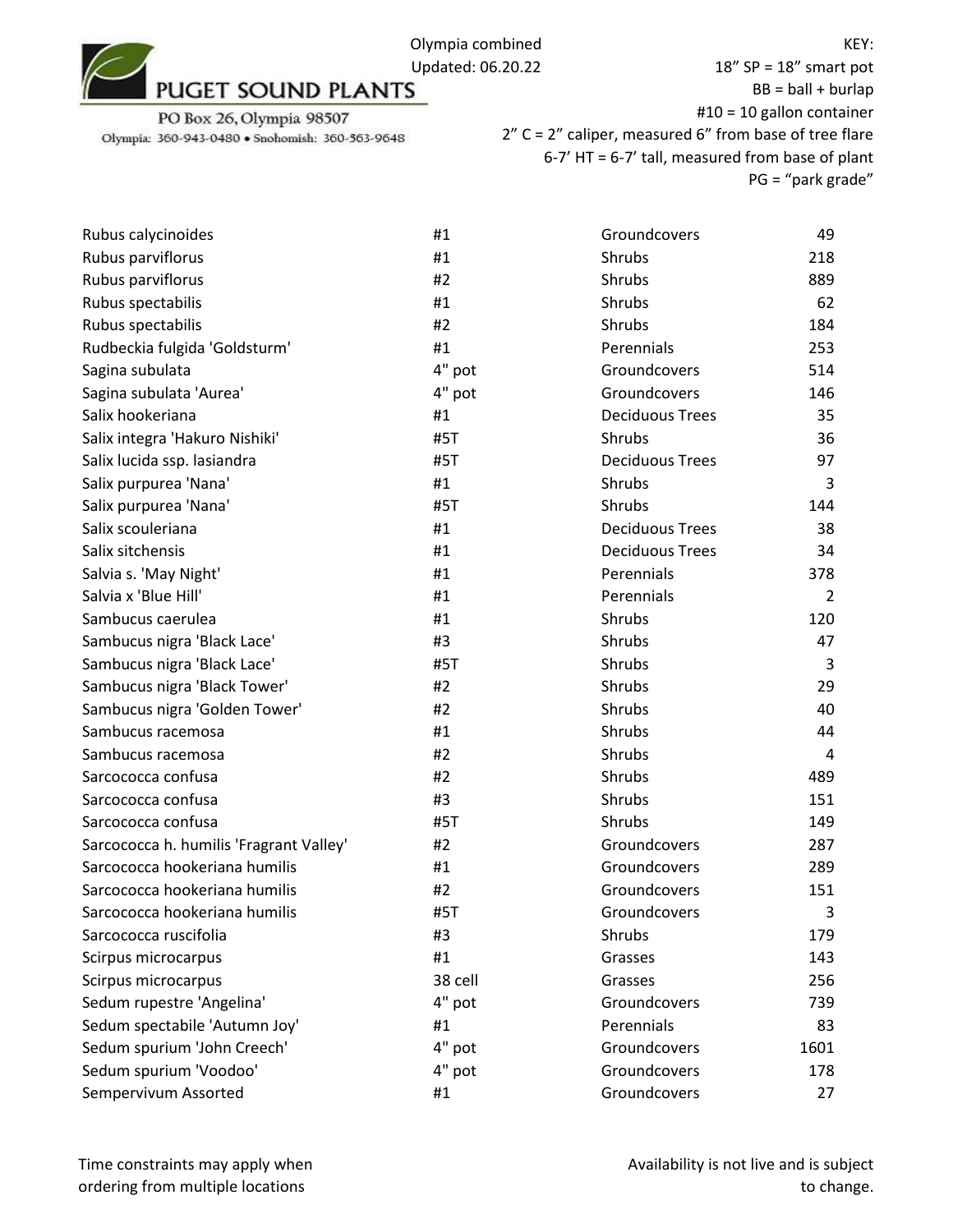

18" SP = 18" smart pot  $BB = ball + burlap$ #10 = 10 gallon container 2" C = 2" caliper, measured 6" from base of tree flare 6-7' HT = 6-7' tall, measured from base of plant PG = "park grade"

| Sempervivum Assorted               | 4" pot         | Groundcovers           | 61             |
|------------------------------------|----------------|------------------------|----------------|
| Sequoia sempervirens               | PG 9-10' HT    | <b>Evergreen Trees</b> | 1              |
| Sequoiadendron giganteum           | #20 6-7' HT    | <b>Evergreen Trees</b> | 1              |
| Sesleria autumnalis                | #1             | Grasses                | 87             |
| Sisyrinchium bellum                | #1             | Perennials             | 94             |
| Sisyrinchium idahoense             | #1             | Perennials             | 393            |
| Sisyrinchium idahoense             | 4" pot         | Perennials             | 75             |
| Skimmia Male                       | #3             | Shrubs                 | 79             |
| Soleirolia soleirolii              | 4" pot         | Groundcovers           | 25             |
| Solidago 'Fireworks'               | #1             | Perennials             | 401            |
| Solidago 'Sweety'                  | #1             | Perennials             | 186            |
| Solidago canadensis                | #1             | Perennials             | 25             |
| Sorbus americana 'Red Cascade'     | 18" SP 1.75" C | <b>Deciduous Trees</b> | $\mathbf{1}$   |
| Spiraea betulifolia 'Glow Girl'    | #2             | Shrubs                 | 176            |
| Spiraea betulifolia 'Tor'          | #3             | Shrubs                 | 4              |
| Spiraea betulifolia 'Tor'          | #5T            | Shrubs                 | 271            |
| Spiraea bumalda 'Anthony Waterer'  | #1             | Shrubs                 | 1              |
| Spiraea bumalda 'Dolchica'         | #5T            | Shrubs                 | 56             |
| Spiraea bumalda 'Firelight'        | #5T            | Shrubs                 | 200            |
| Spiraea bumalda 'Gold Mound'       | #3             | Shrubs                 | 544            |
| Spiraea bumalda 'Gold Mound'       | #5T            | Shrubs                 | 32             |
| Spiraea bumalda 'Goldflame'        | #3             | Shrubs                 | $\overline{7}$ |
| Spiraea bumalda 'Goldflame'        | #5T            | Shrubs                 | 37             |
| Spiraea densiflora                 | #1             | Shrubs                 | 33             |
| Spiraea douglasii                  | #3             | Shrubs                 | 5              |
| Spiraea douglasii                  | #5T            | Shrubs                 | 7              |
| Spiraea japonica 'Limemound'       | #2             | Shrubs                 | 1              |
| Spiraea japonica 'Limemound'       | #3             | Shrubs                 | 73             |
| Spiraea japonica 'Limemound'       | #5T            | Shrubs                 | 9              |
| Spiraea japonica 'Little Princess' | #5T            | Shrubs                 | 223            |
| Spiraea japonica 'Magic Carpet'    | #2             | Shrubs                 | 90             |
| Spiraea japonica 'Shirobana'       | #2             | Shrubs                 | 6              |
| Spiraea japonica 'Shirobana'       | #3             | Shrubs                 | 75             |
| Spiraea japonica 'Shirobana'       | #5T            | Shrubs                 | 16             |
| Spiraea nipponica 'Snowmound'      | #2             | Shrubs                 | 2              |
| Spiraea nipponica 'Snowmound'      | #5T            | Shrubs                 | 72             |
| Spiraea vanhouttei                 | #3             | Shrubs                 | 9              |
| Spiraea vanhouttei                 | #5T            | Shrubs                 | 35             |
| Stachys byzantina 'Silver Carpet'  | #1             | Perennials             | 64             |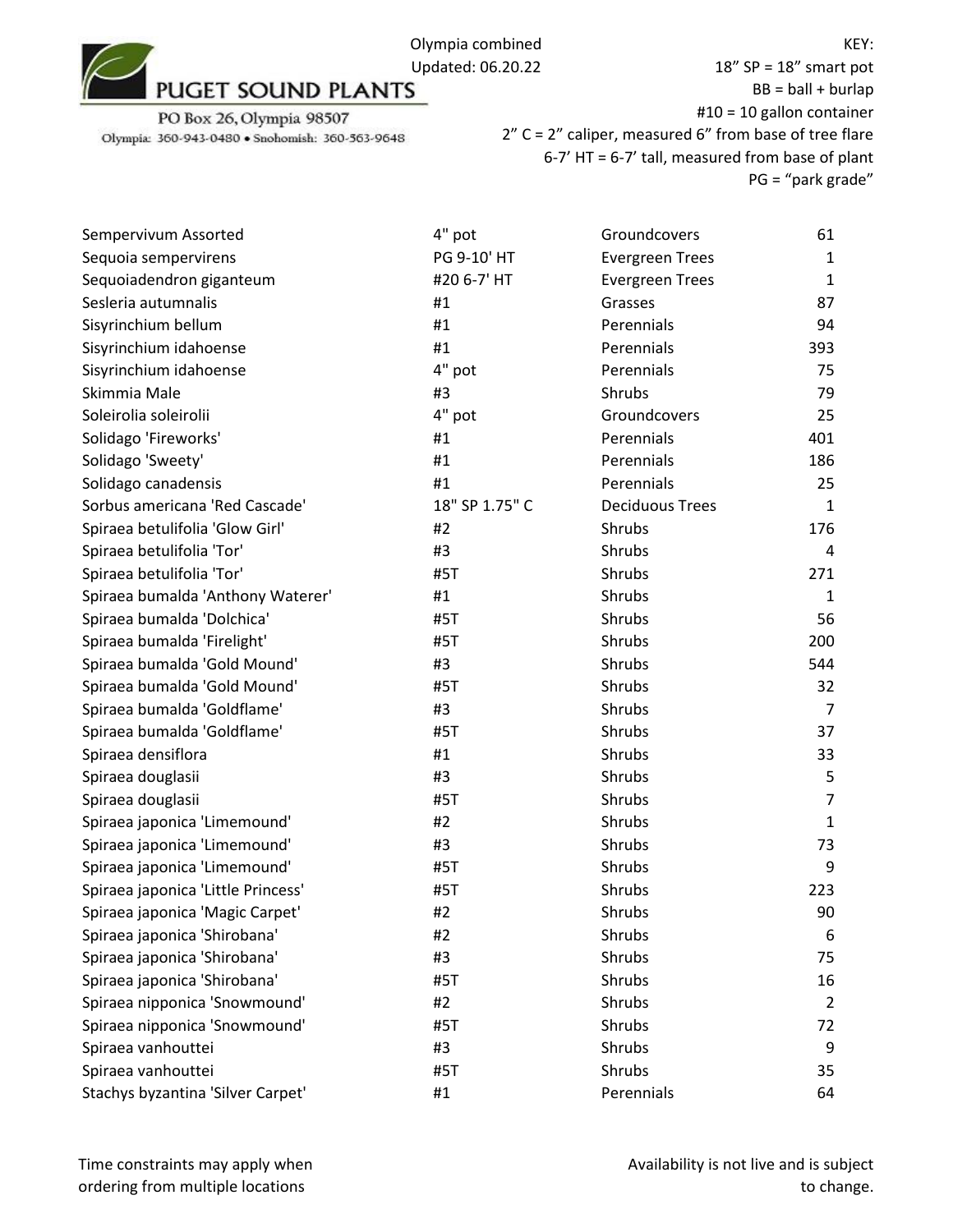18" SP = 18" smart pot  $BB = ball + burlap$ #10 = 10 gallon container 2" C = 2" caliper, measured 6" from base of tree flare 6-7' HT = 6-7' tall, measured from base of plant

PG = "park grade"

| Stewartia monadelpha                       | <b>BB 4" C</b>    | <b>Deciduous Trees</b> | 4              |
|--------------------------------------------|-------------------|------------------------|----------------|
| Stewartia pseudocamellia                   | #15 1.25" C       | <b>Deciduous Trees</b> | 16             |
| Stewartia pseudocamellia                   | BB 3.5" C         | <b>Deciduous Trees</b> | 8              |
| Stipa tenuissima                           | #1                | Grasses                | 176            |
| Styrax japonicus                           | #10 1.5" C        | <b>Deciduous Trees</b> | 19             |
| Styrax japonicus                           | #10 1.75" C       | <b>Deciduous Trees</b> | 5              |
| Styrax japonicus                           | #10 6-7' HT       | <b>Deciduous Trees</b> | $\mathbf{1}$   |
| Styrax japonicus                           | #10 8-9' HT       | <b>Deciduous Trees</b> | 3              |
| Styrax japonicus                           | #20 1.5" C        | <b>Deciduous Trees</b> | 3              |
| Styrax japonicus                           | #202"C            | <b>Deciduous Trees</b> | $\mathbf{1}$   |
| Styrax japonicus                           | 21" SP 2.5" C     | <b>Deciduous Trees</b> | $\mathbf{1}$   |
| Styrax japonicus                           | BB 1.5" C         | <b>Deciduous Trees</b> | $\overline{2}$ |
| Styrax japonicus                           | BB 2.5" C         | <b>Deciduous Trees</b> | $\mathbf{1}$   |
| Styrax japonicus                           | <b>BB 2" C</b>    | <b>Deciduous Trees</b> | 1              |
| Styrax japonicus                           | PG 1.75" C        | <b>Deciduous Trees</b> | 11             |
| Styrax japonicus                           | PG 2.5" C         | <b>Deciduous Trees</b> | $\mathbf{1}$   |
| Styrax japonicus                           | <b>PG 2" C</b>    | <b>Deciduous Trees</b> | 3              |
| Styrax japonicus                           | PG 6-7' HT        | <b>Deciduous Trees</b> | 3              |
| Styrax japonicus                           | <b>PG 7-8' HT</b> | <b>Deciduous Trees</b> | $\overline{2}$ |
| Styrax japonicus 'Evening Light'           | #10 6-7' HT       | <b>Deciduous Trees</b> | 48             |
| Styrax japonicus 'Slender Beauty'          | PG 1.5" C         | <b>Deciduous Trees</b> | 4              |
| Styrax japonicus 'Snow Charm'              | 18" SP 1.75" C    | <b>Deciduous Trees</b> | $\mathbf{1}$   |
| Styrax japonicus 'Snow Charm'              | 18" SP 2" C       | <b>Deciduous Trees</b> | $\mathbf{1}$   |
| Styrax japonicus 'Snowcone'                | #20 1.75" C       | <b>Deciduous Trees</b> | $\mathbf{1}$   |
| Styrax japonicus 'Snowcone'                | <b>PG 2" C</b>    | <b>Deciduous Trees</b> | $\overline{2}$ |
| Styrax obassia                             | #10 5-6' HT       | <b>Deciduous Trees</b> | 1              |
| Styrax obassia                             | 18" SP 1.75" C    | <b>Deciduous Trees</b> | $\overline{7}$ |
| Symphoricarpos 'Pinky Promise'             | #2                | Shrubs                 | 200            |
| Symphoricarpos albus                       | #1                | Shrubs                 | 856            |
| Symphoricarpos albus                       | #2                | Shrubs                 | 198            |
| Symphoricarpos albus                       | #5T               | Shrubs                 | 207            |
| Symphoricarpos x chenaultii 'Hancock'      | #1                | Shrubs                 | 22             |
| Symphoricarpos x doorenbosii 'Magic Berry' | #5T               | Shrubs                 | 7              |
| Syringa vulgaris                           | #5T               | Shrubs                 | 1              |
| Syringa vulgaris 'Avalanche'               | #2                | Shrubs                 | 14             |
| Taxodium distichum 'Cascade Falls'         | #20 6-7' HT       | <b>Deciduous Trees</b> | 15             |
| Taxodium distichum 'Shawnee Brave'         | 21" SP 4" C       | <b>Deciduous Trees</b> | 1              |
| Taxus baccata 'David'                      | #10               | Shrubs                 | 2              |
| Taxus baccata 'David'                      | #5                | Shrubs                 | 3              |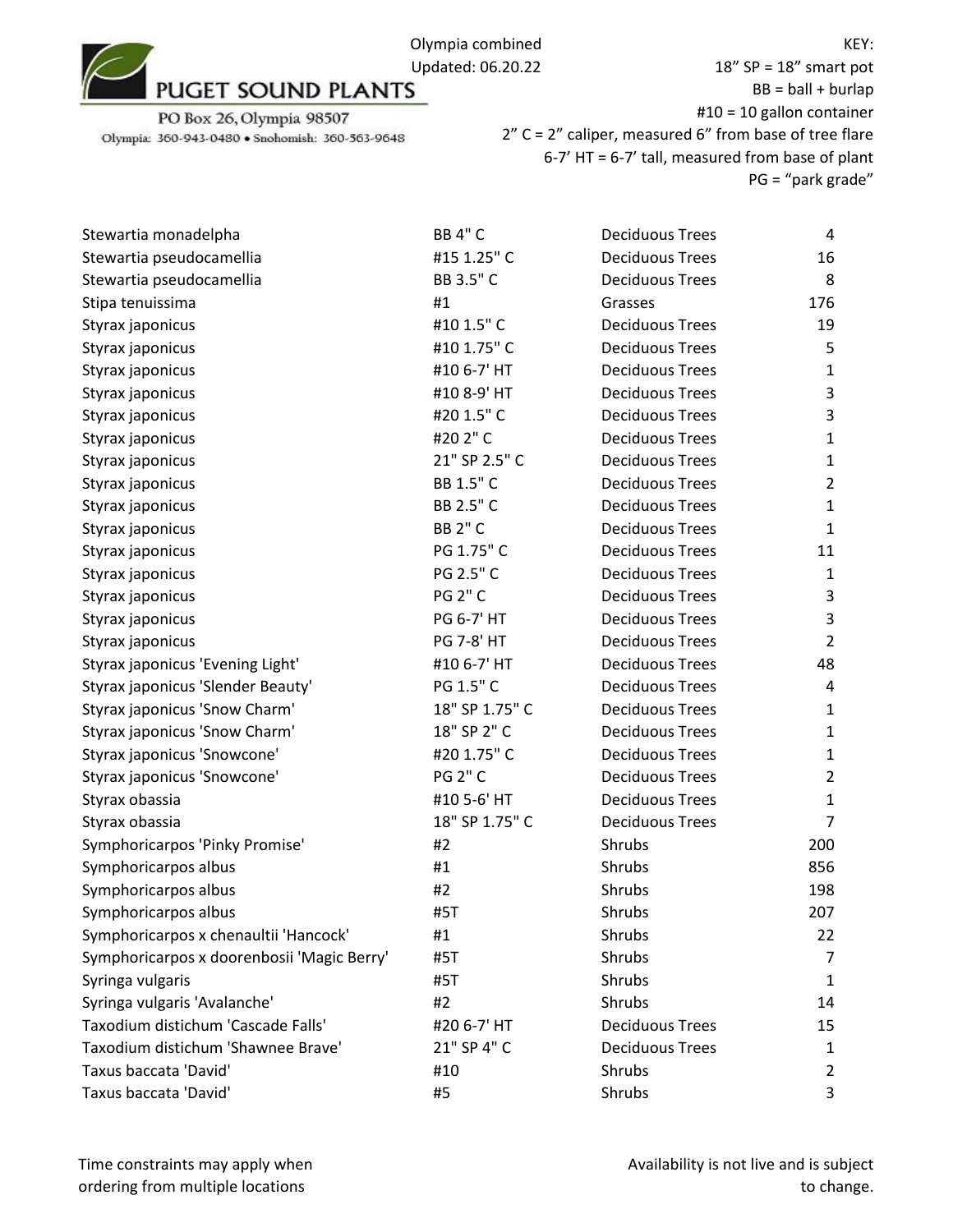

18" SP = 18" smart pot  $BB = ball + burlap$ #10 = 10 gallon container 2" C = 2" caliper, measured 6" from base of tree flare 6-7' HT = 6-7' tall, measured from base of plant PG = "park grade"

| Taxus baccata 'Fastigiata'          | #5T            | <b>Evergreen Trees</b> | 100            |
|-------------------------------------|----------------|------------------------|----------------|
| Taxus baccata 'Repandens'           | #1             | Shrubs                 | $\mathbf{1}$   |
| Taxus baccata 'Repandens'           | #5T            | Shrubs                 | 91             |
| Taxus baccata 'Standishii'          | #10            | <b>Evergreen Trees</b> | 8              |
| Taxus baccata 'Standishii'          | #1             | <b>Evergreen Trees</b> | 27             |
| Taxus baccata 'Standishii'          | #2             | <b>Evergreen Trees</b> | 3              |
| Taxus baccata 'Stricta Aurea'       | #10 3-4' HT    | <b>Evergreen Trees</b> | 1              |
| Taxus baccata 'Stricta Aurea'       | #10 4-5' HT    | <b>Evergreen Trees</b> | 2              |
| Taxus baccata 'Stricta Aurea'       | #5T            | <b>Evergreen Trees</b> | 3              |
| Taxus baccata 'Watnong Gold'        | #5T            | Shrubs                 | 13             |
| Taxus cuspidata 'Dwarf Bright Gold' | #2             | Shrubs                 | 6              |
| Taxus cuspidata 'Dwarf Bright Gold' | #5T            | Shrubs                 | 5              |
| Taxus cuspidata 'Nana'              | #5T            | Shrubs                 | 116            |
| Taxus x media 'Beanpole'            | #10            | <b>Evergreen Trees</b> | 15             |
| Taxus x media 'Brownii'             | #5T            | Shrubs                 | 552            |
| Taxus x media 'Dark Green Spreader' | #3             | Shrubs                 | 82             |
| Taxus x media 'Dark Green Spreader' | #5T            | Shrubs                 | 9              |
| Taxus x media 'Densiformis'         | #5T            | Shrubs                 | 268            |
| Taxus x media 'Hicksii'             | #5T            | <b>Evergreen Trees</b> | 130            |
| Taxus x media 'Maureen'             | #1             | Shrubs                 | 8              |
| Tellima grandiflora                 | #1             | Perennials             | 55             |
| Teucrium chamaedrys                 | #1             | Perennials             | 33             |
| Teucrium chamaedrys 'Prostratus'    | #1             | Perennials             | 166            |
| Thalictrum 'Black Stockings'        | #1             | Perennials             | 78             |
| Thuja occidentalis 'Danica'         | #5T            | Shrubs                 | 172            |
| Thuja occidentalis 'Hetz Midget'    | #3             | Shrubs                 | 28             |
| Thuja occidentalis 'Minima'         | #1             | Shrubs                 | 305            |
| Thuja occidentalis 'Rheingold'      | #2             | Shrubs                 | 115            |
| Thuja occidentalis 'Smaragd'        | #10 3-4' HT    | <b>Evergreen Trees</b> | 2              |
| Thuja occidentalis 'Smaragd'        | #10 4-5' HT    | <b>Evergreen Trees</b> | $\overline{2}$ |
| Thuja occidentalis 'Smaragd'        | #10 5-6' HT    | <b>Evergreen Trees</b> | 3              |
| Thuja occidentalis 'Smaragd'        | #10 6-7' HT    | <b>Evergreen Trees</b> | 3              |
| Thuja occidentalis 'Smaragd'        | #10 7-8' HT    | <b>Evergreen Trees</b> | 7              |
| Thuja occidentalis 'Smaragd'        | #10 8-9' HT    | <b>Evergreen Trees</b> | 6              |
| Thuja occidentalis 'Smaragd'        | 14" SP 5-6' HT | <b>Evergreen Trees</b> | 5              |
| Thuja occidentalis 'Smaragd'        | #20 10-11' HT  | <b>Evergreen Trees</b> | 25             |
| Thuja occidentalis 'Smaragd'        | #20 5-6' HT    | <b>Evergreen Trees</b> | 11             |
| Thuja occidentalis 'Smaragd'        | #20 6-7' HT    | <b>Evergreen Trees</b> | 5              |
| Thuja occidentalis 'Smaragd'        | #20 7-8' HT    | <b>Evergreen Trees</b> | 81             |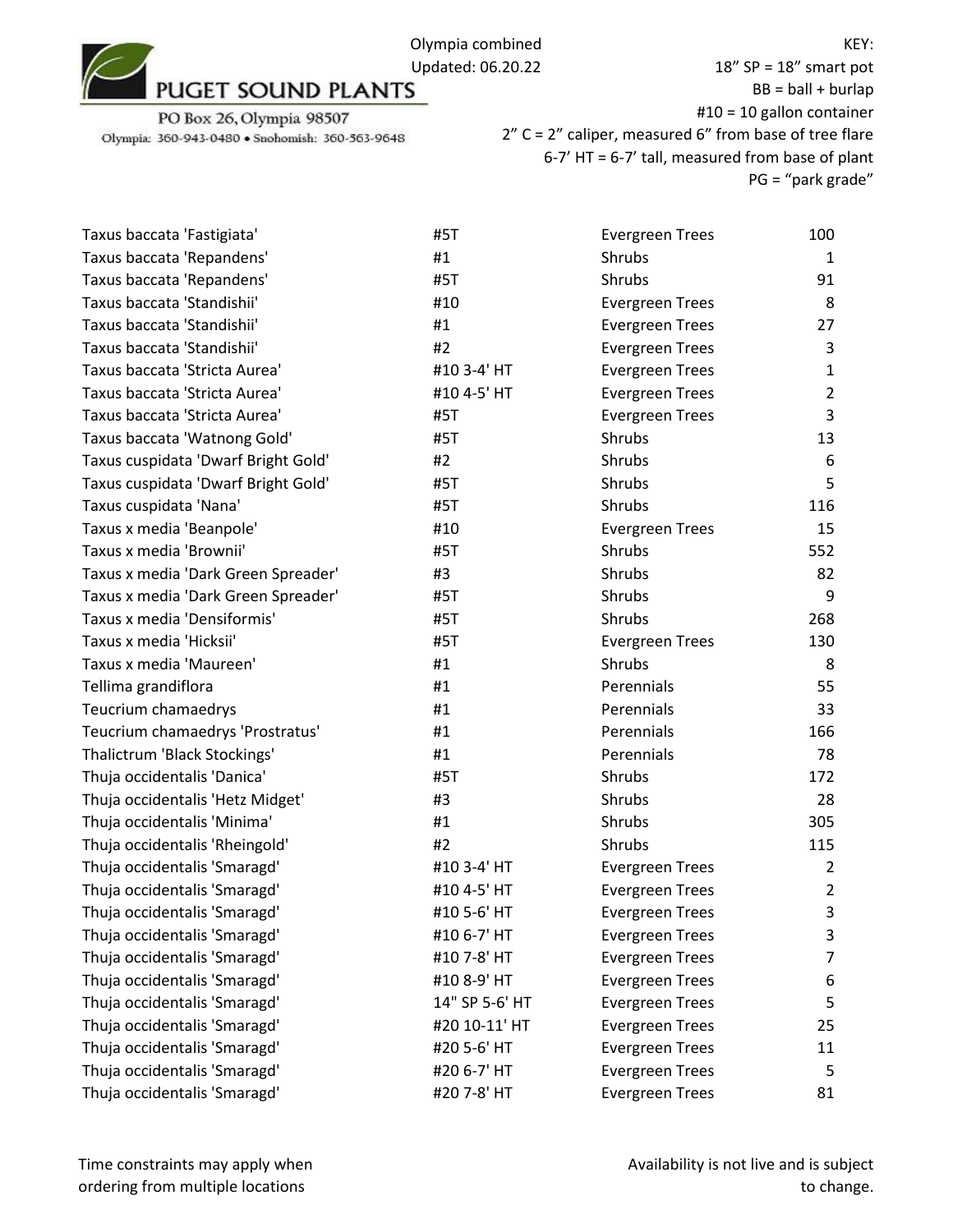

PO Box 26, Olympia 98507 Olympia: 360-943-0480 · Snohomish: 360-563-9648

18" SP = 18" smart pot  $BB = ball + burlap$ #10 = 10 gallon container 2" C = 2" caliper, measured 6" from base of tree flare 6-7' HT = 6-7' tall, measured from base of plant PG = "park grade"

| Thuja occidentalis 'Smaragd'          | #20 8-10' HT      | <b>Evergreen Trees</b> | 38             |
|---------------------------------------|-------------------|------------------------|----------------|
| Thuja occidentalis 'Smaragd'          | #20 9-10' HT      | <b>Evergreen Trees</b> | 8              |
| Thuja occidentalis 'Smaragd'          | #3                | <b>Evergreen Trees</b> | 107            |
| Thuja occidentalis 'Smaragd'          | #5T               | <b>Evergreen Trees</b> | 1490           |
| Thuja occidentalis 'Smaragd'          | <b>BB 4-5' HT</b> | <b>Evergreen Trees</b> | 1              |
| Thuja occidentalis 'Smaragd'          | <b>BB 5-6' HT</b> | <b>Evergreen Trees</b> | 35             |
| Thuja occidentalis 'Smaragd'          | <b>BB 7-8' HT</b> | <b>Evergreen Trees</b> | 78             |
| Thuja occidentalis 'Smaragd'          | <b>BB 8-9' HT</b> | <b>Evergreen Trees</b> | 8              |
| Thuja occidentalis 'Smaragd' (Spiral) | #15 6-7' HT       | <b>Evergreen Trees</b> | 10             |
| Thuja occidentalis 'Smaragd' (Spiral) | #15 7-8' HT       | <b>Evergreen Trees</b> | $\mathbf{1}$   |
| Thuja occidentalis 'Smaragd' (Spiral) | #15 8-10' HT      | <b>Evergreen Trees</b> | $\mathbf{1}$   |
| Thuja occidentalis 'Smaragd' (Spiral) | #7 4-5' HT        | <b>Evergreen Trees</b> | $\overline{2}$ |
| Thuja occidentalis 'Smaragd' (Spiral) | #7 6-7' HT        | <b>Evergreen Trees</b> | $\mathbf{1}$   |
| Thuja occidentalis 'Yellow Ribbon'    | #5T               | <b>Evergreen Trees</b> | 31             |
| Thuja plicata                         | #10 5-6' HT       | <b>Evergreen Trees</b> | 3              |
| Thuja plicata                         | #10 6-7' HT       | <b>Evergreen Trees</b> | $\mathbf{1}$   |
| Thuja plicata                         | 18" SP 6-7' HT    | <b>Evergreen Trees</b> | $\overline{2}$ |
| Thuja plicata                         | 18" SP 7-8' HT    | <b>Evergreen Trees</b> | 3              |
| Thuja plicata                         | #1                | <b>Evergreen Trees</b> | 124            |
| Thuja plicata                         | #2                | <b>Evergreen Trees</b> | 85             |
| Thuja plicata                         | #3                | <b>Evergreen Trees</b> | 44             |
| Thuja plicata                         | #7                | <b>Evergreen Trees</b> | 4              |
| Thuja plicata                         | BB 12-13' HT      | <b>Evergreen Trees</b> | $\mathbf{1}$   |
| Thuja plicata                         | BB 14-15' HT      | <b>Evergreen Trees</b> | $\mathbf{1}$   |
| Thuja plicata                         | <b>BB 6-7' HT</b> | <b>Evergreen Trees</b> | 8              |
| Thuja plicata                         | <b>BB 7-8' HT</b> | <b>Evergreen Trees</b> | 11             |
| Thuja plicata 'Atrovirens'            | 14" SP 7-8' HT    | <b>Evergreen Trees</b> | $\mathbf{1}$   |
| Thuja plicata 'Atrovirens'            | 18" SP 8-9' HT    | <b>Evergreen Trees</b> | 4              |
| Thuja plicata 'Atrovirens'            | 18" SP 9-10' HT   | <b>Evergreen Trees</b> | 8              |
| Thuja plicata 'Atrovirens'            | #20 8-10' HT      | <b>Evergreen Trees</b> | 1              |
| Thuja plicata 'Atrovirens'            | #5T               | <b>Evergreen Trees</b> | 15             |
| Thuja plicata 'Excelsa'               | 18" SP 6-7' HT    | <b>Evergreen Trees</b> | 1              |
| Thuja plicata 'Excelsa'               | 18" SP 8-9' HT    | <b>Evergreen Trees</b> | 1              |
| Thuja plicata 'Excelsa'               | #20 6-7' HT       | <b>Evergreen Trees</b> | 1              |
| Thuja plicata 'Excelsa'               | #20 7-8' HT       | <b>Evergreen Trees</b> | 24             |
| Thuja plicata 'Excelsa'               | #20 8-9' HT       | <b>Evergreen Trees</b> | 6              |
| Thuja plicata 'Excelsa'               | #2                | <b>Evergreen Trees</b> | 55             |
| Thuja plicata 'Excelsa'               | BB 10-11' HT      | <b>Evergreen Trees</b> | 18             |
| Thuja plicata 'Excelsa'               | BB 11-12' HT      | <b>Evergreen Trees</b> | 34             |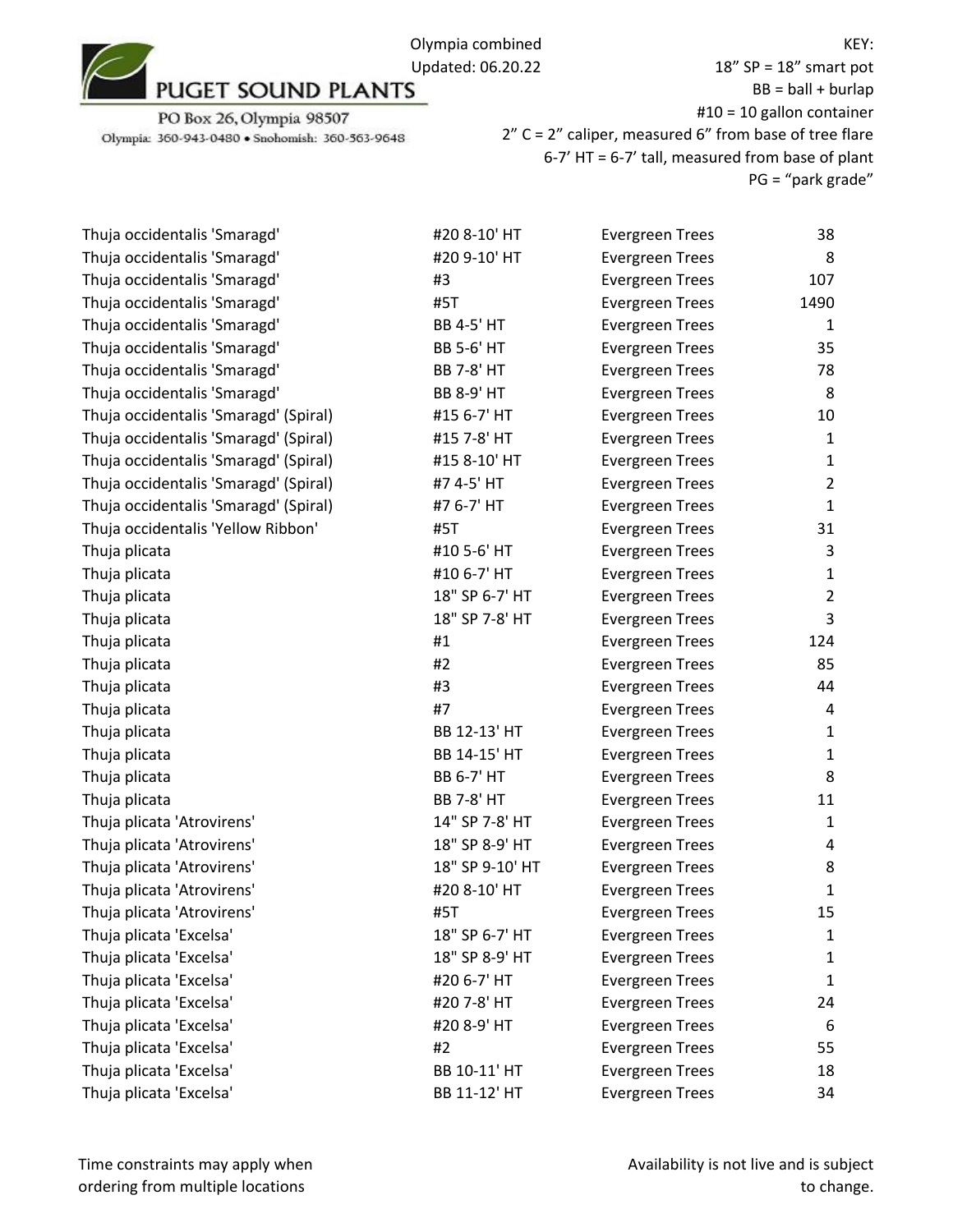

PO Box 26, Olympia 98507 Olympia: 360-943-0480 · Snohomish: 360-563-9648

18" SP = 18" smart pot  $BB = ball + burlap$ #10 = 10 gallon container 2" C = 2" caliper, measured 6" from base of tree flare 6-7' HT = 6-7' tall, measured from base of plant PG = "park grade"

| Thuja plicata 'Excelsa'              | <b>BB 4-5' HT</b> | <b>Evergreen Trees</b> | 9              |
|--------------------------------------|-------------------|------------------------|----------------|
| Thuja plicata 'Excelsa'              | <b>BB 5-6' HT</b> | <b>Evergreen Trees</b> | 93             |
| Thuja plicata 'Excelsa'              | <b>BB 6-7' HT</b> | <b>Evergreen Trees</b> | 3              |
| Thuja plicata 'Excelsa'              | <b>BB 7-8' HT</b> | <b>Evergreen Trees</b> | 30             |
| Thuja plicata 'Excelsa'              | <b>BB 8-9' HT</b> | <b>Evergreen Trees</b> | $\mathbf{1}$   |
| Thuja plicata 'Excelsa'              | BB 9-10' HT       | <b>Evergreen Trees</b> | 4              |
| Thuja plicata 'Fastigiata'           | 18" SP 9-10' HT   | <b>Evergreen Trees</b> | $\mathbf{1}$   |
| Thuja plicata 'Fastigiata'           | 21" SP 10-11' HT  | <b>Evergreen Trees</b> | $\mathbf{1}$   |
| Thuja plicata 'Fastigiata'           | 21" SP 6-7' HT    | <b>Evergreen Trees</b> | 3              |
| Thuja plicata 'Fastigiata'           | 21" SP 9-10' HT   | <b>Evergreen Trees</b> | 6              |
| Thuja plicata 'Green Sport'          | 18" SP 8-9' HT    | <b>Evergreen Trees</b> | 32             |
| Thuja plicata 'Green Sport'          | <b>BB 6-7' HT</b> | <b>Evergreen Trees</b> | $\mathbf{1}$   |
| Thuja plicata 'Green Sport'          | PG 10-11' HT      | <b>Evergreen Trees</b> | 4              |
| Thuja plicata 'Green Sport'          | PG 9-10' HT       | <b>Evergreen Trees</b> | 4              |
| Thuja plicata 'Hogan'                | #10 6-7' HT       | <b>Evergreen Trees</b> | $\mathbf{1}$   |
| Thuja plicata 'Hogan'                | #5T               | <b>Evergreen Trees</b> | 52             |
| Thuja plicata 'Spring Grove'         | 18" SP 7-8' HT    | <b>Evergreen Trees</b> | $\mathbf{1}$   |
| Thuja plicata 'Spring Grove'         | 21" SP 10-11' HT  | <b>Evergreen Trees</b> | 3              |
| Thuja plicata 'Spring Grove'         | 21" SP 11-12' HT  | <b>Evergreen Trees</b> | 3              |
| Thuja plicata 'Spring Grove'         | 21" SP 12-13' HT  | <b>Evergreen Trees</b> | 6              |
| Thuja plicata 'Spring Grove'         | 21" SP 9-10' HT   | <b>Evergreen Trees</b> | $\mathbf{1}$   |
| Thuja plicata 'Whipcord'             | #2                | Shrubs                 | 18             |
| Thuja x 'Steeplechase'               | 18" SP 7-8' HT    | <b>Evergreen Trees</b> | 11             |
| Thujopsis dolabrata 'Nana'           | #10               | Shrubs                 | $\overline{2}$ |
| Thymus 'Elfin'                       | 4" pot            | Groundcovers           | 48             |
| Thymus pseudolanuginosus             | 4" pot            | Groundcovers           | 66             |
| Tiarella trifoliata                  | #1                | Perennials             | $\mathbf{1}$   |
| Tilia americana 'Continental Appeal' | #65 SP 3.5" C     | <b>Deciduous Trees</b> | $\mathbf{1}$   |
| Tilia americana 'Continental Appeal' | #65 SP 4" C       | <b>Deciduous Trees</b> | 3              |
| Tilia americana 'Redmond'            | #202"C            | <b>Deciduous Trees</b> | 6              |
| Tilia americana 'Redmond'            | 21" SP 2" C       | <b>Deciduous Trees</b> | $\mathbf{1}$   |
| Tilia cordata 'Corinthian'           | 18" SP 2" C       | <b>Deciduous Trees</b> | 13             |
| Tilia cordata 'Greenspire'           | #100SP 3.5" C     | <b>Deciduous Trees</b> | 1              |
| Tilia cordata 'Greenspire'           | #10 1.5" C        | <b>Deciduous Trees</b> | 2              |
| Tilia cordata 'Greenspire'           | 18" SP 2" C       | <b>Deciduous Trees</b> | 6              |
| Tilia cordata 'Greenspire'           | 21" SP 3" C       | <b>Deciduous Trees</b> | 4              |
| Tilia cordata 'Greenspire'           | #45 4" C          | <b>Deciduous Trees</b> | 1              |
| Tilia cordata 'Greenspire'           | PG 3.5" C         | <b>Deciduous Trees</b> | 1              |
| Tilia tomentosa 'Sterling'           | #65 SP 4.5" C     | <b>Deciduous Trees</b> | 3              |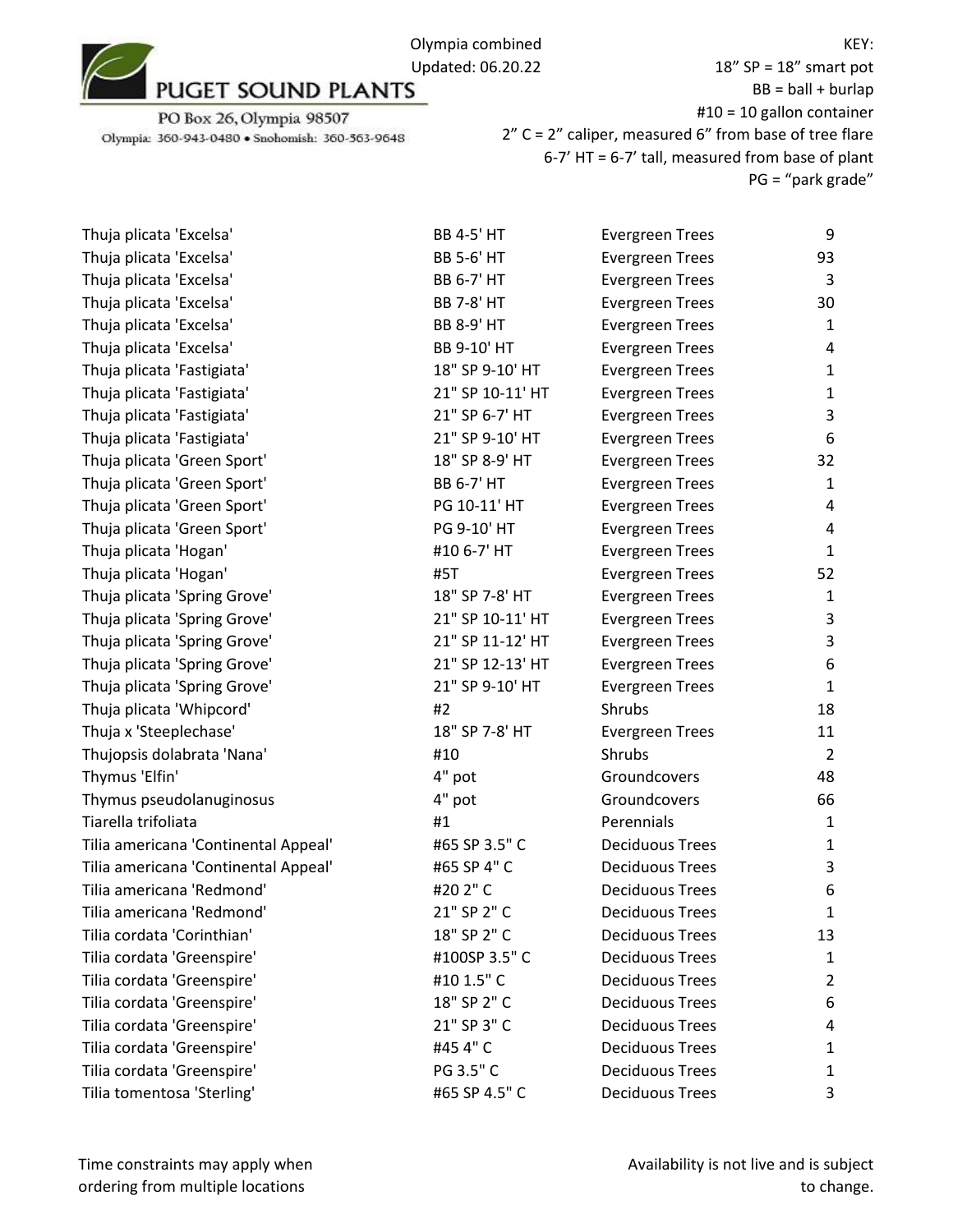18" SP = 18" smart pot  $BB = ball + burlap$ #10 = 10 gallon container 2" C = 2" caliper, measured 6" from base of tree flare 6-7' HT = 6-7' tall, measured from base of plant PG = "park grade"

| Trachelospermum j. 'Pink Showers'  | #2                | Vines                  | 62             |
|------------------------------------|-------------------|------------------------|----------------|
| Trachelospermum jasminoides        | #5T               | Shrubs                 | 48             |
| Trachelospermum jasminoides        | #5 Staked         | Shrubs                 | 29             |
| Trachycarpus fortunei              | 36" Box 10-11' HT | <b>Evergreen Trees</b> | $\mathbf{1}$   |
| Trachycarpus fortunei              | 36" Box 11-12' HT | <b>Evergreen Trees</b> | $\mathbf{1}$   |
| Trachycarpus fortunei              | 36" Box 9-10' HT  | <b>Evergreen Trees</b> | $\mathbf{1}$   |
| Tsuga canadensis                   | <b>BB 8-9' HT</b> | <b>Evergreen Trees</b> | 6              |
| Tsuga canadensis                   | BB 9-10' HT       | <b>Evergreen Trees</b> | 37             |
| Tsuga canadensis 'Jeddeloh'        | #1                | Shrubs                 | 184            |
| Tsuga heterophylla                 | #10 4-5' HT       | <b>Evergreen Trees</b> | $\mathbf{1}$   |
| Tsuga heterophylla                 | #10 7-8' HT       | <b>Evergreen Trees</b> | $\mathbf{1}$   |
| Tsuga heterophylla                 | 14" SP 5-6' HT    | <b>Evergreen Trees</b> | 1              |
| Tsuga heterophylla                 | 18" SP 10-11' HT  | <b>Evergreen Trees</b> | $\mathbf{1}$   |
| Tsuga heterophylla                 | #1                | <b>Evergreen Trees</b> | $\overline{2}$ |
| Tsuga heterophylla                 | #2                | <b>Evergreen Trees</b> | $\overline{2}$ |
| Tsuga heterophylla                 | #5T               | <b>Evergreen Trees</b> | 3              |
| Tsuga mertensiana                  | 14" SP 4-5' HT    | <b>Evergreen Trees</b> | 9              |
| Tsuga mertensiana                  | 14" SP 5-6' HT    | <b>Evergreen Trees</b> | 3              |
| Tsuga mertensiana                  | <b>BB 5-6' HT</b> | <b>Evergreen Trees</b> | $\overline{2}$ |
| Tsuga mertensiana                  | BB 9-10' HT       | <b>Evergreen Trees</b> | 5              |
| Ulmus 'Homestead'                  | #25 2.5" C        | <b>Deciduous Trees</b> | 9              |
| Ulmus americana 'Princeton'        | 18" SP 2.5" C     | <b>Deciduous Trees</b> | 13             |
| Ulmus americana 'Princeton'        | 21" SP 2.5" C     | <b>Deciduous Trees</b> | 3              |
| Ulmus parvifolia 'Allee'           | 18" SP 2" C       | <b>Deciduous Trees</b> | 4              |
| Ulmus x 'Accolade'                 | <b>BB 3" C</b>    | <b>Deciduous Trees</b> | $\mathbf{1}$   |
| Umbellularia californica           | #1                | <b>Evergreen Trees</b> | 10             |
| Vaccinium c. 'Chandler'            | #2                | Shrubs                 | $\mathbf{1}$   |
| Vaccinium c. 'Duke'                | #1                | Shrubs                 | 62             |
| Vaccinium c. 'Sunshine Blue'       | #1                | Shrubs                 | 12             |
| Vaccinium ovatum                   | #1                | Shrubs                 | 628            |
| Vaccinium ovatum                   | #3                | Shrubs                 | 56             |
| Vaccinium ovatum 'Scarlet Ovation' | #1                | Shrubs                 | 946            |
| Vaccinium ovatum 'Scarlet Ovation' | #2                | Shrubs                 | 1              |
| Veronica 'Georgia Blue'            | 4" pot            | Groundcovers           | 123            |
| Viburnum cinnamomifolium           | #10 3-4' HT       | Shrubs                 | 9              |
| Viburnum cinnamomifolium           | #5T               | Shrubs                 | 15             |
| Viburnum davidii                   | #1                | Shrubs                 | 10             |
| Viburnum davidii                   | #2                | Shrubs                 | 395            |
| Viburnum davidii                   | #3                | Shrubs                 | 316            |